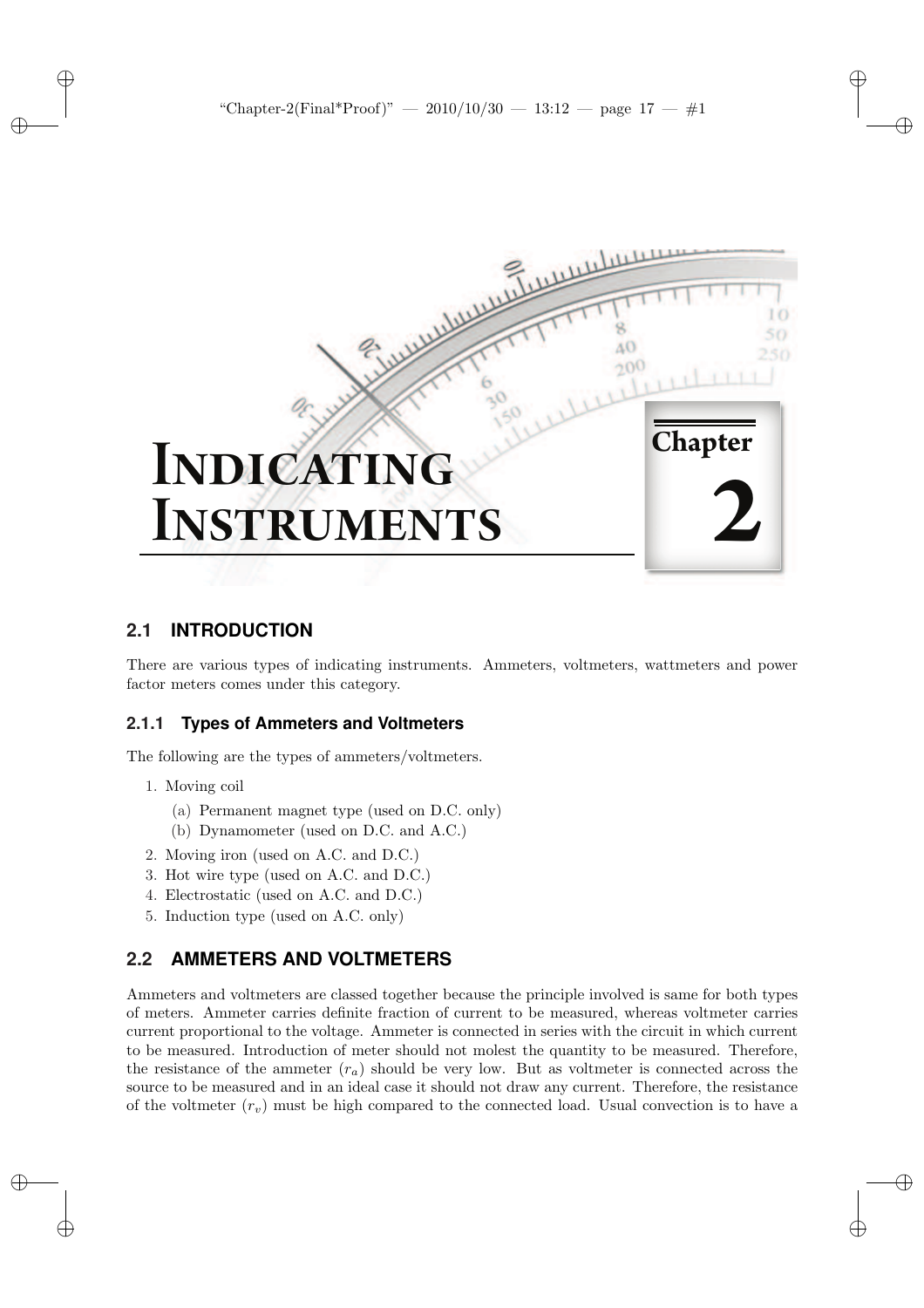Because of the ampere turns of the coil, it produces magnetic field along the axis of the coil, when it carries current. A moving iron piece is attracted towards the coil due to magnetic field produced by the coil. For this reason it is called attraction type. The attraction of iron pieces is independent of the direction of the current in the coil and thus named "unpolarised instrument", because of magnetisation of iron piece it will be experienced by a torque. As the current increases deflection of the iron piece will also increase and  $T_D$  (deflection torque) is proportional to  $I^2$  in this case. Let  $\phi$  be the initial angle between the vertical axis and the axis of the iron piece when the coil carries no current.

Let I be the current in the coil and  $\theta$  be the deflection of the axis of the iron piece when the magnetic field intensity  $=$  H

Let  $m =$  pole strength of the iron piece

 $H =$  pole strength proportional to the magnetic intensity along the axis of iron piece

#### Therefore,  $m \alpha H \sin(\theta + \phi)$

 $F =$  force on the magnetised iron piece  $\alpha$  mH  $= \alpha H^2 \sin(\theta + \alpha)$ Let  $l =$  distance between the centre of rotation and line of action of force  $T_D =$  deflecting torque

where

$$
T_D = F \times l \times H^2 \sin(\theta + \alpha) \cos(\theta + \alpha)
$$
  
\n
$$
T_D \propto H^2 \sin(\theta + \alpha) \cos(\theta + \alpha)
$$
  
\n
$$
H \propto I
$$
  
\n
$$
T_D \propto I^2 \sin(\theta + \alpha) \cos(\theta + \alpha)
$$

$$
T_D = K_1 I^2 \sin(\theta + \alpha) \cos(\theta + \alpha) \tag{2.1}
$$

Assuming gravity control  $T_C \propto \sin \theta$ 

$$
T_D = K_1 I^2 \sin(\theta + \alpha) \cos(\theta + \alpha) \qquad T_C = K_2 \sin \theta
$$

Under balanced conditions  $T_D = T_C$ 

$$
K_1 I^2 \sin (\theta + \alpha) \cos (\theta + \alpha) = K_2 \sin \theta
$$

$$
I^{2} = K \frac{\sin \theta}{\sin(\theta + \varphi)\cos(\theta + \varphi)} = \frac{2K\sin\theta}{\sin 2(\theta + \varphi)}
$$
(2.2)  

$$
I = \sqrt{\frac{2K\sin\theta}{\sin 2(\theta + \varphi)}}
$$
(Hence, scale is not uniform)

If the instrument is to be used to measure the voltage, the coil will be connected across the supply after inserting suitable resistance in series with the coil. In this case, we can design the winding to carry full current to be measured because the winding is stationary. But the cost of instrument will be more due to extra copper.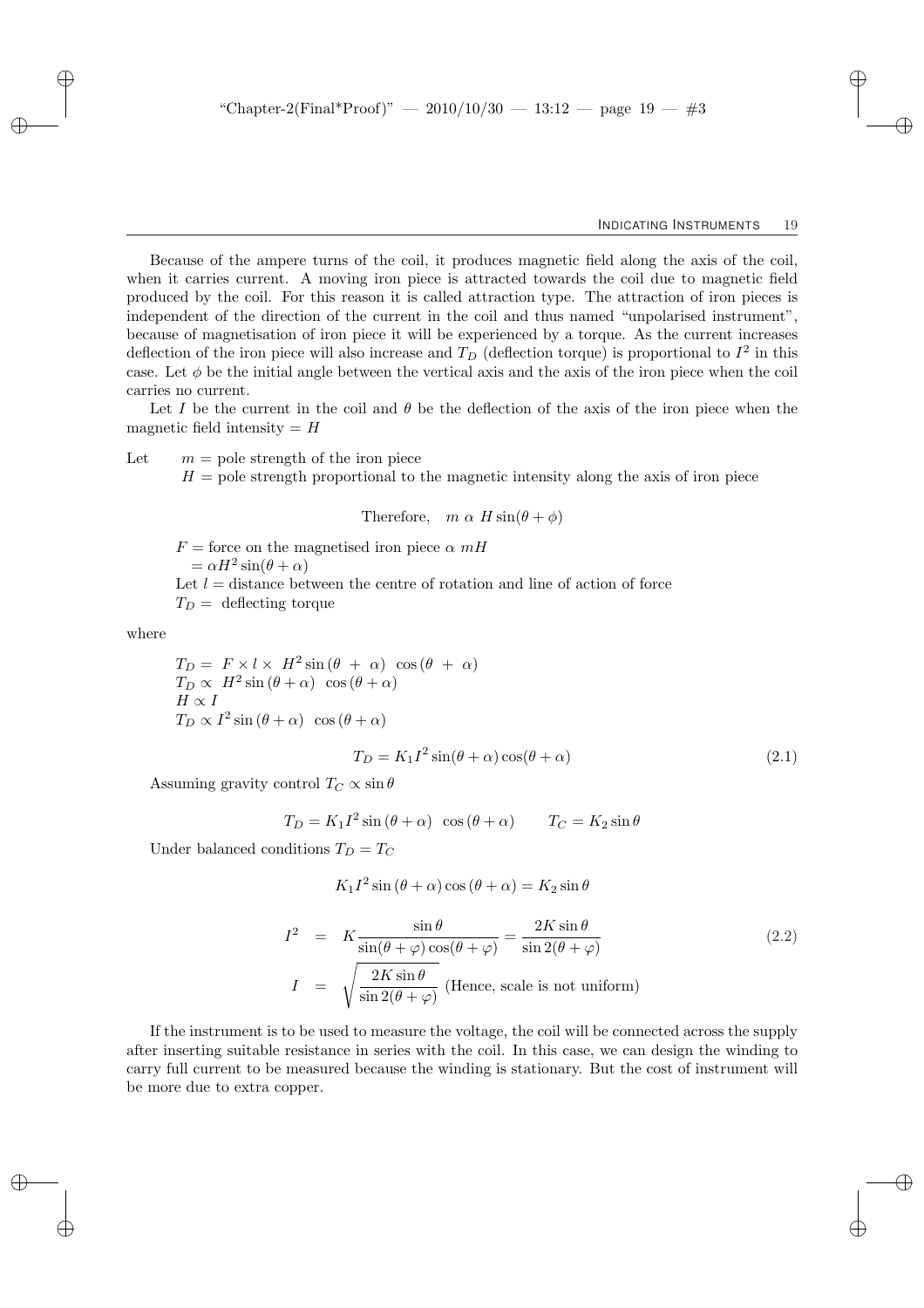### **2.3.2 Repulsion Type**

Repulsion type of instrument shown in Fig. 2.3, also carries a coil which can carry current proportional to the voltage or current to be measured. It also consists of two round rods one is attached to the spindle and other is fixed to the former of the winding. We can assume that the distance between the rods is small compared to the length of the rods at all times.



Fig. 2.3 Repulsion type moving iron instrument.

When the coil carries current, magnetic field will be established along the axis of the coil. Both the rods are magnetised with same polarity producing a force between like polarisations. This provides the deflecting torque because deflecting is obtained due to repulsion between the fixed rod and the movable rod and it is named as repulsion type. Control torque can be provided either by spring or gravity. But for gravity control the spindle must be horizontal. Air damping is employed in this case. Position of the rods after a deflection of ' $\theta$ ' from the initial position is shown in Fig. 2.4.

Let  $R$  be the radius of rotation of the moving rod.  $\phi$  be the initial angular displacement between rods.  $\theta$  be the deflection when a current of I amperes flowing into the coil, and D be the corresponding distance between the two rods.  $m_1$  and  $m_2$  be the pole strengths of each rod.

Force between the two rods 
$$
= 2 \left[ \frac{m_1 m_2}{D^2} \right]
$$

$$
D = 2R \sin \left( \frac{\theta + \phi}{2} \right)
$$
 (2.3)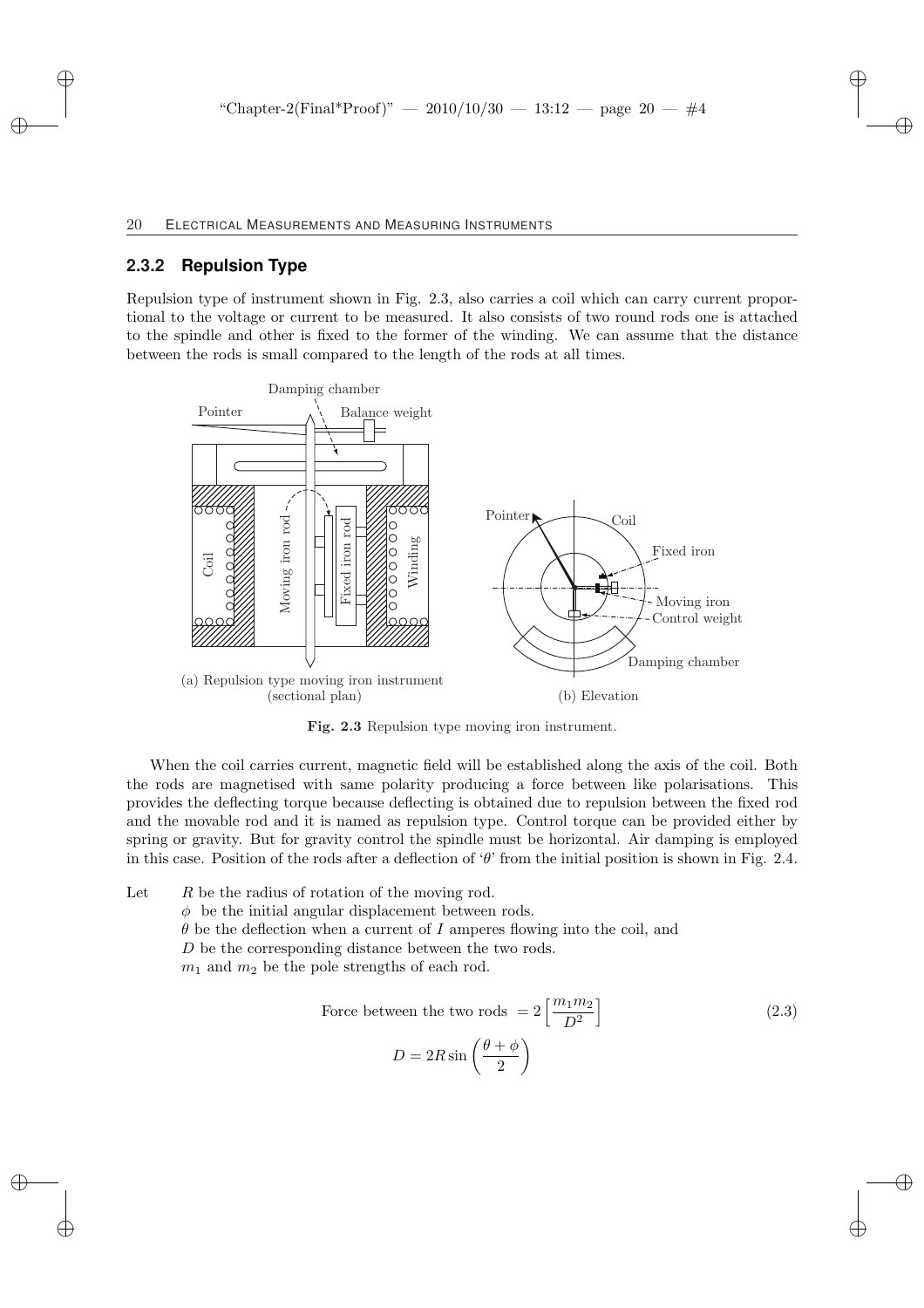

Fig. 2.4 Force between the rods.

From Fig. 2.4 (c)

$$
\frac{D}{2} = R \sin\left(\frac{\theta + \phi}{2}\right)
$$
  

$$
D = 2R \sin\left(\frac{\theta + \phi}{2}\right)
$$
  
Deflecting torque 
$$
T_D = F \times R \cos\left(\frac{\theta + \phi}{2}\right)
$$

$$
T_D = \frac{2m_1m_2}{D^2} R \cos\left(\frac{\theta + \phi}{2}\right)
$$

$$
T_D = \frac{m_1m_2 \cos\left(\frac{\theta + \phi}{2}\right)}{2R \sin^2\left(\frac{\theta + \phi}{2}\right)}
$$
(2.5)

As  $m_1$   $\alpha$   $H$  and  $m_2$   $\alpha$   $H$  but  $H$   $\alpha$   $I$ Therefore,  $H \alpha I^2$ 

$$
T_D = \frac{KI^2 \cos\left(\frac{\theta + \phi}{2}\right)}{\sin^2\left(\frac{\theta + \phi}{2}\right)}
$$
 where *K* is a constant.

If gravity control is used  $T_C=K_1\sin\theta$ If spring control is used  $T_C = K_1 \theta$ Under balanced condition  $T_D = T_C \,$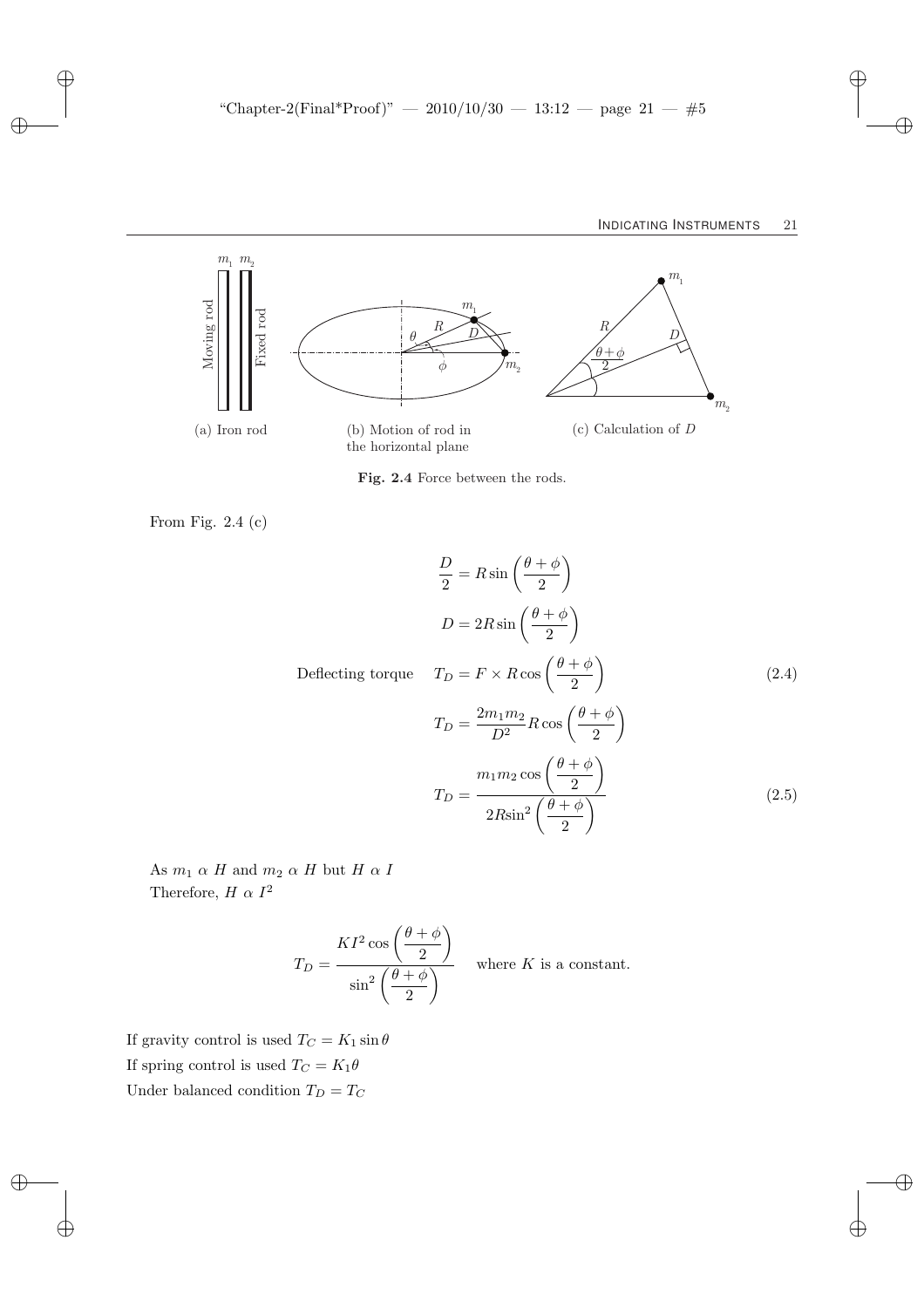$$
\frac{KI^2 \cos\left(\frac{\theta+\phi}{2}\right)}{\sin^2\left(\frac{\theta+\phi}{2}\right)} = K_1 \sin\theta \tag{2.6}
$$

$$
I^{2} = \frac{C \sin \theta \sin^{2} \left(\frac{\theta + \phi}{2}\right)}{\cos \left(\frac{\theta + \phi}{2}\right)}
$$
(2.7)

For gravity control 
$$
I = \sqrt{\frac{C \sin \theta \sin^2 \left(\frac{\theta + \phi}{2}\right)}{\cos \left(\frac{\theta + \phi}{2}\right)}}
$$
  
For spring control  $I = \sqrt{\frac{C'\theta \sin^2 \left(\frac{\theta + \phi}{2}\right)}{\cos \left(\frac{\theta + \phi}{2}\right)}}$  (2.8)

Scale is not uniform but it is cramped. The reading of the meter is proportional to r.m.s. values of current or voltage to be measured.

### **2.3.3 Relation between Torque and Inductance**

Considering the attraction type of moving iron instrument, the inductance of the coil will change with position of the iron piece. Let  $L$  be the inductance of the coil for any position of iron piece whose axis is at an angle  $(\theta + \phi)$  at that instant.

Let  $I$  be the current through the coil

$$
E = \text{Energy stored} = \frac{1}{2}LI^2
$$

$$
\frac{\partial E}{\partial(\theta + \phi)} = \frac{1}{2}I^2 \frac{dL}{d(\theta + \phi)} \qquad \text{Let } \theta + \phi = \beta
$$
Change in energy/rod =  $\frac{\partial E}{\partial(\beta)} = \frac{1}{2}I^2 \frac{dL}{d(\beta)}$ 

If  $T<sub>D</sub>$  is the deflecting torque, then work done by the iron piece in moving through the small angle ∂β.

 $T_D \times \partial \beta$  = change in energy stored in the coil.  $T_D \times \partial \beta = \frac{1}{2}$  $\frac{1}{2}I^2\partial L$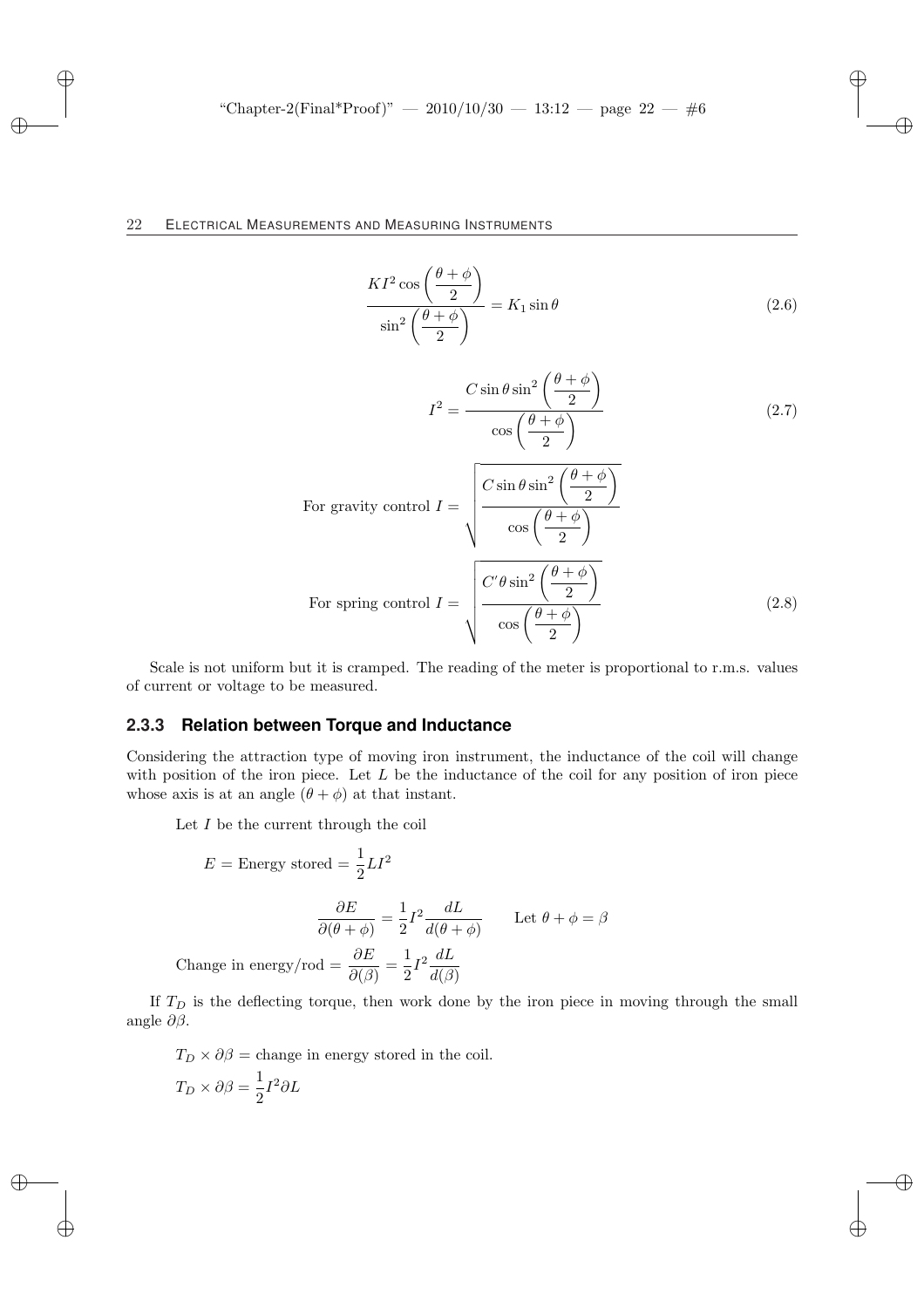Electrical power supplied when I is changed to  $I + dI$ 

Elementary power = 
$$
dp = dVI = -eI = LI\frac{dI}{dt} + I^2\frac{dL}{dt}
$$

Electrical energy supplied = 
$$
dE = dp \times dt
$$
  
=  $LIdI + I^2dL$  (2.11)

For energy balance,

Electrical energy supplied  $=$  change in energy stored in system  $+$  work done by the system.

$$
LI \ dI + I^2 dL = \frac{1}{2}I^2 dL + LI \ dI + T_D \times d\beta
$$

$$
T_D = \frac{1}{2}I^2 \frac{dL}{d\beta} \ J/radian \tag{2.12}
$$

I is the current in r.m.s value.  $\beta$  is measured in radians.

**Example 2.1** The full-scale torque of a 5 A moving iron ammeter is  $9.8 \times 10^{-6}$  Nw.m. Estimate in  $\mu$ H per radian the rate of change of self-inductance of the instrument at full scale.

### Solution

Torque = 
$$
\frac{1}{2}I^2 \left(\frac{dL}{d\theta}\right)
$$
 Nw.m

Given:  $I = 5 \text{ A}$   $T = 9.8 \times 10^{-6} \text{ Nw.m}$ 

$$
\frac{dL}{d\theta} = \frac{2T}{I^2}
$$
  
=  $\frac{2 \times 9.8 \times 10^{-6}}{25} = 0.785 \text{ µH/radian}$   
 $\frac{dL}{d\theta} = 0.785 \text{ µH/radian}$ 

**Example 2.2** The relationship between the inductance of a 2 amps, moving iron ammeter, the current and the position of the movement is as follows.

| Ammeter<br>reading(Amp)                                                             | $0.8^{\circ}$ | $1.0 -$ | 1.2 | 1.4                    | -1.6 | 2.0  |
|-------------------------------------------------------------------------------------|---------------|---------|-----|------------------------|------|------|
| Deflection of pointer                                                               | 16            |         |     | 26 36.5 49.5 61.5 74.5 |      | 86.5 |
| (Degree)<br><b>Inductance in mill (H)</b> 573.2 574.2 575.2 576.2 577.2 578.2 579.2 |               |         |     |                        |      |      |

Deduce an expression for the deflecting torque in terms of the ratio of change of the inductance with position of the movement; calculate the deflecting torque at 1 amp and 2 amps.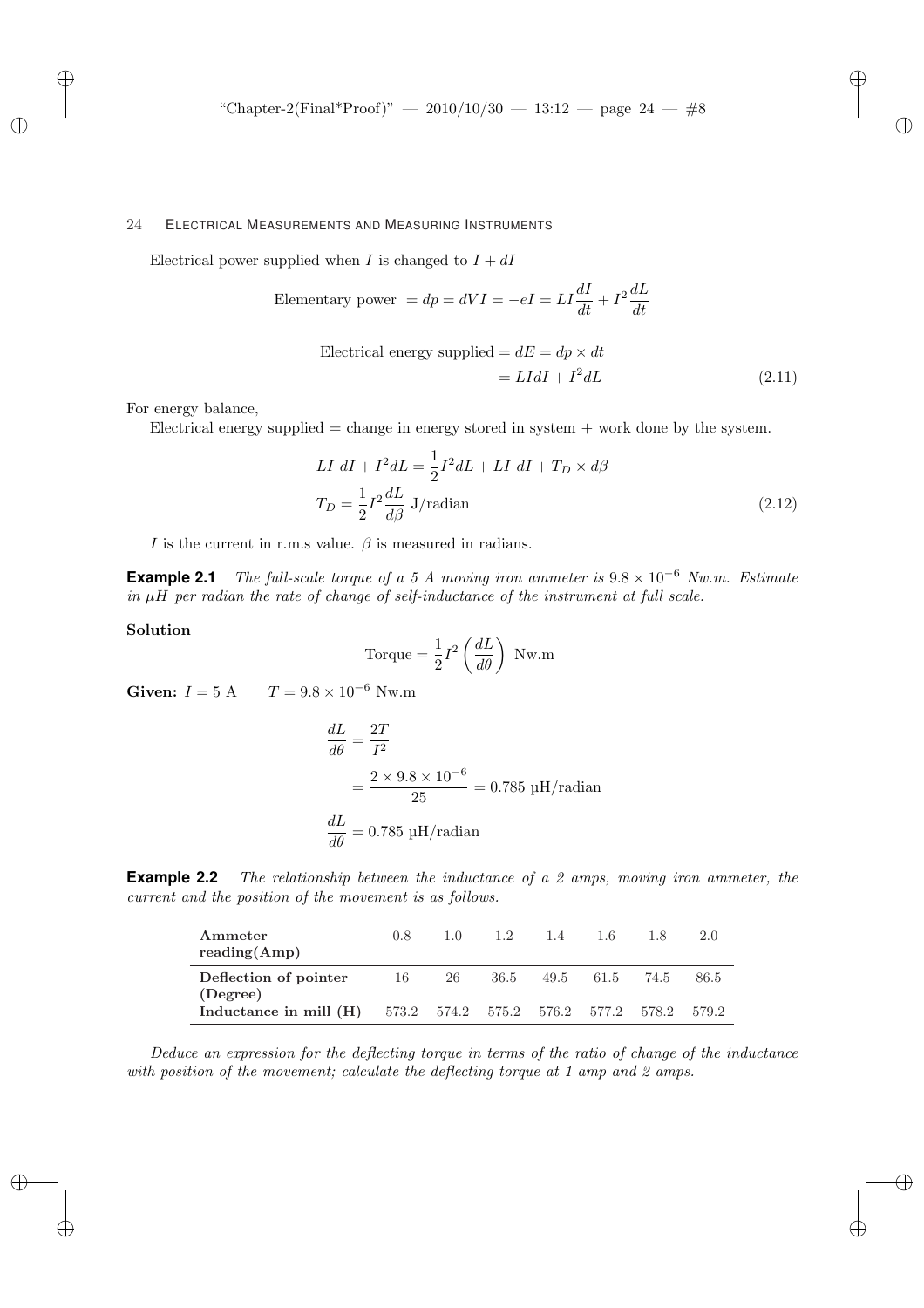

Fig. 2.5(a) Relation between the deflection, ammeter reading in amps and the inductance.

Solution

$$
E = \text{Energy stored} = \frac{1}{2}LI^2
$$

$$
\delta E = \frac{1}{2}I^2 \delta L
$$

$$
T \times \delta \theta = \delta E = \frac{1}{2}I^2 \delta L
$$

 $d\theta$  is measured in radians

|       | (Amp) I                                                            |       | $0.8 \qquad 1$ | 1.4 | 1.6    |  |  |  |  |  |  |
|-------|--------------------------------------------------------------------|-------|----------------|-----|--------|--|--|--|--|--|--|
|       | $dL/d\theta$ mill/degree                                           | 0.100 | 0.100          | 0.1 | 0.0875 |  |  |  |  |  |  |
|       | Torque = $\frac{1}{2}I^2\left(\frac{dL}{d\theta}\right)$ Nw.m      |       |                |     |        |  |  |  |  |  |  |
| $I=1$ | $rac{dL}{d\theta} = 0.1 \times 10^{-3}$ H/0 <sup>o</sup>           |       |                |     |        |  |  |  |  |  |  |
|       | $= 0.1 \times 10^{-3} \times \frac{180}{\pi}$ H/radian             |       |                |     |        |  |  |  |  |  |  |
|       | $=\frac{1}{2}\times 0.1\times 10^{-3}\times \frac{180}{\pi}$       |       |                |     |        |  |  |  |  |  |  |
|       | $=\frac{18}{2\pi}\times10^{-3}$ Nw.m                               |       |                |     |        |  |  |  |  |  |  |
|       | $=$ $\frac{9}{2} \times 10^{-3}$ Nw.m = 2.37 $\times 10^{-3}$ Nw.m |       |                |     |        |  |  |  |  |  |  |
|       | $= 2.87 \times 10.2 = 29.2$ gm.cm                                  |       |                |     |        |  |  |  |  |  |  |

Torque experience when it is carrying a current of 1 amp =  $2.87\times10^{-3}$  Nw.m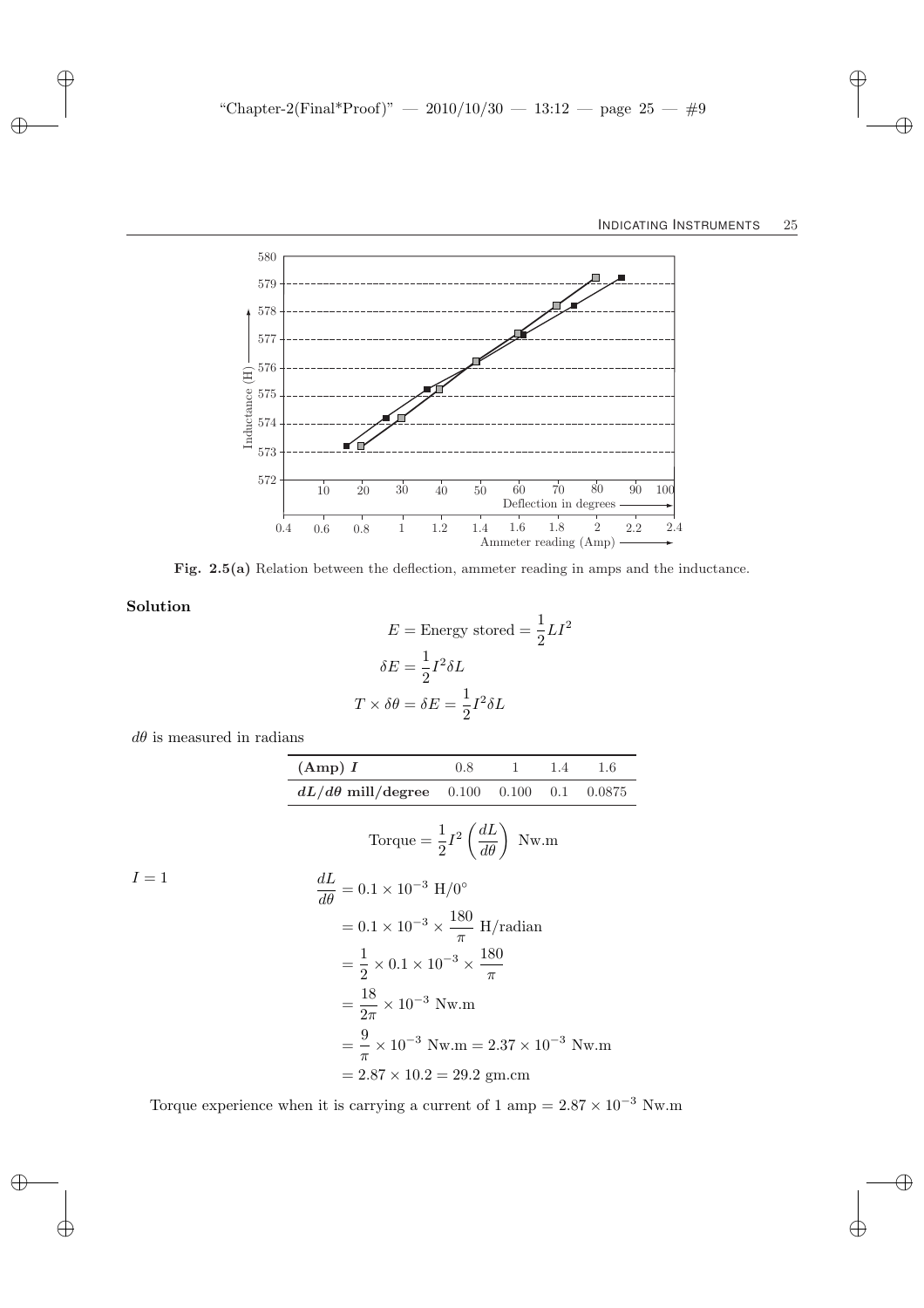### **2.3.5 Errors in the Moving Instrument**

- 1. Friction error: This is a common error in every instrument; and can be minimised with reduction of weight of the moving system. A vertical spindle will have free friction than horizontal spindle.
- 2. Temperature error: Since the inductance and resistance of the coil is small, a series resistance is generally added to the instrument that limits the current through the coil for full-scale deflection. In case of voltmeter, by changing the resistance, the range of the instrument can be varied. This added resistance anyhow causes additional loss in the instrument and thus raises the temperature of the system. Due to change in temperature, the resistance of the coil circuit changes and at high temperature the meter will read slightly less than the actual value. The material used for resistance must have low temperature coefficient. Manganese and nichrome are used.
- 3. Hysteresis error: This is a serious source of error in moving iron instrument owing to hysteresis in the iron parts of the moving system, the reading will have descending values of current voltage to be measured than for ascending values of current. The error can be minimised by employing small piece of iron at low flux densities. Another effect of hysteresis is to cause an error due to change in the position of poles as the moving iron occupies different positions. This error is very small.



Fig. 2.6 Hysteresis loop.

- 4. Stray magnetic field: Since iron is used in the construction of the meter, external magnetic fields will change the meter readily due to extraneous magnetisation. This error can be eliminated by screening the meter with a casing of magnetic materials.
- 5. Frequency error: This error is introduced whenever there is a change of supply frequency resulting change in the reactance of the coil. Small error is also eliminated due to change in eddy currents because of change in reactance of the disc. At high frequencies the meter rods have low values. If the error due to variation of frequency is to be eliminated, the impedance of the coil must be independent of frequency. For this, a capacitance is shunted across the swamping resistance of the coil. Let  $L$  and  $R$  be the inductance and resistance of the coil and r be the swamping resistance in series with the coil.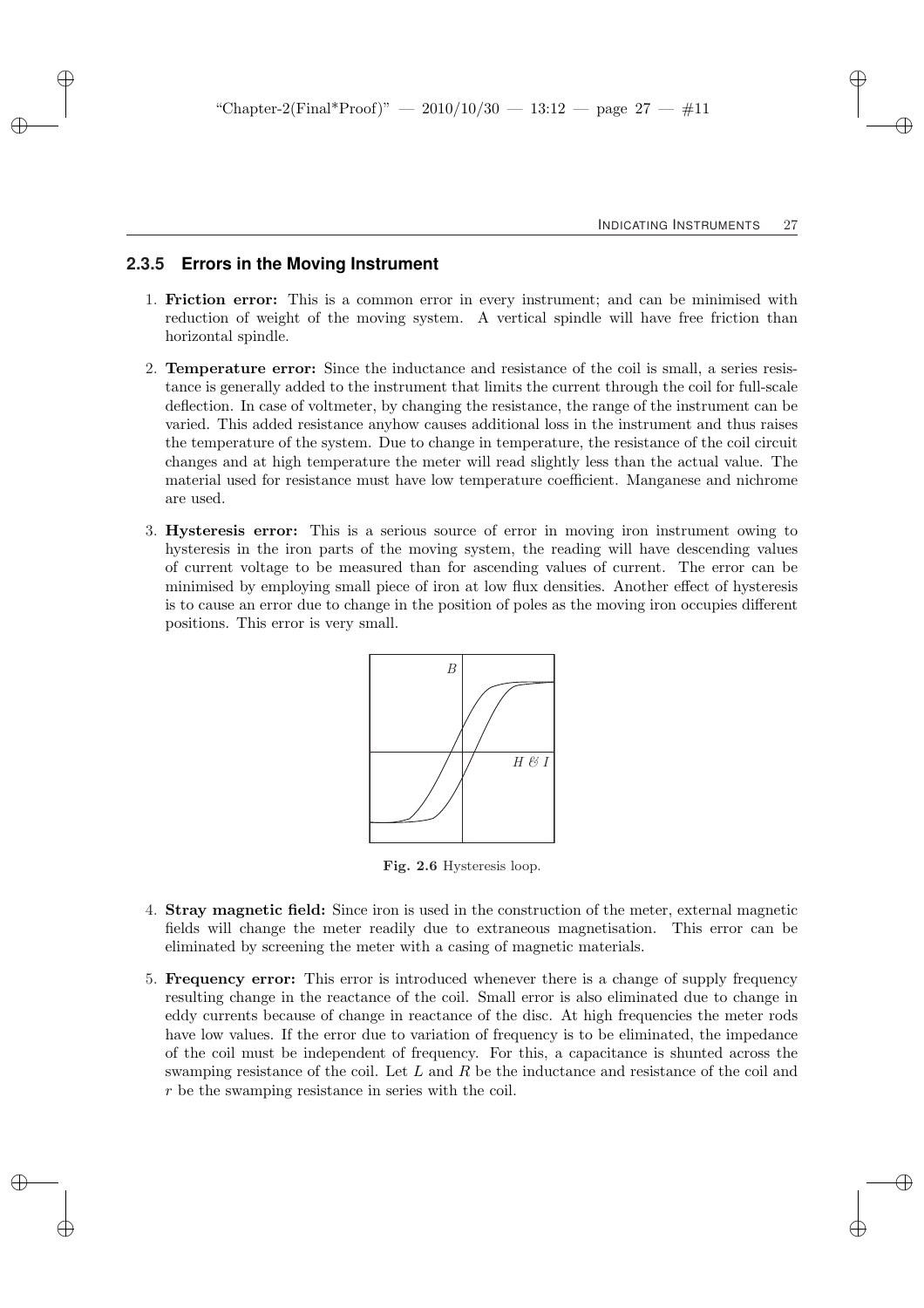$\overline{\phantom{a}}$ 

 $\int \omega L -$ 

 $\omega c r^2 = c$ 

Let C be the value of the capacitance to be shunted so that impedance remains constant. Total impedance must be independent of frequency.



Fig. 2.7 Inductance compensation.

$$
Z = R + j\omega L + \frac{r}{1 + j\omega cr}
$$
\n
$$
Z = R + j\omega L + \frac{r}{1 + (\omega cr)^2} - j\frac{(\omega cr)^2}{1 + (\omega cr)^2}
$$
\n
$$
Z = R + \frac{r}{1 + (\omega cr)^2} + j\left(\omega L - \frac{(\omega cr)^2}{1 + (\omega cr)^2}\right)
$$
\n
$$
R + r = R + \frac{r}{1 + (\omega cr)^2} + j\left(\omega L - \frac{(\omega cr)^2}{1 + (\omega cr)^2}\right)
$$
\n
$$
R + r = R + \frac{r}{1 + (\omega cr)^2} \quad \text{(which is true if } (\omega cr)^2 << 1)
$$
\n
$$
\frac{(\omega cr)^2}{1 + (\omega cr)^2} = 0 \quad \left[ (\omega cr)^2 << 1 \right]
$$
\n
$$
\omega L
$$

$$
C = L/r^2 \tag{2.14}
$$

**Second method:** If the condenser is not employed  $Z = R + r + j\omega L$ . If the value of L is kept constant to a very small value composed to  $R+r$ ,  $Z$  will be independent of frequency approximately. If  $L/R + r < 0.0005$  the whole thing behaves like a non-inductive circuit.

**Example 2.4** The coil of a moving iron voltmeter has a resistance of 300 Ω and an inductance of 1.0 H. The swamp resistor is 2000  $\Omega$ . The meter reads 250 V when a direct voltage of 250 V is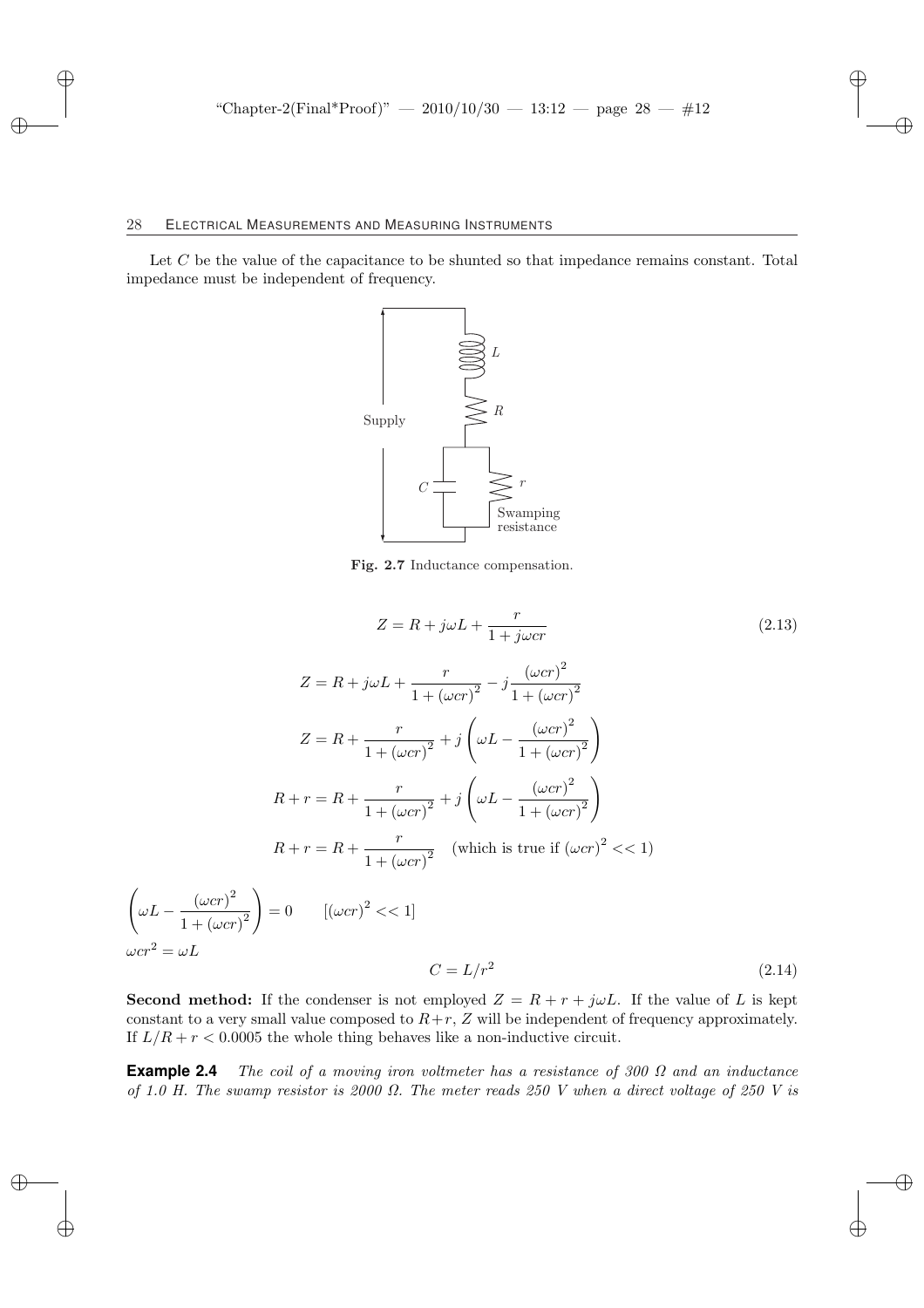**Example 2.5** An alternating current voltmeter with a maximum scale reading of 50 V has a resistance of 500  $\Omega$  and an inductance of 0.09 H. The magnetising coil is wound with 50  $\Omega$  of copper wire and the remainder of the circuit is a non-inductive resistance in series. With it what additional apparatus is needed to make this instrument need correctly both on direct current and alternating current circuits at 50 Hz?

### Solution

For frequency competed

$$
c = \frac{L}{r^2} = \frac{0.09}{25 \times 10^4}
$$
  
= 0.36  $\mu$ F  

$$
R + r = R + \frac{r}{1 + (\omega cR)^2}
$$
  

$$
\omega L = \frac{\omega c r^2}{1 + (\omega cR)^2}
$$
  

$$
\therefore c = \frac{L}{r^2}
$$
  
**Fig. 2.7(b) Inductance** compensation.

Coil  $\bigotimes L = 0.09$  H

**Example 2.6** A permanent magnet moving coil ammeter indicates 20 mA when connected across two opposite corners of a bridge rectifier, the other two corners of which are connected in series with a condenser to a 100 kV, 50 c/s supply. Calculate the capacitance of the condenser.

### Solution

Let  $i = I_{\text{max}} \sin \theta$ 

Hence,

average value = 
$$
\frac{1}{2\pi} \left[ 2 \int_{0}^{\pi} I_{\text{max}} \sin \theta d\theta \right]
$$

$$
= \frac{2I_{\text{max}}}{\pi} = 0.02 \text{ A}
$$

$$
I_{\text{max}} = 0.1 \times \pi \text{ A}
$$

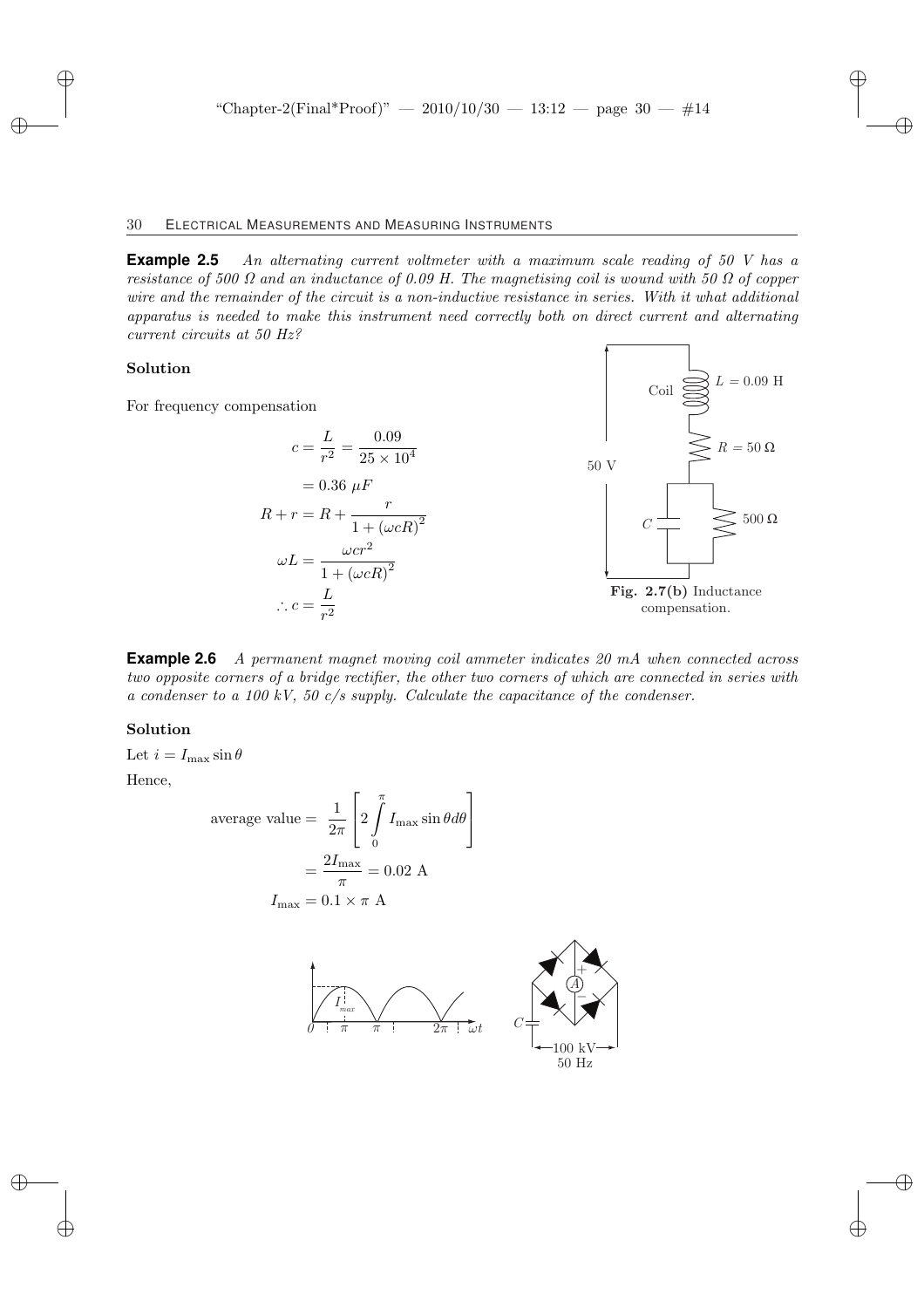Let  $X_c$  be the capacitive reactance and assuming zero impedance of the rectifier during conduction.

$$
I_{\text{max}} = \frac{100 \times 10^3 \times \sqrt{2}}{X_c}
$$
  
\n
$$
X_c = \frac{100 \times 10^3 \times \sqrt{2}}{I_{\text{max}}}
$$
  
\n
$$
\frac{1}{\omega c} = \frac{10^5 \times \sqrt{2}}{I_{\text{max}}}
$$
  
\n
$$
C = \frac{I_{\text{max}}}{\omega \times \sqrt{2}} \times 10^{-5}
$$
  
\n
$$
C = \frac{10^{-2} \times \pi}{2\pi f \times \sqrt{2}} \times 10^{-5}
$$
  
\n
$$
= \frac{1}{\sqrt{2}} \times 10^{-5}
$$
  
\n= 0.707 × 10<sup>-9</sup> F = 707 µ

**Example 2.7** How are the temperature errors of a switch board type D.C. ammeter compensated for  $D$ ? In a particular case, the P.D. between the potential of the shunt of 1000 A instrument is 0.03 V. The connecting leads to the instrument are of copper and have a resistance of 0.12  $\Omega$  and the moving coil has a resistance of 1.2  $\Omega$  and requires a current of 15 mill amps to deflect it to the 1000 A point of the scale. The temperature coefficient of the alloy used for the shunt is 0.00001 and that of copper 0.004 per °C in terms of the resistance at 15 °C. To what extent could this instrument be compensated if it is accurately adjusted at 15 ℃? What error would be expected when all the parts are at 35 ℃.

### Solution

| Current through the instrument                                    | $= 15$ mA                           |  |  |  |  |  |
|-------------------------------------------------------------------|-------------------------------------|--|--|--|--|--|
| Voltage across the instrument                                     | $= 0.03$ V                          |  |  |  |  |  |
| Resistance of the instrument                                      | $=$ $\frac{0.03}{0.015} = 2 \Omega$ |  |  |  |  |  |
| But the resistance of the $\text{coil} + \text{connecting loads}$ |                                     |  |  |  |  |  |

|                            | $= 1.2 + 1.2$                 |
|----------------------------|-------------------------------|
|                            | $= 1.32 \Omega$               |
| Hence, swamping resistance | $= 2 - 1.320 = 0.68$ $\Omega$ |
| Current through the shunt  | $= 1000 - 0.015 = 999.985$ A  |
| Shunt resistance           | 0.03<br>999.985               |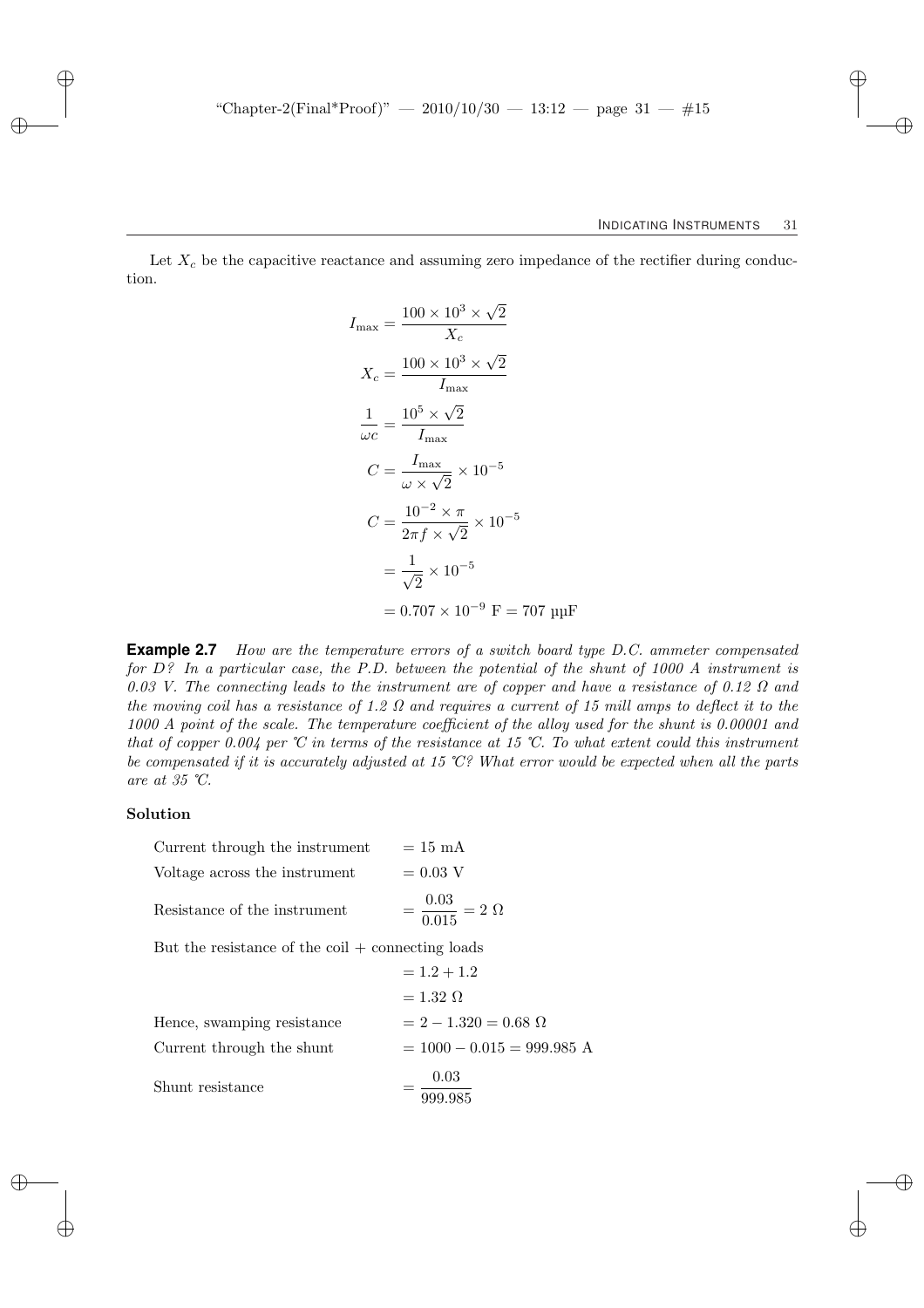|                                         | $= 0.03 \times 10^{-3} = 3 \times 10^{-5} \Omega$ |
|-----------------------------------------|---------------------------------------------------|
| Shunt resistance at 35 $\degree$ C      | $= 3 \times 10^{-5} [1 + 20 \times 0.00001]$      |
|                                         | $= 3 \times 10^{-5} [1.0002]$                     |
|                                         | $= 3.0006 \times 10^{-5} \Omega$                  |
| Instrument resistance at $35^{\circ}$ C | $= 1.32[1 + 0.004 \times 20]$                     |
|                                         | $= 1.08 \times 1.32 = 1.425 \Omega$               |

Hence, the total resistance

$$
P = 1.425 + 0.68 = 2.105 \text{ }\Omega
$$

Hence, instrument current at 35 ℃

$$
\frac{1000 \times 3.0006 \times 10^{-5}}{2.105 + 3.0006 \times 10^{-5}} = 14.25 \text{ mA}
$$
  
Hence, instrument will read 
$$
= \frac{1000}{15} \times 14.250 = 951 \text{ A}
$$

$$
= \frac{49}{1000} \times 100 = 4.9\%
$$

# **2.4 MOVING COIL PERMANENT MAGNET TYPE (PMT)**



Fig. 2.8 Moving coil permanent magnet type instrument.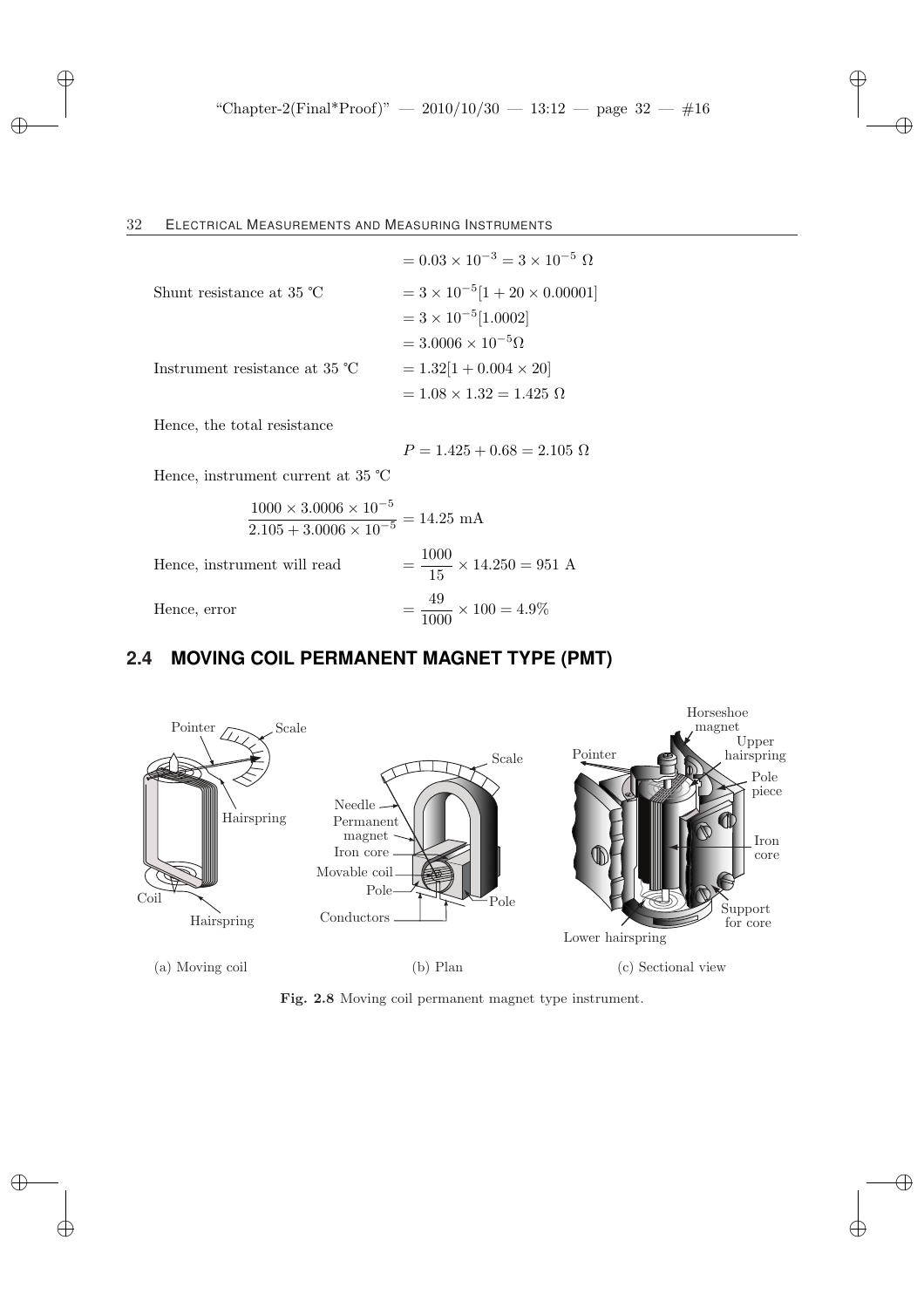$$
= 2b \times B2IIN
$$
  

$$
= BIN[2b \times 2l]
$$
 (2.16)

Let A be cross-sectional area of the coil  $= 2b \times 2l$ 

$$
T_D = BINA = (B \times A)IN = \phi IN \text{ N.m} \tag{2.17}
$$

where  $T_D =$  Deflecting torque  $\propto$  current  $T_c$  = Control torque  $\propto \theta$  $I \propto \theta$ 

Hence, total torque on the coil at any position is the product of the flux linking with the coil and the ampere turns of that coil.

In this case graduated scale will be uniform and the maximum deflection of the coil is 90  $\Omega$ . The resistances used in voltmeter for extension of range are called multipliers.

Let  $r =$  resistance of the moving coil  $V =$  supply voltage

 $v =$  drop across the moving coil.

$$
v = \frac{V}{R+r} \times r
$$

$$
\frac{V}{v} = \frac{R+r}{r} = 1 + \left(\frac{R}{r}\right) = N
$$

where  $N$  is the multiplying power of the multiplier

$$
\frac{V}{v} = 1 + \left(\frac{R}{r}\right) \tag{2.18}
$$



Fig. 2.10 Moving coil as voltmeter.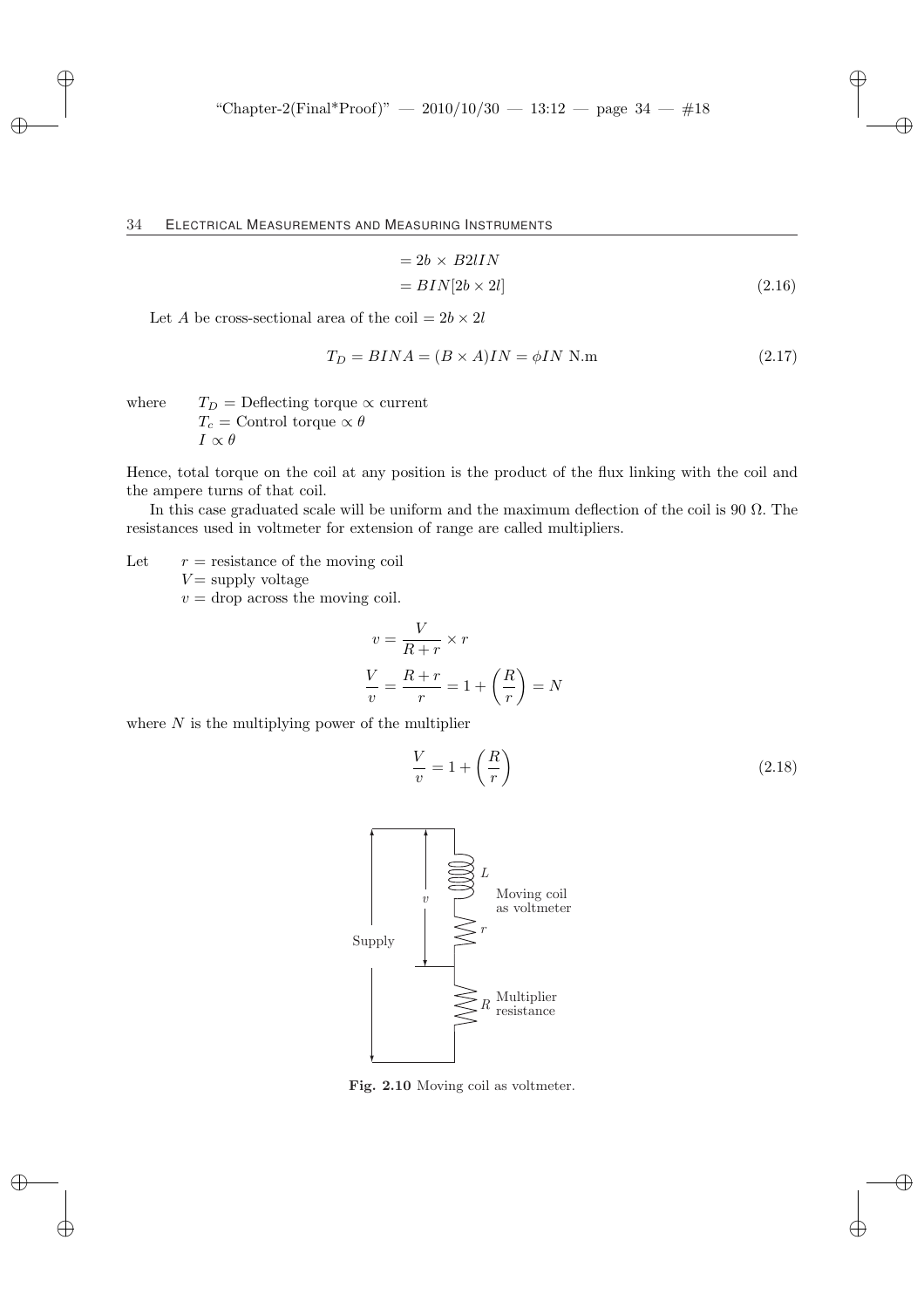Let

I be the total current

 $I_c$  be the current through moving coil

 $R<sub>s</sub>$  be the resistance of the shunt

 $R_c$  be the resistance of the coil

Multiplying power of shunt 
$$
N = \frac{I}{I_c}
$$
 (2.19)



Fig. 2.11 Moving coil as an ammeter.

The ratio  $\frac{I}{I_c} = \frac{R_c + R_s}{R_s}$  $R_s$  must be constant for all temperatures in order the meter should read correctly. But the temperature coefficient of copper is higher than that of manganin. The result is that it reads less than the actual value under high temperatures. To avoid this type of error, the following modification is made according to B.S.S.

The temperature error introduced in this connection (b) is less than the error introduced in connection (a).



Fig. 2.12 Connection of moving coil instrument as voltmeter and ammeter.

The connecting leads must run from the instrument only. But, on the other hand, if the leads are run from the shunt the total resistance in the shunt circuit will get effected and the meter reads erroneous results.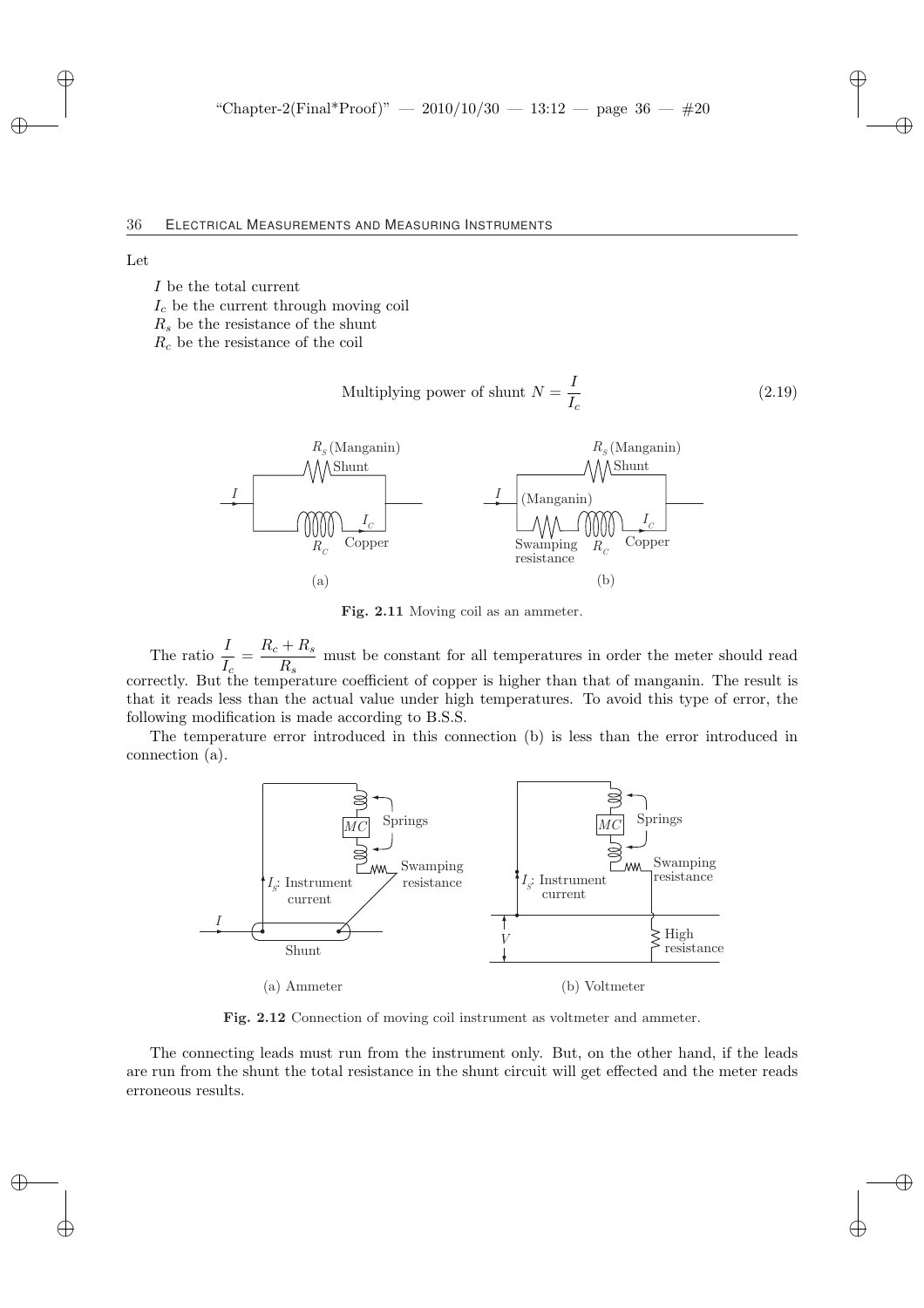### Advantages of moving coil (permanent magnet type)

- (a) Power consumption is very small.
- (b) Torque/weight rate is very high.
- (c) It has got uniformly calibrated scale and has possibility of a very long scale (3000) cirscale type.
- (d) A single instrument can be used with suitable shunts and multipliers either as an ammeter or as voltmeter.
- (e) It is free from errors due to extraneous magnetic fields since the strength of the working field is high.
- (f) Unlike in moving iron instrument no hysteresis error is present.
- (g) Damping is perfect because of eddy currents induced in the former of the moving coil.

### **2.4.3 Cirscale Type of Moving Coil Permanent Magnet Type**



moving coil range.

Cirscale type of instrument can read through a complete range of 300°. The arrangement is shown above in Fig. 2.13 where the north pole in the circular spiral shape is filled into the gap between two half south poles. The working current is led into the coil through the springs. The advantage of this type of instrument is that it can be used for large ranges with good accuracy.

The current carrying capacity of moving coil instrument cannot be increased owing to increase in weight of moving system and this reducing the torque/weight ratio. To limit the current in the coil, they are used in conjunction with shunts which are made of manganin strips with a very low resistance temperature coefficient. The moving coil also must have low temperature coefficient so that the ratio instrument current/total current remains constant for all the temperatures.

### **Extension of instrument ranges**

#### (a) As an ammeter:

Let,  $I$  be the current in the circuit,  $R_e$  be the resistance of the coil,  $R<sub>s</sub>$  be the resistance of the shunt used.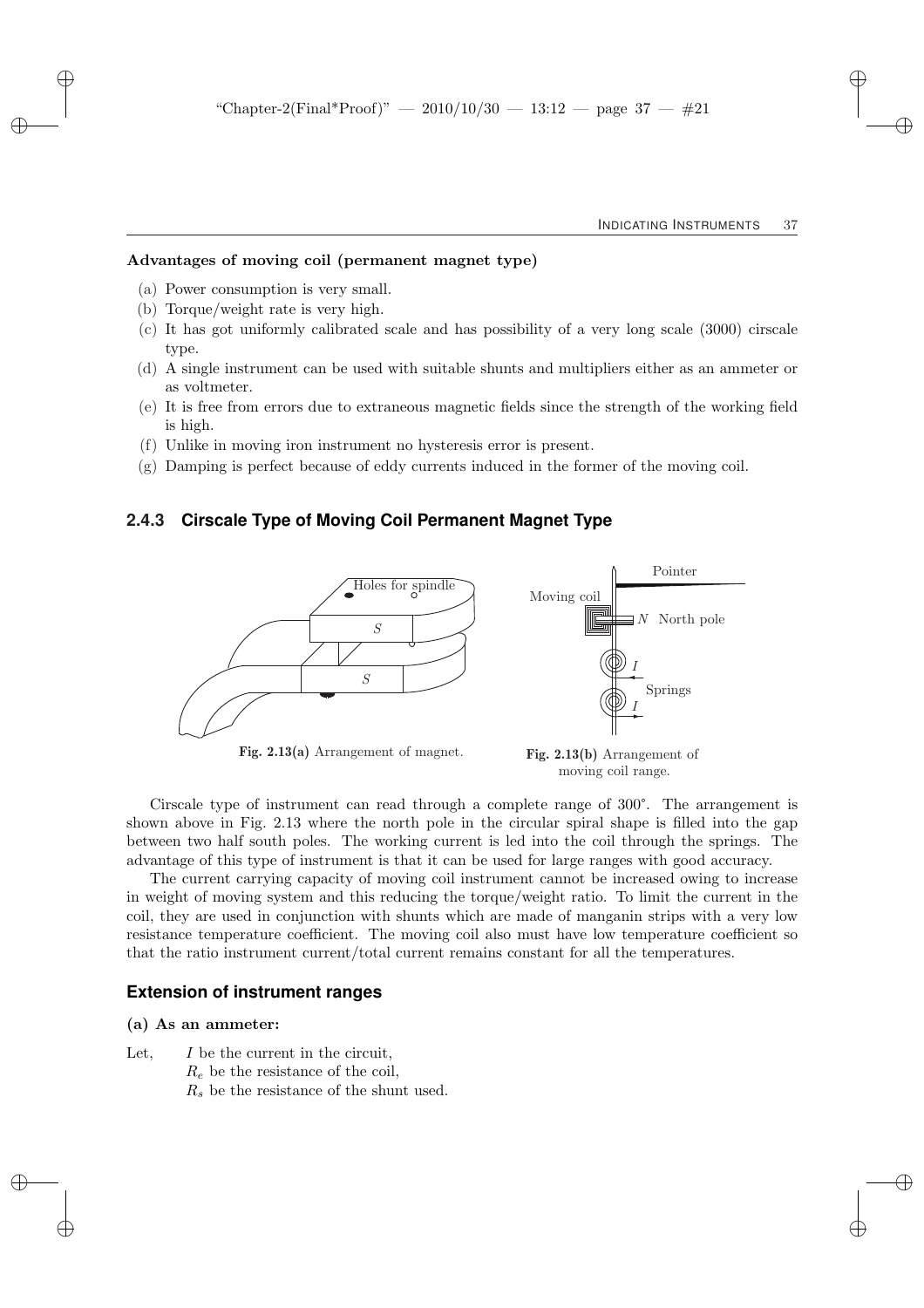**Example 2.9** Two ammeters are joined in series in a circuit carrying 10 A. Ammeter A has a resistance of 1000 A and is shunted by 0.02  $\Omega$ . The corresponding value for ammeter B are 1500  $\Omega$ and 0.01  $\Omega$ . What will the instruments read if the shunts are interchanged?

#### Solution:

Circuit current is 10 A

Current through the ammeter A = 
$$
\frac{10 \times 0.02}{1000 + 0.02} = 0.02 \times 10^{-2} = 0.2 \text{ mA}
$$

Current through the ammeter B =  $\frac{10 \times 0.01}{1500 + 0.01}$  = 0.00667 × 10<sup>-2</sup> = 0.06 mA

When shunts are interchanged.

Current through the ammeter  $A = \frac{10 \times 0.01}{1000 + 0.01} \approx 0.1$  mA

Current through the ammeter  $B = \frac{10 \times 0.02}{1500 + 0.02} = 0.12$  mA

0.2 mA corresponds to 10 A deflection

0.1 mA corresponds to 
$$
\frac{10}{0.02} \times 0.1 = 5
$$
 mA

Ammeter A will read only 5 A

0.06 mA corresponds to a deflection of 10 A

$$
0.12 \text{ mA corresponds } \frac{10}{0.06} \times 0.12 = 20 \text{ mA}
$$

Ammeter A will read only 20 A. Ammeter B will read only 20 A.

**Example 2.10** A voltmeter has a working coil of copper in series with an invariable swamp resistance. What must be the ratio of swamp resistance to coil resistance if the error introduced by a temperature rise from 15 °C to 25 °C is not to exceed 1% of the indication?

#### Solution:

Current drawn by the meter at 25 °C  $i = -\frac{v}{v}$  $r + kr$ Change in resistance in  $r$  due to temperature  $= r[1 + 32.0 \times 10^{-4} \times 10] = 1.0320r$   $\alpha = 39 \times 10^{-4}$ Hence, current drawn by the meter at 25 ℃  $i_1 = \frac{v}{x+1}$  $r + 1.0320r$ 

Voltmeter reading corresponding to  $i_1$ 

$$
v^{1} = \frac{v}{i} \times i_{1} = v \left[ \frac{r + kr}{kr + 1.0370r} \right]
$$

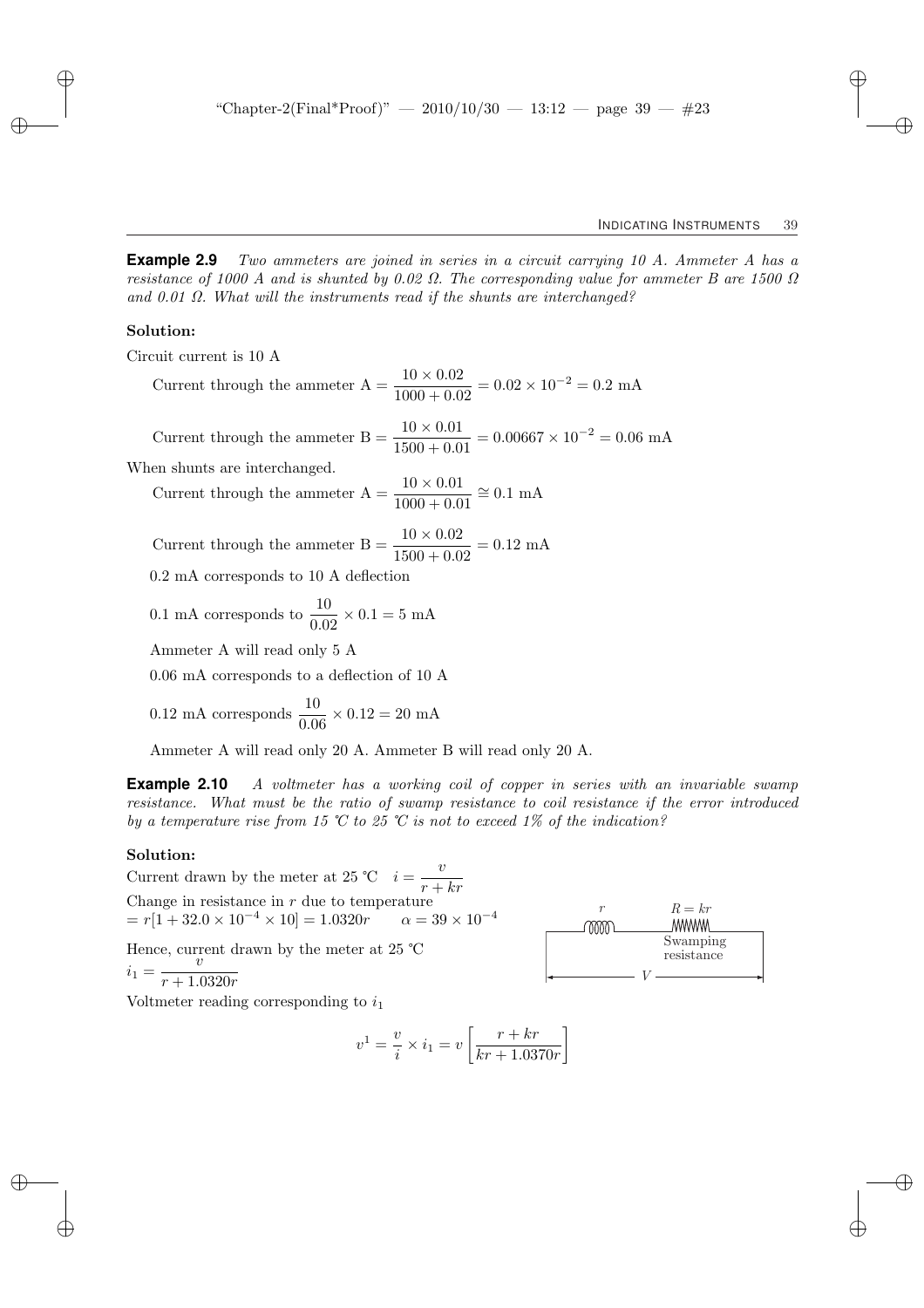Error = 
$$
\frac{v - v^{1}}{v} < 0.01
$$

\n
$$
1 - \frac{v^{1}}{v} < 0.1
$$

\n
$$
1 - \frac{r + kr}{kr + 1.0370r} < 0.1
$$

\n
$$
1 - \frac{1 + k}{k + 1.0370} < 0.1
$$

\n
$$
k \geq 2.861 \quad k = 3
$$

\nSwamping resistance = 3

\nSwamping resistance = 3

Coil resistance

# **2.5 DYNAMOMETER TYPE (ELECTRODYNAMIC) MOVING COIL**



**Fig. 2.15(a)** Dynamometer type moving coil Instrument. **Fig: 2.15(b)** Elevation.

Dynamometer type moving coil instrument can be used on A.C. and D.C. It consists of two fixed coils and one moving coil and are usually air core. In some cases to increase the magnetic field strength Nickel-Iron core is employed. This slightly improves the torque versus weight ratio. Control torque is provided with springs.

Damping employed is generally air piston or enclosed vane type. The two fixed coils are connected in series such that the magnetic fields produced by them will aid each other. Torque on the moving coil is produced due to interaction of magnetic fields produced by fixed coil and the moving coil. Control springs are used as leads (current) for the moving coil to pass current.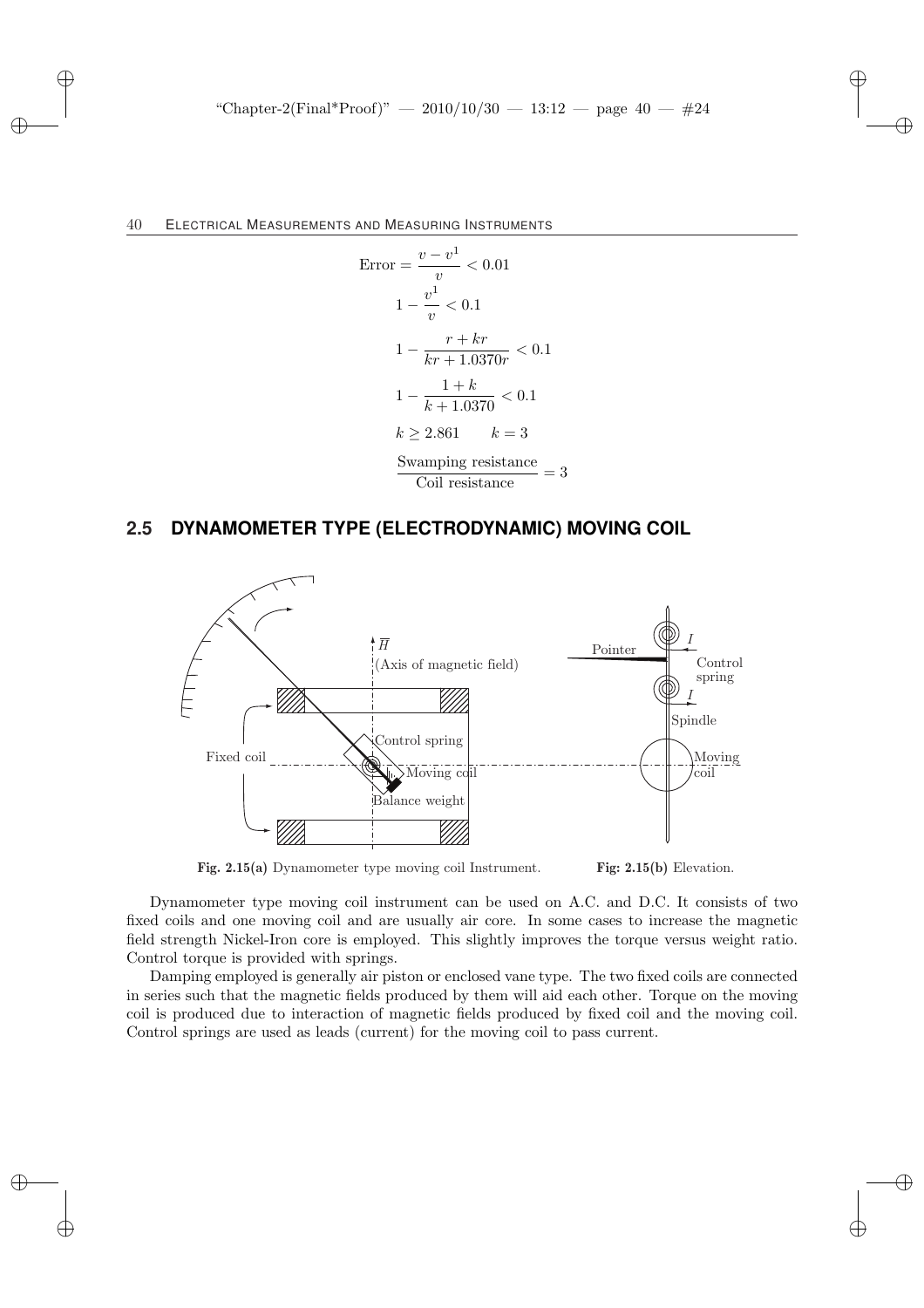Average torque is proportional to  $I_{r.m.s.}^2$ 

We cannot get uniformly graduated scale but it is cramped.

If  $N_2$  is the number of turns of the moving coil  $\phi_{12}$  is the fraction of flux linking with moving coil

$$
M = \frac{(N_2 \phi_{12})}{I_1}
$$
  
\n
$$
T_D = i_1 i_2 \frac{d(N_2 \phi_{12})/i_1}{d\theta} = i_2 N_2 \left(\frac{d\phi_{12}}{d\theta}\right)
$$
\n(2.23)

 $=$  Change in the energy stored/radian

Generally, the current carrying capacity of moving coil is small which reduces the weight of the system. Therefore, small torque is sufficient to deflect the moving system. The current that can be passed through the moving coil is restricted because springs are used as leads for the moving coil. The current carrying capacity of the control springs is small. Arrangements to regulate current in the moving coil as voltmeters and ammeters are shown in Fig. 2.16.



Fig. 2.16(a) Connections as ammeter.



The impedance of the moving coil and swamping resistor is very high compared to the resistance of the shunt and fixed coils. Therefore, most of the current is taken by fixed coils. The current through moving coil  $(I_m)$  is given by

$$
I_m = \frac{I\sqrt{R_2^2 + (L_2\omega)^2}}{\sqrt{(R_1 + R_2)^2 + [(L_1 + L_2)\omega]^2}} = \frac{IZ_2}{Z_1 + Z_2}
$$
(2.24)

If the meter is to read correctly for all frequencies the ratio  $IM/I$  must be constant. This remains constant provided

$$
\frac{L_1}{R_1} = \frac{L_2}{R_2} \tag{2.25}
$$

which means the time constant of both the circuits must be same. Under these conditions

$$
\frac{I_m}{I} = \frac{R_2}{R_1 + R_2} \quad \text{(as an ammeter)}\tag{2.26}
$$

#### As voltmeter:

For using it as voltmeter, all the three coils must be connected in series with a high non-inductive resistance to limit the current to the normal value to give full-scale deflection. Frequency errors can be made small in this case when L is made small (total inductance of the circuit) and  $H.R. \gg L$ .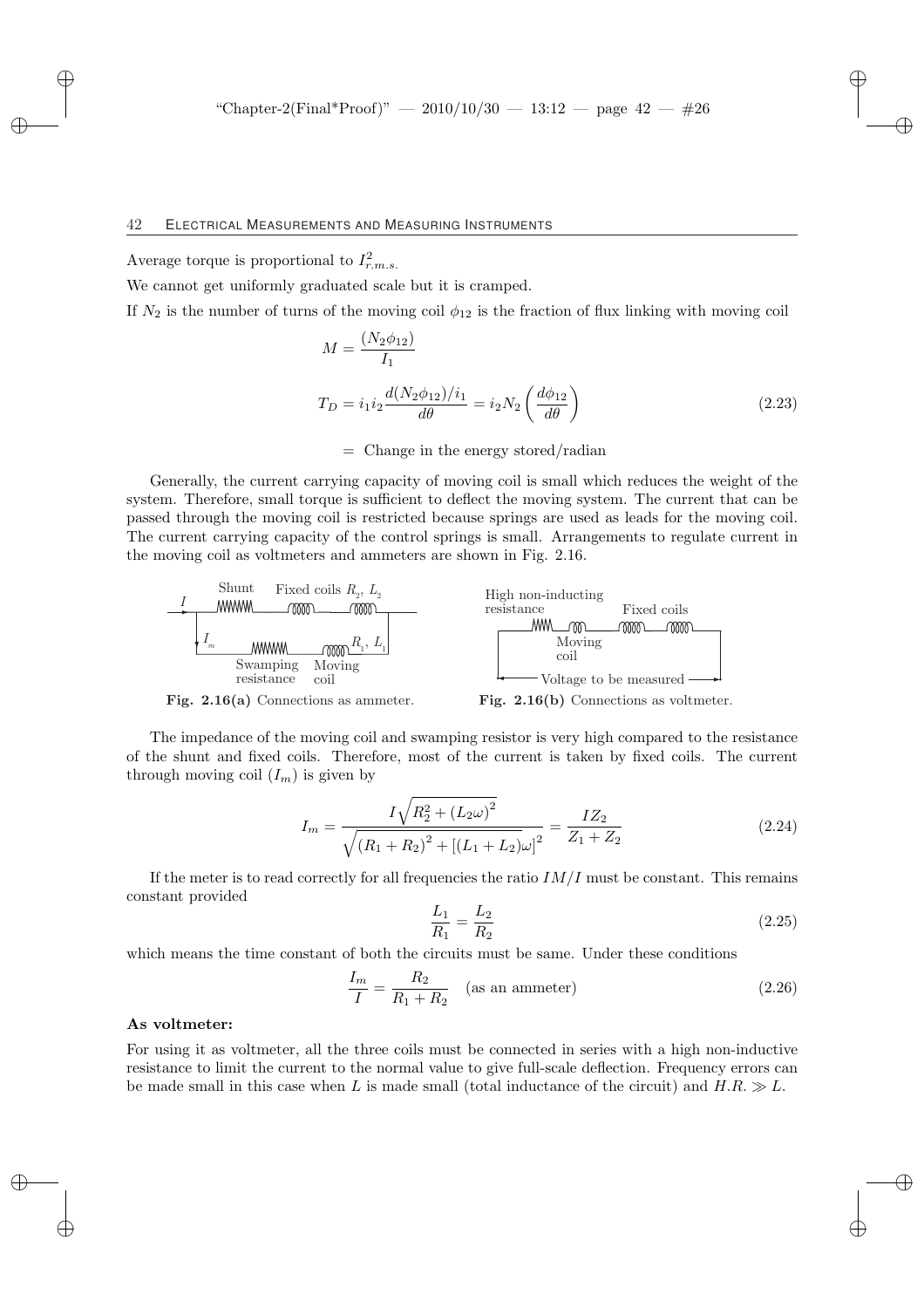### **2.5.2 Disadvantages**

- 1. Even though the instrument can be used for precise measurements on A.C. it is not favourable to use it on D.C. measurements because of small torque/weight ratio and therefore frictional errors tend to be serious along with internal heating errors.
- 2. Because of the absence of iron core, magnetic field strength is small which obviously reduces the magnitude of the deflecting torque. If the deflecting torque to be increased, ammeters on the moving coil should be increased and therefore weight of the system increases which in turn increases the friction and reduces the torque vs weight ratio.
- 3. Since the deflecting torque is governed by square law, the calibrated scale will not be uniform but it is cramped.
- 4. Cost of instrument is high when compared to D.C. meters (permanent magnet type).

For the above reasons generally this type of instrument is not used for measurement of current and voltage but most commonly used as dynamometer wattmeter.

## **2.6 THERMOCOUPLE INSTRUMENTS**

Thermocouple is a name given to the combination of two wires of dissimilar materials that have the following property:

If the two junctions formed by the combination of dissimilar materials are kept, one at (hot junction) higher temperature and another at lower temperature, a current flow is observed in the circuit formed by two dissimilar metals. This effect is called Seebeck's effect.

#### Peltier effect:

In a circuit formed by two dissimilar metals, current flow is maintained then the two junctions formed by the dissimilar metals will attain different temperatures.

#### Kelvin effect:

Thermal e.m.f will be developed in a conductor when there is a difference of temperature gradient along the conductor.

Materials for thermocouple: Platinum-iridium, gold palladium.

### **2.6.1 Thermocouple Ammeter**

Thermocouple instrument is shown in Fig. 2.17. Kelvin effect is used for measurement of current by placing "hot junction" in thermal contact (but not necessarily electrical contact) with a heater carrying the current to be measured. The cold junction is placed in conjunction with a milliammeter.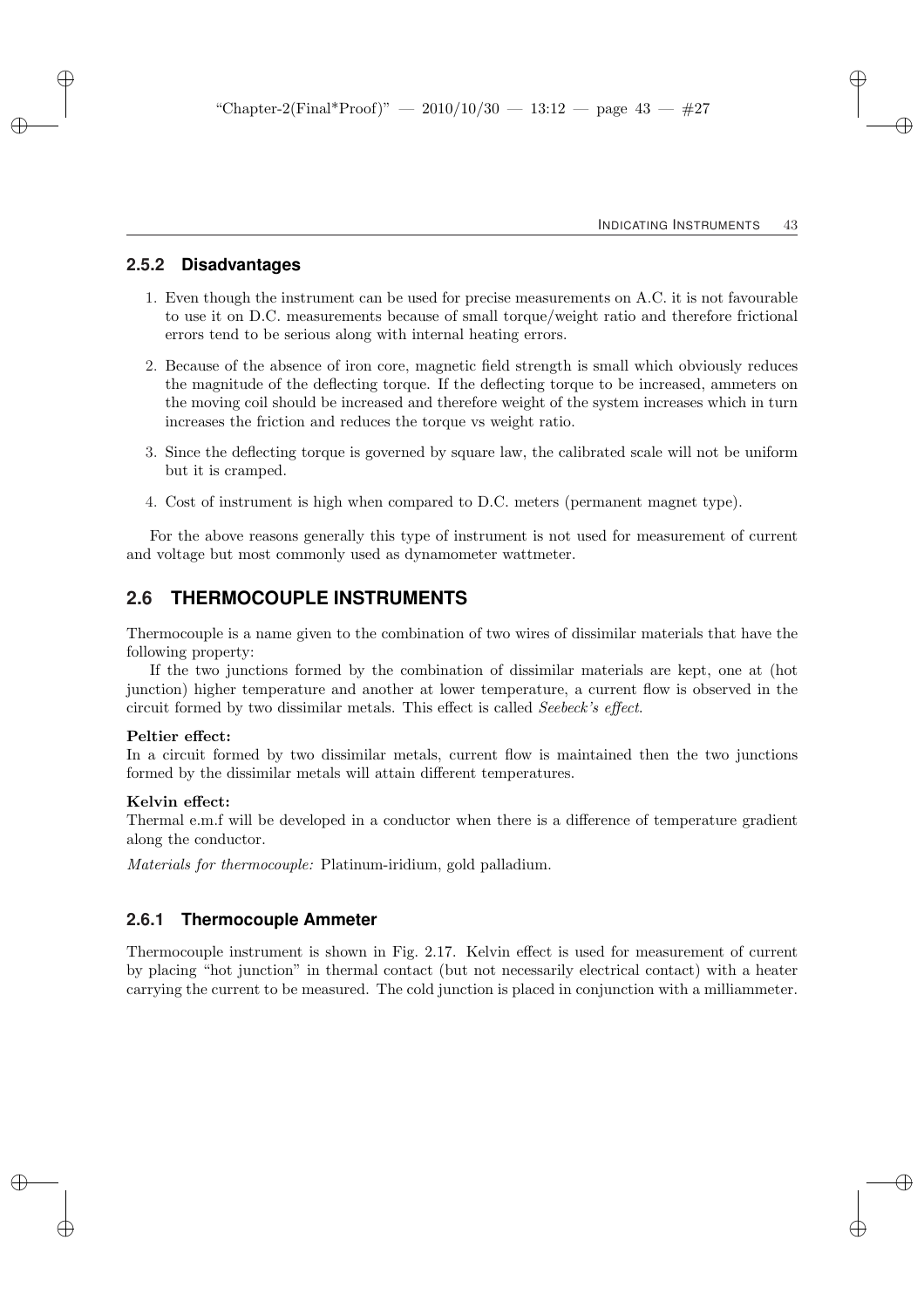### **2.6.2 Compensated Type**



Fig. 2.18 Compensated thermocouple ammeter.

A compensated type of thermocouple is shown in Fig. 2.18. It consists of two large terminal blocks of copper with heater element between them. The thermocouple junction is welded or hard soldered to the midpoint of the heater. The other ends of the thermocouple wires are connected one to each of two copper strips that bridge the space between the terminal blocks. These strips are called compensation strips and are fastened to the blocks mechanically but are separated from the blocks by a thin sheet of mica to give electrical insulation while permitting effective thermal contact. The instrument wires are connected to the two compensating strips. By this means the cold junction is kept effectively at the average temperature of the two end blocks. It can be used from 1 to 50 amps. This can be used up to 50 MHz with an accuracy of  $1\%$ .

Voltmeters may be constructed up to 500 V with a series resistance. They are available with sensitivities of 100 to 500  $\Omega$ /V. But frequency range is limited upto 15 kHz.

#### Effect of frequency:

As the frequency is increased beyond several MHz the current distribution with the heater element becomes non-uniform and its resistance increases and consequently the voltage required to circulate a given current in the heater wire will be more. Another result of high frequency is the high impedance associated with the effective series inductance and shunt capacitance of the heater wire. In a 5 A heater, this may amount 60 to 70  $\Omega$  at 200 MHz and requiring a voltage drop of 300 V or more. To minimise this tabular type of heater element is used.

### **2.6.3 Bridge Type Thermocouples**

Bridge type of thermocouple is shown in Fig. 2.19. This is used for higher ranges. No separate heater is used instead the current to be measured passes directly through the thermocouples and raises their temperature in proportion to the  $I^2r$ . The cold junctions are at the pins that are embedded in the common bakelite base and hot junctions at splices midway between the pins. The couples are oriented as shown in the Fig. 2.19 so that the resultant thermal voltages give rise to a D.C. difference of potential from A to B. The A.C. potential between these points is zero because of the balanced resistances in the four arms, so no alternating current flows through the instrument. This construction gives greater output voltage than the single couple used in the vacuum mounting and is more rugged in withstanding overload. It can be constructed conveniently to measure greater currents. It can be used from 0.1 to 1 amp.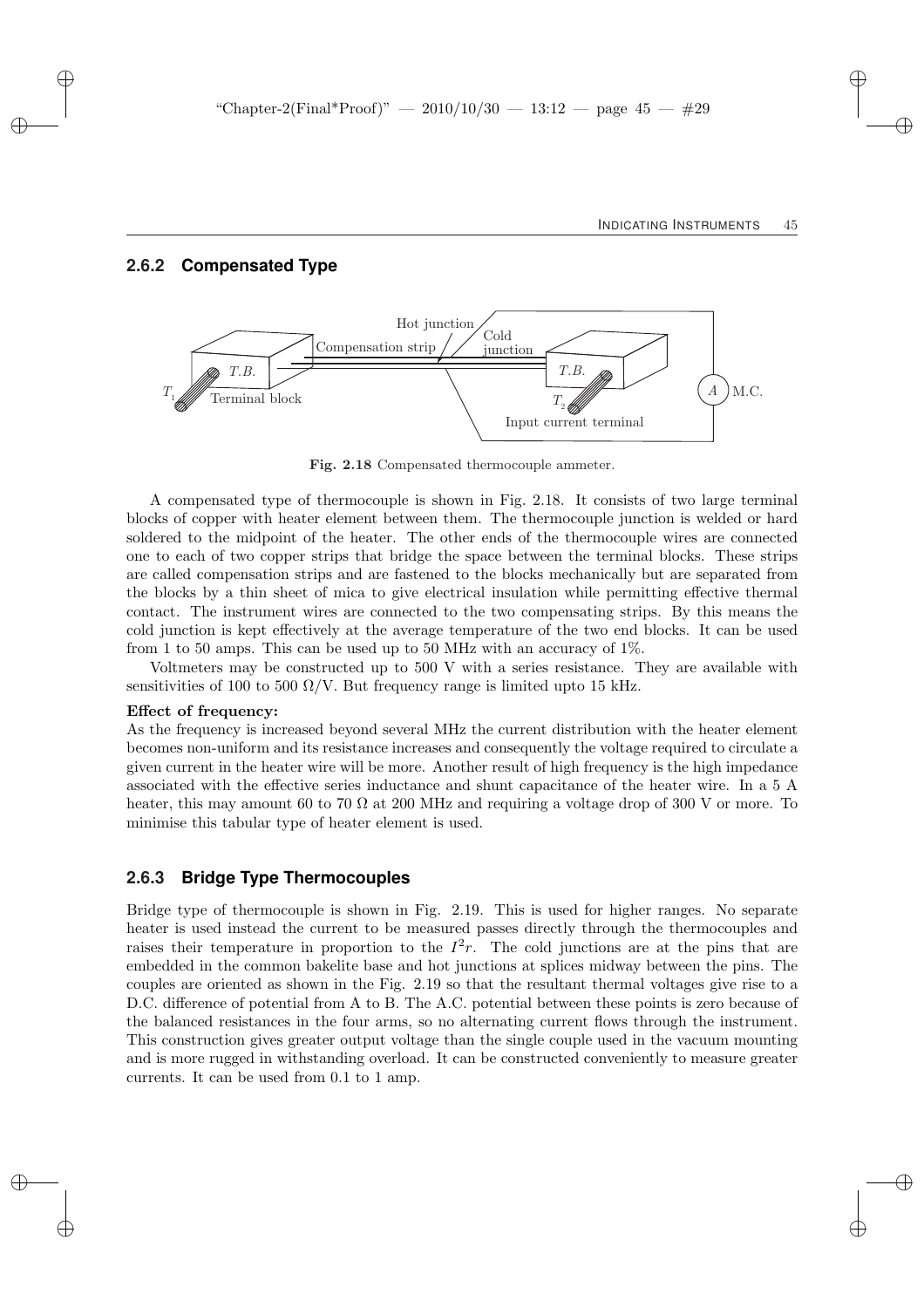

Fig. 2.19 Bridge type of thermocouple.

#### Mathematical proof:

Law of thermal conduction states  $q = ak \frac{d\theta}{dx}$ 

where q is the heat dissipated or lost by conduction in watts/sec by strip of length x metres a is the c.s. of the heater element in sq.mts

 $k$  is the thermal conductivity of the strip material (heater) in watts/degree/metre  $\frac{d\theta}{dx}$  is temperature gradient in degree/m. at a distance x from the terminal blocks



Fig. 2.20 Model of thermocouple instrument.

Let  $W$  be the rate of heat generation per unit length of the heater element.

$$
W = +\frac{dq}{dx}
$$
 (at steady temperature)

If  $K$  and  $\alpha$  are assumed to be constant

$$
\int Wdx = + \int dq
$$
  
 
$$
Wx = +q \quad \text{[heat generated]} = \text{heat dissipated]}
$$
  
 
$$
Wx = ak\frac{d\theta}{dx}
$$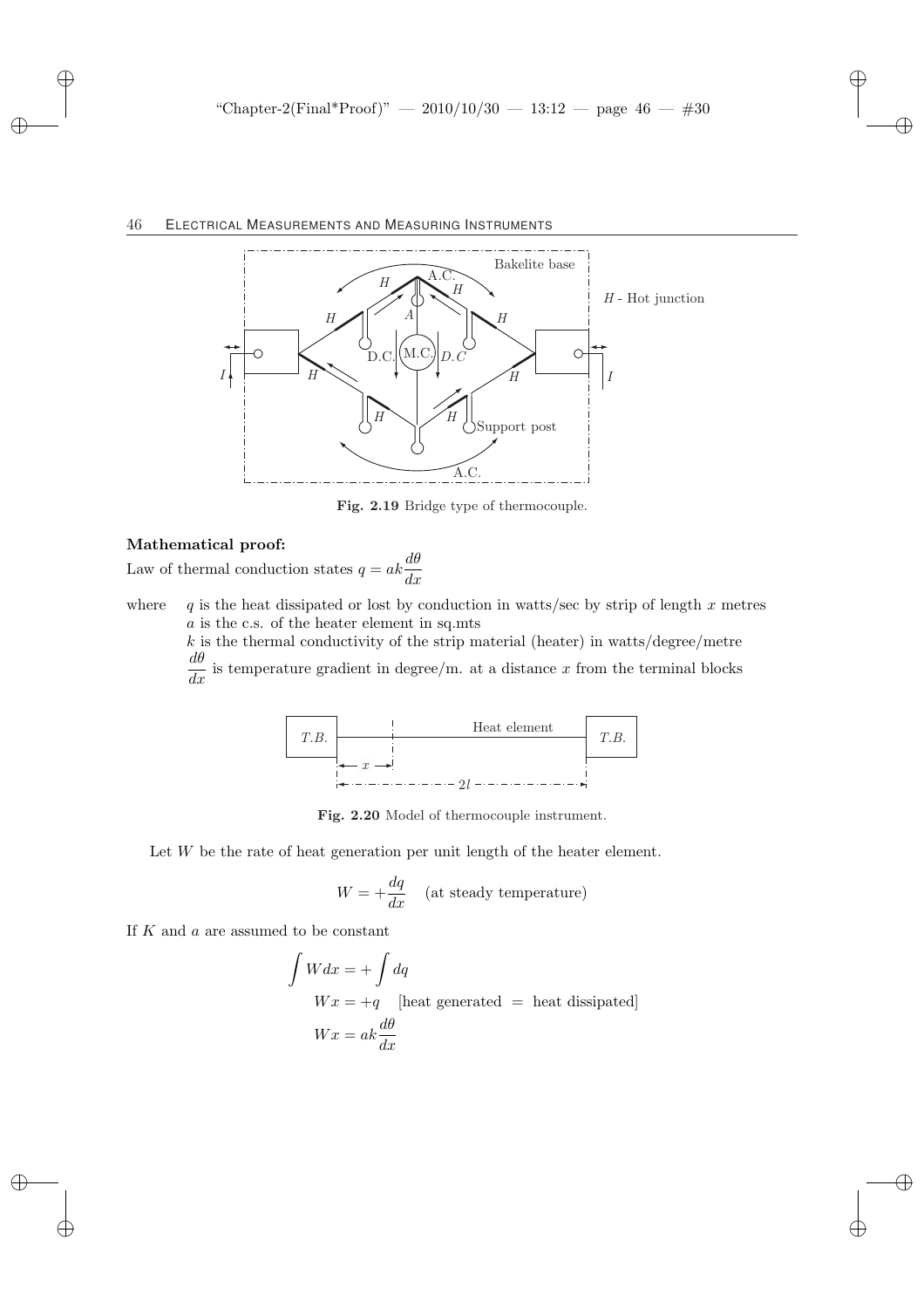$$
T_M = \alpha \frac{1}{2\pi} I_{\text{max}} \phi_{\text{max}} \frac{2\pi \cos \alpha}{2}
$$

$$
T_M = \left(\frac{I_{\text{max}}}{\sqrt{2}}\right) \left(\frac{\phi_{\text{max}}}{\sqrt{2}}\right) \cos \alpha
$$
(2.31)

$$
T_M \propto I_{r.m.s.} \phi_{r.m.s.} \cos \alpha
$$
  
\n
$$
T_M = K I_{r.m.s.} \phi_{r.m.s.} \cos \alpha
$$
\n(2.32)

From the above expression, it can be seen that the phase angle between  $\phi$  and i must be less than 90°. These are two methods of achieving phase differences.

One method is by splitting the winding of the electromagnet in which the flux exists into two portions, one of which is high inductive and the other is non-inductive. Ferrari's type makes use of this method.

Second method is by splitting the phase of the working flux by a copper band placed around a portion of the poles of the electromagnet. This type is called shaded pole type.

### **2.7.1 Ferrari's Type**



Fig. 2.21 Induction ferrari's type instrument.

Ferrari's type of ammeter/voltmeter is shown in Fig. 2.21. This instrument operates on the same principle as an induction motor. Rotating field is produced by two pairs of coils wound on laminated magnet system. The pairs of coils excited by the same source, but a phase displacement approximately 90° is produced between the currents in them by connecting inductance in series with one pair and a non-inductive resistance in series with the other pair. The rotating field produced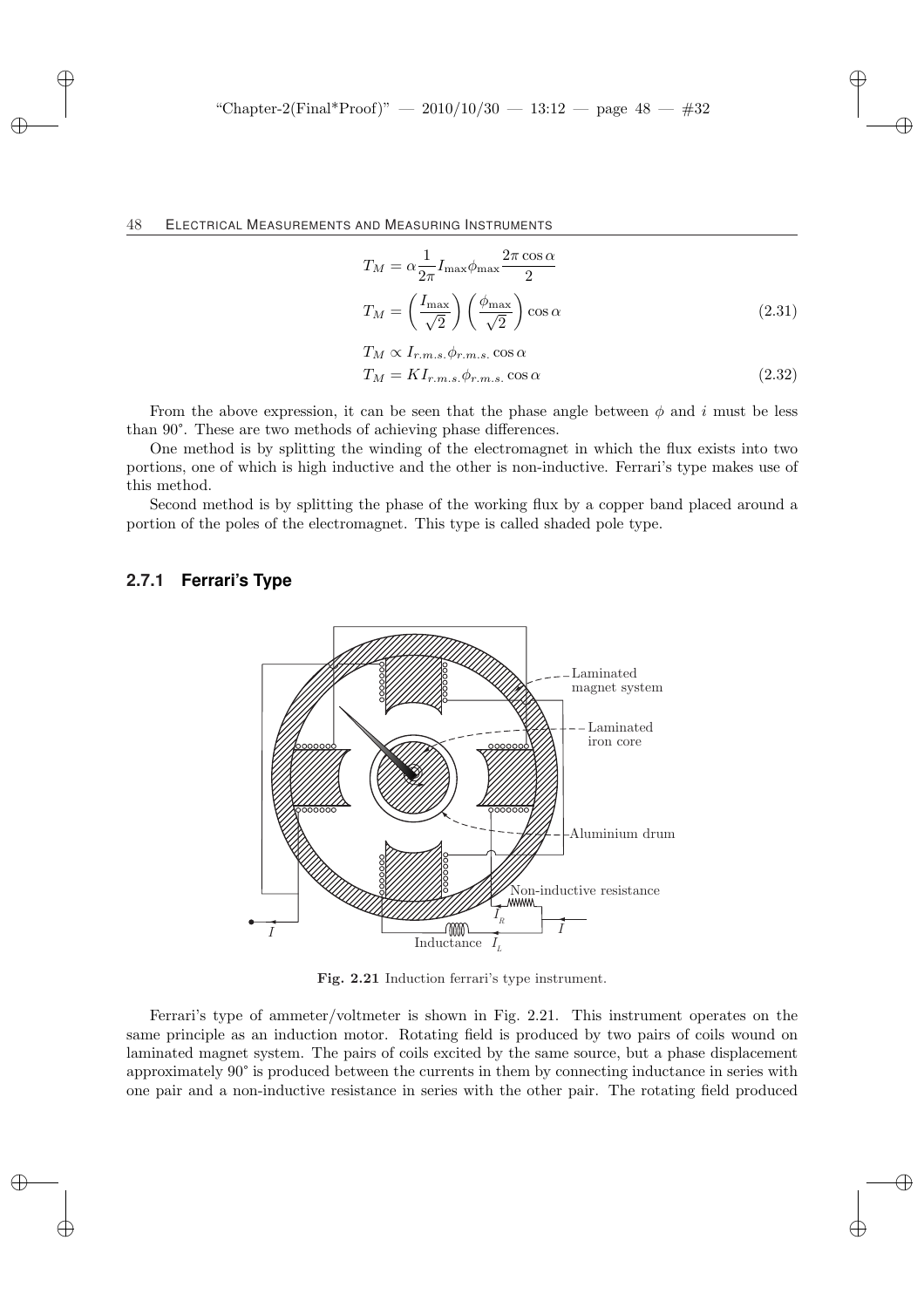by them induces eddy currents in the aluminium drum and causes the drum to follow the field but because of control spring, the drum will rotate until  $T_C = T_D$ . The drum and the moving system is carried by a spindle whose ends fit in jewelled bearings. Inside the drum is a cylindrical laminated iron core to strengthen the magnetic field cutting the drum. The spindle also carries an aluminium damping disc the edge of which moves in the air gap of permanent magnet.



Fig. 2.22 Eddy currents and torque on the aluminium drum.

### **2.7.2 Torque**

 $I_R$  and  $I_L$  are the currents in the two pairs of coils with phase angle difference of  $\beta$ .

 $E_R$  and  $E_L$  back emfs induced in the drum and each is lagging the corresponding flux producing it by 90°.

 $i_R$  and  $i_L$  are the corresponding eddy current in the drum due to  $e_R$  and  $e_L$  respectively.  $\phi_R$ and  $\phi_L$  and  $i_R$  and  $i_L$  are the r.m.s. values

$$
T_{\text{Mean}} = T_{\text{average}} = \left[ -\phi_R i_L \cos(90 + \alpha + \beta) + \phi_L i_R \cos(90 + \alpha - \beta) \right] \tag{2.33}
$$

 $90 + \alpha + \beta$  = phase angle between  $\phi_R$  and  $i_L$  $90 + \alpha - \beta$  = phase angle between  $\phi_L$  and  $i_R$ 

As regards the torque of the instrument it can be seen from the figure that there will be two components one proportional to  $\phi_L$  i<sub>R</sub> in the direction of rotation of the rotating field and the other proportional to  $\phi_R i_L$  in opposite direction. In the Fig. 2.23 both the fluxes  $\phi_R$  and  $\phi_L$  are assumed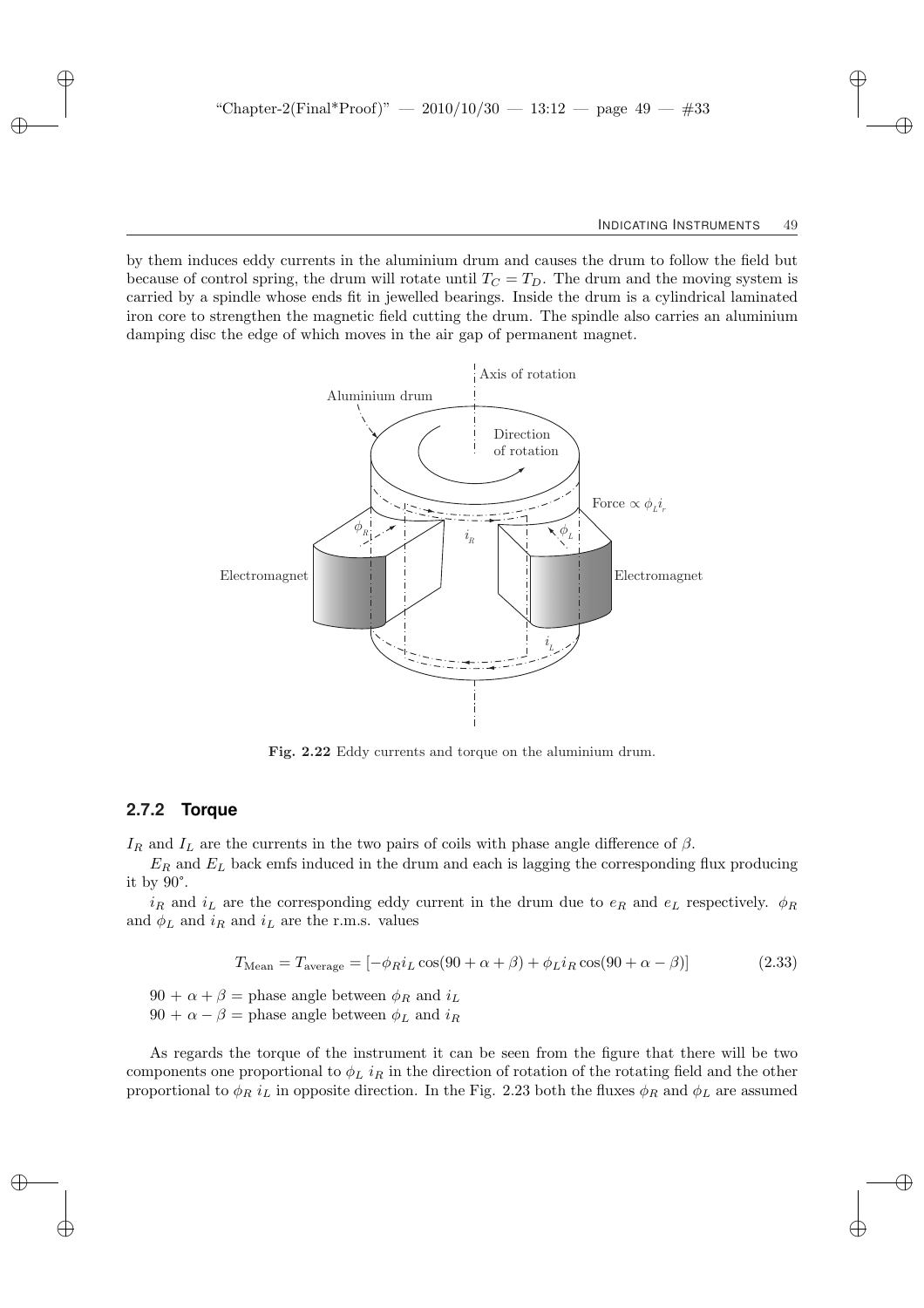Error due to change in frequency is more serious than in case of induction type of voltmeters. Frequency errors can be compensated by shunting the ammeter by a non-inductive shunt. When frequency is increased, impedance of the branches 1 and 2 will increase thus diverting the more current through non-inductive shunt,  $I_L$  and  $I_R$  are reduced and the product will remain constant resulting the same torque.

### **2.7.4 Temperature Errors**

$$
T_M \propto \frac{I_R I_L f}{Z} \cos \alpha \sin \beta \tag{2.34a}
$$

The magnitude of Z is dependent of temperature. When  $\alpha$  is small Z will be pure resistance; with increase of temperature the magnitude of Z will be increased. The temperature errors can be eliminated by shunting with a resistance with high temperature coefficient.



Fig. 2.25 Compensation for temperature variation.

An increase in temperature will increase  $R_s$  thus forcing more current to flow through 1 and 2. i.e.,  $I_L$  and  $I_R$  will increase to maintain the magnitude of the torque as constant. It is clear a suitable shunt will compensate both temperature and frequency errors. But frequency errors cannot be compensated satisfactorily and therefore induction type instruments are used as switchboard purpose when frequency changes are small.

### Advantages:

- 1. We can have a very long scale giving deflection up to 300 ℃.
- 2. Stray magnetic fields don't have much effect on the instrument readings.
- 3. Perfect damping is employed due to eddy currents.

#### Disadvantages:

- 1. It can be used on A.C. only.
- 2. A large deflection results fatigue (stress) in the control spring.
- 3. Errors due to change of frequency and temperature are present.
- 4. Fairly high power consumption.
- 5. Cost of instrument is high.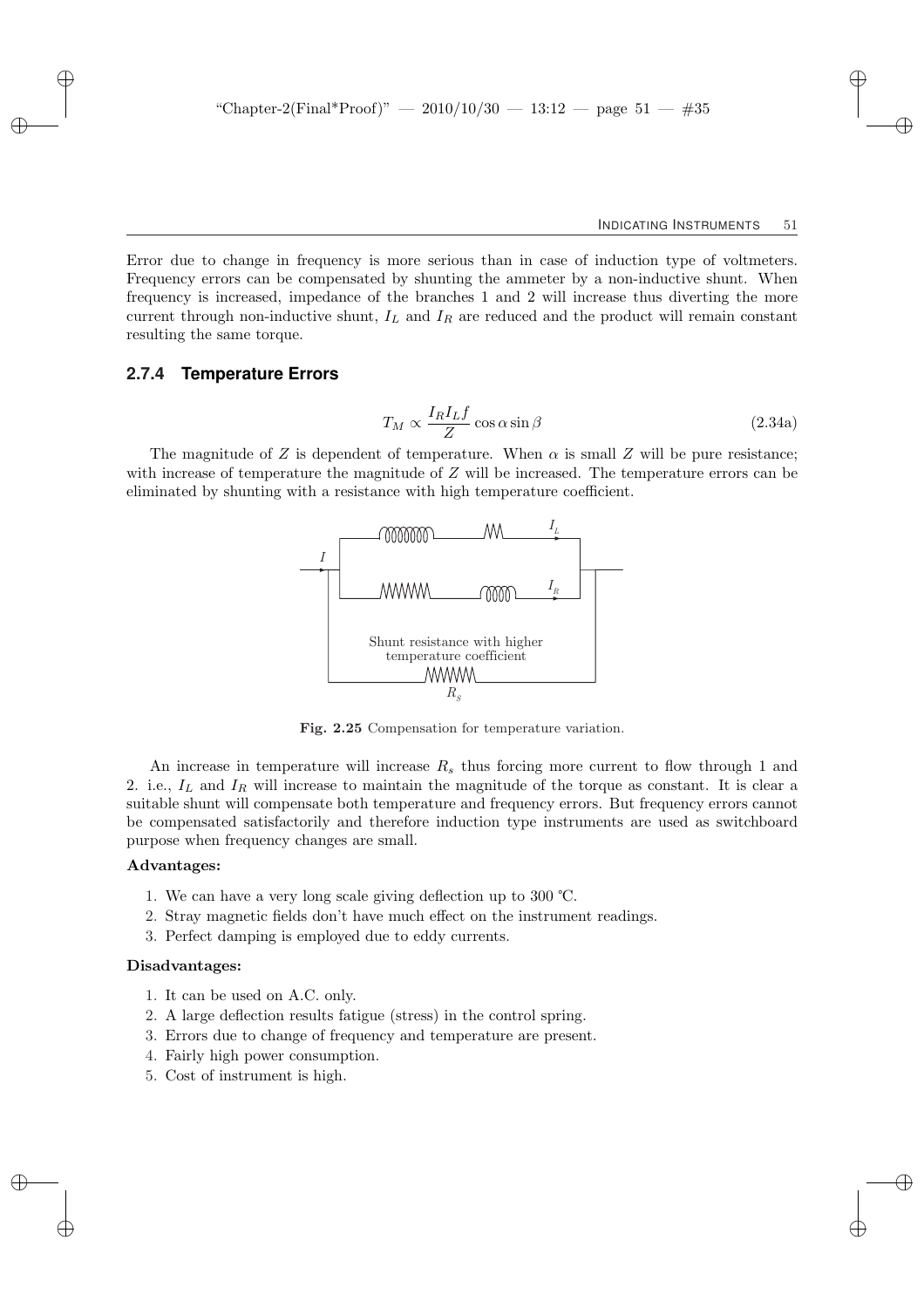### **2.7.5 Shaded Pole Type**



When a pole of an electromagnet is split into parts and one part is shaded by copper band to act as a secondary, then there will be phase displacement between the two flux entering shaded and unshaded portions of the magnet. When there is a change of flux, emf will be induced in the copper band which drives some current through it. This current reacts with the main flux, resulting a flux  $\phi_S$  which lags  $\phi_U$  about 40° to 50°. But the resultant of  $\phi_S$  and  $\phi_U$  will always give  $\phi$ . This principle is also used for starting of a single phase induction method.

## **2.7.6 Construction**

A thin aluminium disc is mounted on a spindle which is supported by jewelled bearings. The spindle carries a pointer and control torque is provided by a spring attached to it.



Fig. 2.27 Shaded pole type of ammeter/voltmeter.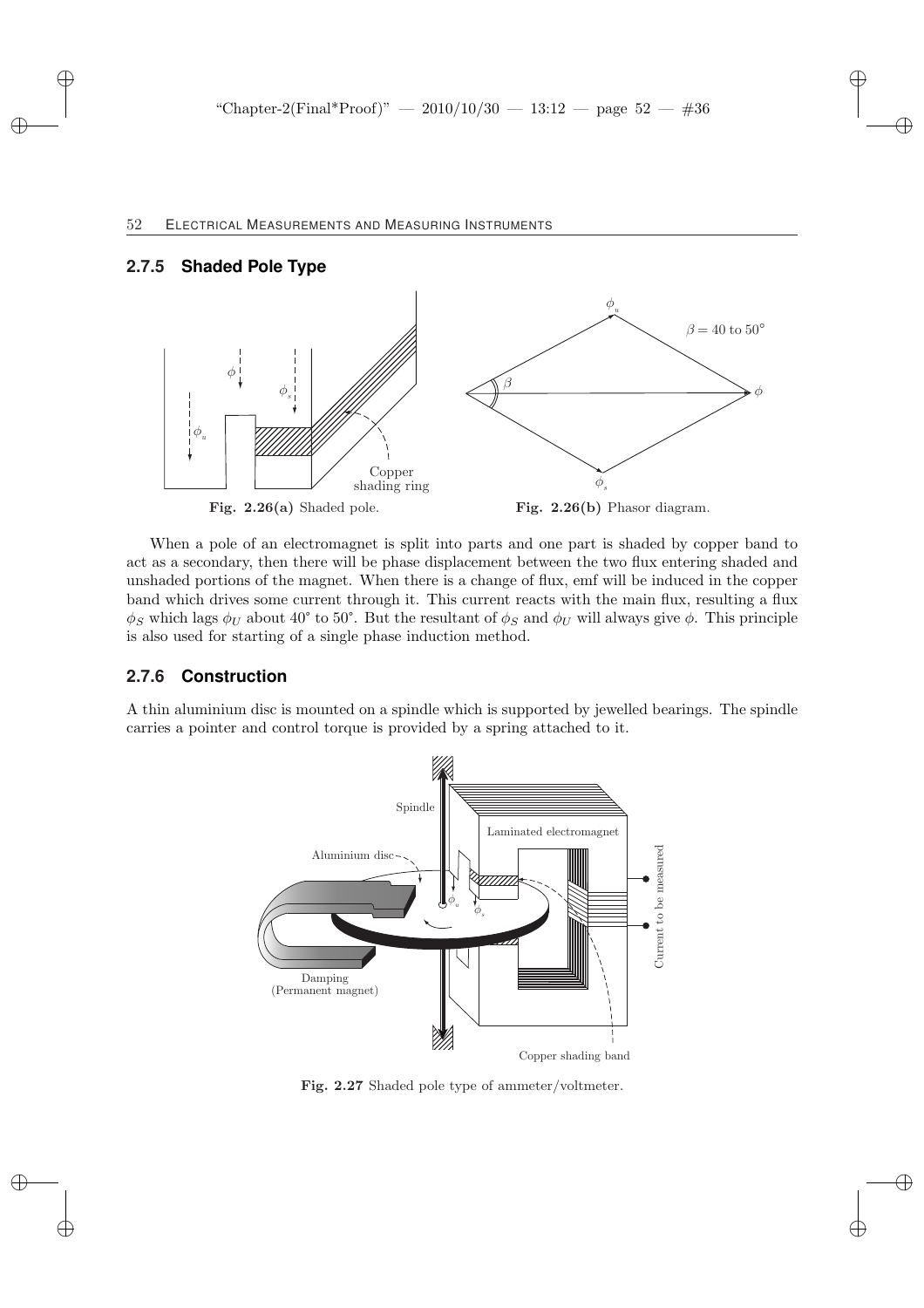$$
T_M = k \frac{\phi_u \phi_s f}{Z} [\sin(\alpha + \beta) - \sin(\beta - \alpha)]
$$
  

$$
T_M \propto \frac{\phi_u \phi_s f}{Z} \sin \beta \cos \alpha
$$
 (2.37)

For a given frequency

$$
T_M \propto I^2 \tag{2.37a}
$$

Here  $T_M$  is proportional to frequency and inversely proportional to impedance of the eddy current path. Therefore, change in frequency and temperature will introduce error in the instrument. Compensation for both frequency and temperature variation can be provided by shunting the exciting coil with non-inductive resistance as discussed in Ferrari's type.

# **2.8 HOT-WIRE INSTRUMENTS**



Fig. 2.28(a) Principle of hot-wire instrument.

Fig. 2.28(b) Single sag instrument.



Fig. 2.28(c) Double sag instrument.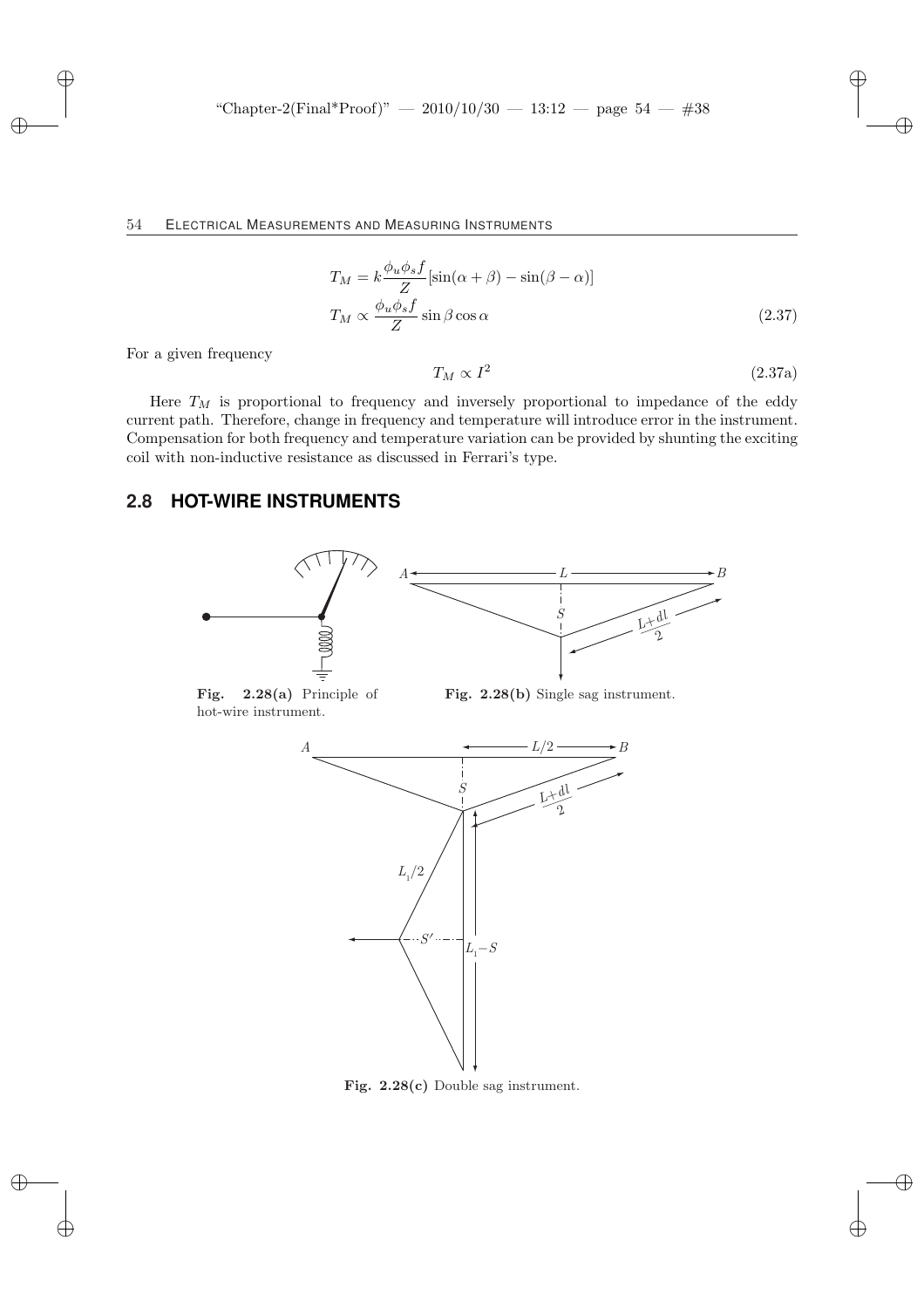Principle of hot-wire instrument is shown in Fig. 2.28. This type of instruments can be used for both A.C. and D.C. In these instruments the current to be measured or a definite fraction of it, is passed through a fine wire, which expands due to the heating effect of the currents. If the resistance and coefficient of expansion of the wire are constant, the heating and expansion are both directly proportional to the square of the current. This expansion of the fine wire is used to produce deflection of a pointer which are proportional to the square of the current. Normal expansion of 17 cm length of free wire will be 2 mm.

### **2.8.1 Magnification of the Expansion**

In commercial instruments, the hot-wire is too short for the expansion to be used directly for the production of a deflection. A magnifying device is used and the theory of which follows below. Let  $AB$  be the hot-wire of length L and  $dL$  be its expansion after attaining the steady temperature. Let S be the sag obtained when tension is applied at the centre of the wire.

$$
S^{2} = \frac{(L + dL)^{2}}{2} - \left(\frac{L}{2}\right)^{2} = \left(\frac{dL}{2}\right)^{2} + \frac{LdL}{2}
$$
\n(2.38)

$$
S = dL\sqrt{\frac{1}{4} + \left(\frac{L}{2dL}\right)} \cong dL\sqrt{\frac{L}{2dL}} \cong \sqrt{\frac{LdL}{2}}
$$
(2.39)

$$
\text{Magnification} = \frac{S}{dL} = \frac{\sqrt{L dL/2}}{dL} = \sqrt{\frac{L}{2dL}}\tag{2.40}
$$

- (a) But further magnification is possible as in case.
- (b) Here sag of the downward wire is utilised. Let  $L_1$  be the length of the downward wire and  $S_1$ be the corresponding sag.

$$
S_1^2 = \left(\frac{L_1}{2}\right)^2 - \frac{(L_1 - S)^2}{4} = \frac{2SL_1 - S^2}{4} \tag{2.41}
$$

 $S_1{}^2 = \frac{SL_1}{2}$  $rac{L_1}{2}$  since  $S_1^2$  is small compared to  $SL_1$ 

$$
S = dL\sqrt{\frac{1}{4} + \left(\frac{L}{2dL}\right)} \approx dL\sqrt{\frac{L}{2dL}} \approx \sqrt{\frac{LdL}{2}}
$$

$$
S_1^2 \approx \frac{2SL_1}{4} = \frac{SL_1}{2}
$$

$$
S_1 = \sqrt{\frac{SL_1}{2}}
$$

$$
S_1 = \sqrt{\frac{LdL}{2}}
$$

$$
S_1 = \sqrt{\frac{L_1}{2\sqrt{2}}} [LdL]^{1/4}
$$

$$
S_1 \propto [dL]^{1/4} \propto [I^2]^{1/4} \propto \sqrt{I}
$$
(2.43)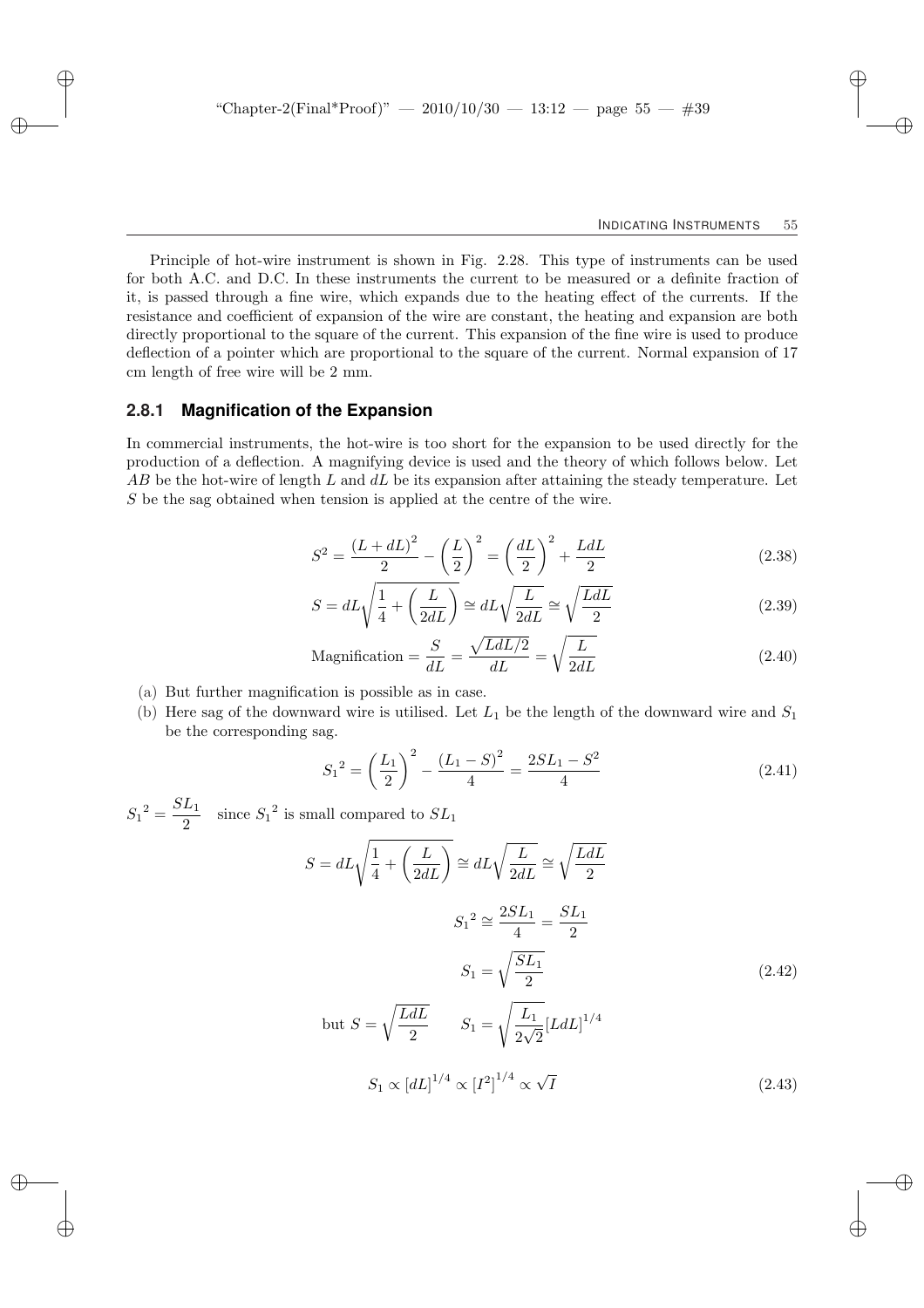### **2.8.4 Disadvantages**

- 1. Sluggishness is indication owing to the time taken for the wire to attain steady temperature.
- 2. Power consumption is high.
- 3. Overload capacity of the instrument is nil because of the fine wire used as heating element which quickly fuses when overloaded.
- 4. There will be change in zero position of instrument due to change in temperature external to the instrument. (it requires frequent zero adjustment)
- 5. It is a fragile instrument.

The greatest advantage of hot-wire instruments is ability to read even on radio frequencies because the principle of instrument does not depend upon frequency. This is generally used for measurements with high frequency. The other type which we can use on RF is thermocouple type.

**Example 2.11** The working wire of a single sag, hot-wire instrument is 15 cm long, and is made of platinum silver with a coefficient of linear expansion of  $16 \times 10^{-6}$ . The temperature rise of the wire is 85°C and the sag is taken up at the centre. Fin the magnification (a) With no initial sag (b) With an initial sag of 1 mm.

#### Solution

(a) With no initial sag from the equations 2.39a and 2.42 and referring to Figs. 2.37(b) and 2.37(c)

$$
S = \sqrt{\frac{LdL}{2}}
$$
  
\n
$$
S^1 = \sqrt{\frac{L^1S}{2}}
$$
  
\n
$$
dL = L \times \alpha t
$$
  
\n
$$
= 15 \times 16 \times 10^{-6} \times 85 = 1.5 \times 1.6 \times 8.5 \times 10^{-3}
$$
  
\n
$$
= 20.4 \times 10^{-3} = 0.0204 \text{ cm}
$$
  
\n
$$
S = Sag = \sqrt{\frac{15 \times 0.204}{2}} = \sqrt{15 \times 0.0102} = \sqrt{0.153}
$$
  
\n
$$
S = 0.391 \text{ cm}
$$
  
\n
$$
\frac{S}{dL} = \frac{0.391}{0.0200} = \frac{39.1}{2.04} = 19.2
$$
  
\n
$$
\sinh \theta = \frac{S}{dL} = 19.2
$$

Hence, magnification  $=\frac{8}{dL}$ 

(b) With an initial sag  $S = 0.1$  cm

$$
S^{2} = \frac{LdL}{2}
$$
  
Initial expansion 
$$
dL = \frac{2S^{2}}{L} = \frac{2 \times 0.01}{15}
$$

$$
= 0.001335
$$
 cm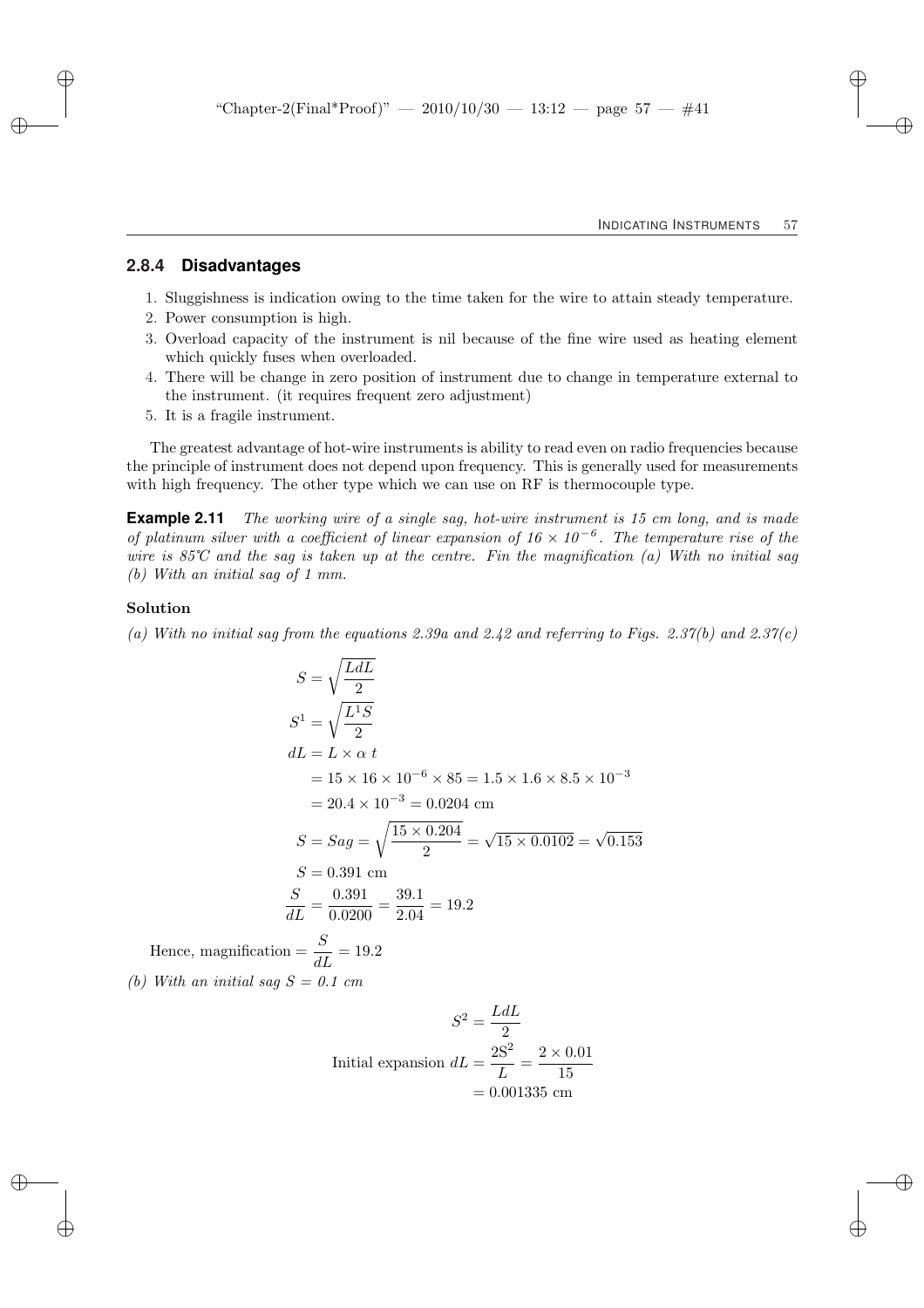But increase in length due to temperature  $= 0.0204$  cm

$$
\text{Total } dL = 0.001335 + 0.0204 = 0.021735
$$

Sag under new conditions  $dL = 0.021735$  cm

$$
S = \sqrt{\frac{LdL}{2}} = \sqrt{7.5 \times 0.21735} = \sqrt{0.783} = 0.403
$$
 cm  

$$
S = 0.403
$$
 cm

Hence, actual change is due to expansion =  $0.403 - 0.10 = 0.303$  cm

Hence, magnification = 
$$
\frac{0.303}{0.0204} = 14.85
$$

# **2.9 ELECTROSTATIC TYPE**

These type of instruments are mainly used as voltmeter and indirectly as ammeters and watt-hour meters.

### Advantages:

- 1. Power consumption is extremely small.
- 2. All the errors due to hysteresis and eddy currents will not be present because of the absence of the iron parts.
- 3. It reads correctly both on A.C. and D.C.
- 4. The action of the instrument is independent of variation of waveform and frequency.
- 5. This type of instrument can be designed from low voltage range (50 to 500 kV).

#### Disadvantages:

- 1. Operating forces are very small for low voltages below 500 V.
- 2. Torque/wt ratio is low compared to other instruments.
- 3. Formation of corona at high voltages is one of the limitations.
- 4. At very high frequencies, the capacitive reactance of the instrument may have the same value as load circuit impedance in which case there will be an error in the reading.

### **2.9.1 Types of Instruments**

The electrostatic type of the instruments can be broadly classified as

- 1. Repulsion type
- 2. Symmetrical type
- 3. Attraction type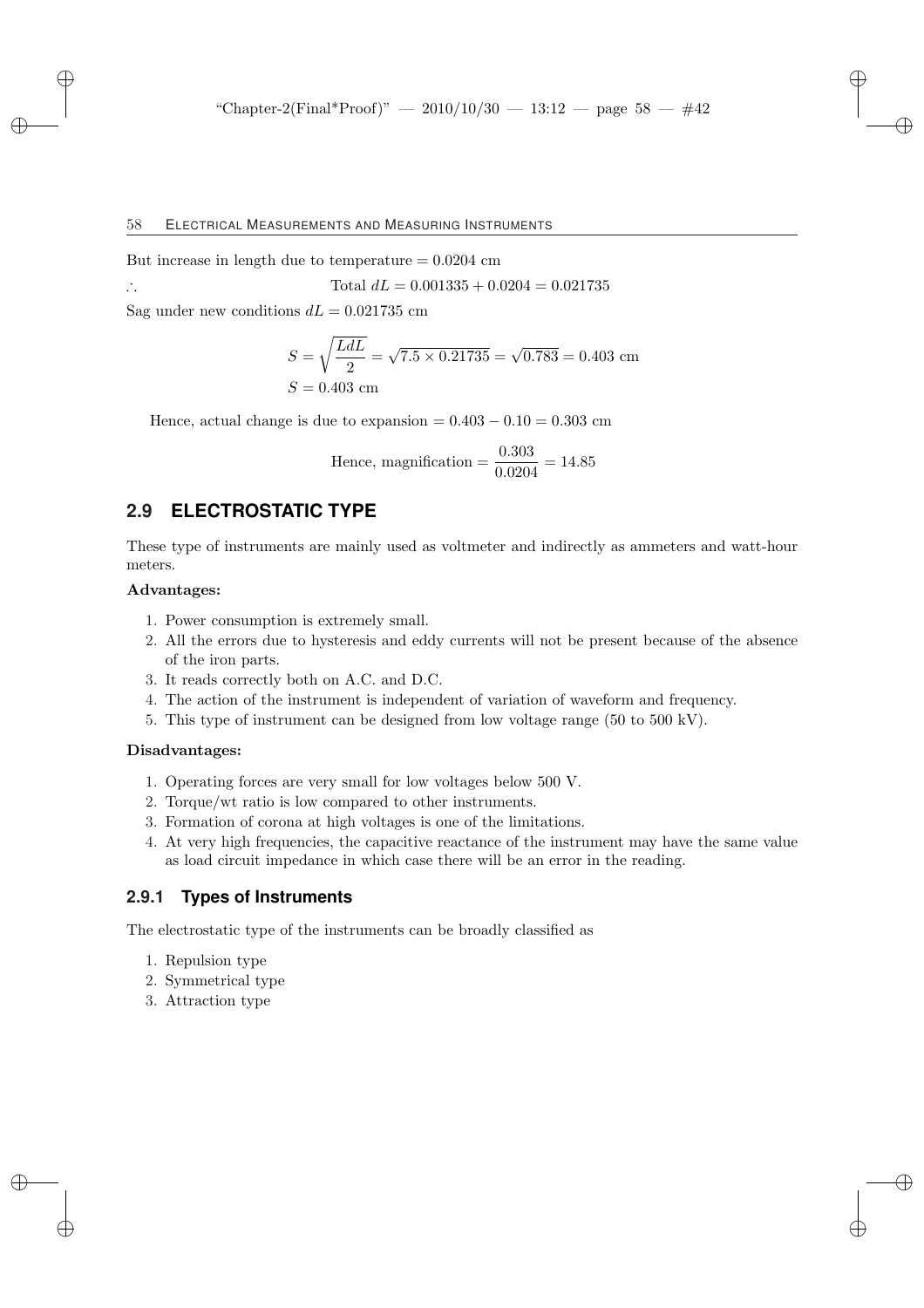# **2.9.4 Symmetrical Type**

There are basically two types in the symmetrical type of electrostatic measuring instruments. They are:

- 1. String electrometer
- 2. Quadrant electrometer.

### **2.9.4.1 String electrometer**

Metal plates are connected to the battery shown which charges the plates. A metal coated quartz fibre is suspended in between the charged plates and it is kept under tension by the help of a string. When the voltage to be measured is applied to the fibre and the midpoint of the battery (ground), the fibre will be charged, and this charged fibre will experience force due to both negatively and positively charges plates. The deflection of the fibre is directly proportional to  $(voltage)^2$ .



Fig. 2.32 String electrometer.

### **2.9.4.2 Quadrant electrometer**



It consists of four fixed metal double quadrants arranged to form shallow circular box with short air gaps between the quadrants. In this, a thin metal sector type needle is suspended by a thread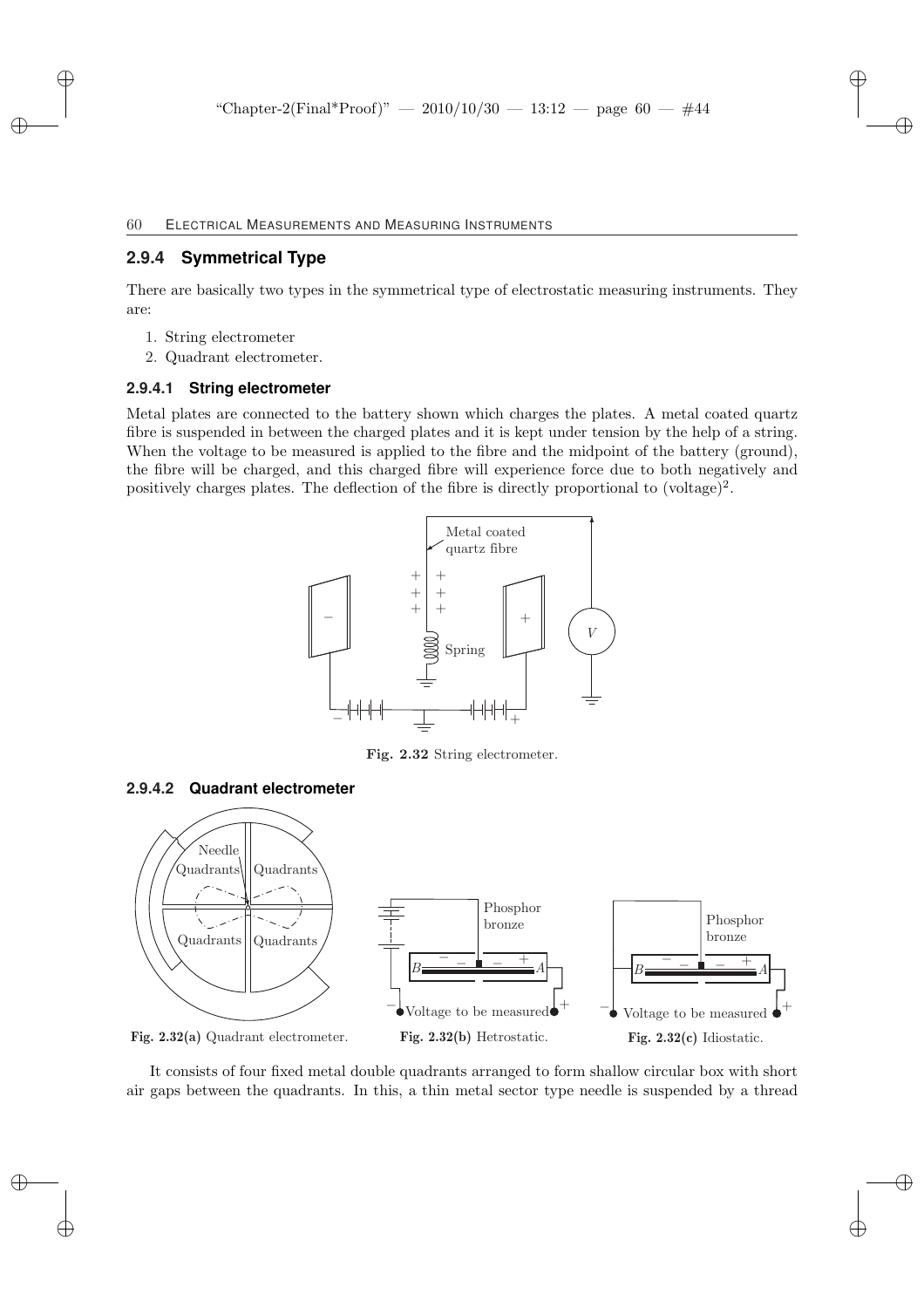of phosphor-bronze and is symmetrically placed inside the circular box. There are two methods of connecting the quadrants and the needle. In hetrostatic case, a H.T. battery is used to charge the moving vane. The battery voltage is considerably higher than the voltage to be measured and it is placed between the needle and the quadrant to which the negative of the voltage to be measured is connected. The moving vane is charged to higher potential when compared to the potential of B. But in idiostatic connection needle is directly connected to the quadrant which is charged to the negative voltage. This type of connection is generally used in commercial instruments.

The forces of attraction and repulsion are not purely rotational, but have components in the direction perpendicular to the needle, one upward and other downward at each end of the needle cancelling each other leaving only the rotational components.

#### **2.9.4.3 Theory**

Considering only half of the moving vane, the vane will be repelled from  $\text{quadrant}(A)$  and attracted by  $V_2$  quadrant $(B)$ .



Fig. 2.33 Torque on the vane.

Let  $V_3$  be the potential of the moving vane  $V_2$  and  $V_1$  are the corresponding potentials of the quadrants  $2\alpha$  is the angle subtended by the sector at a radius r w be energy stored in the electric field  $\theta$  be the small deflection in needle corresponding to w.

> Hence, torque  $T = \frac{dw}{d\omega}$  $\frac{d\omega}{d\theta}$  (2.44)

$$
W = \frac{1}{2} [c_1 (v_3 - v_1)^2 + c_2 (v_3 - v_2)^2]
$$
\n(2.45)

where 
$$
c_1 = \frac{KA}{d} = \frac{2k\frac{1}{2}r^2(\alpha - \theta)}{d}
$$
 taking both sides of moving vane. (2.46)

$$
c_2 = \frac{2k\frac{1}{2}r^2(\alpha + \theta)}{d}
$$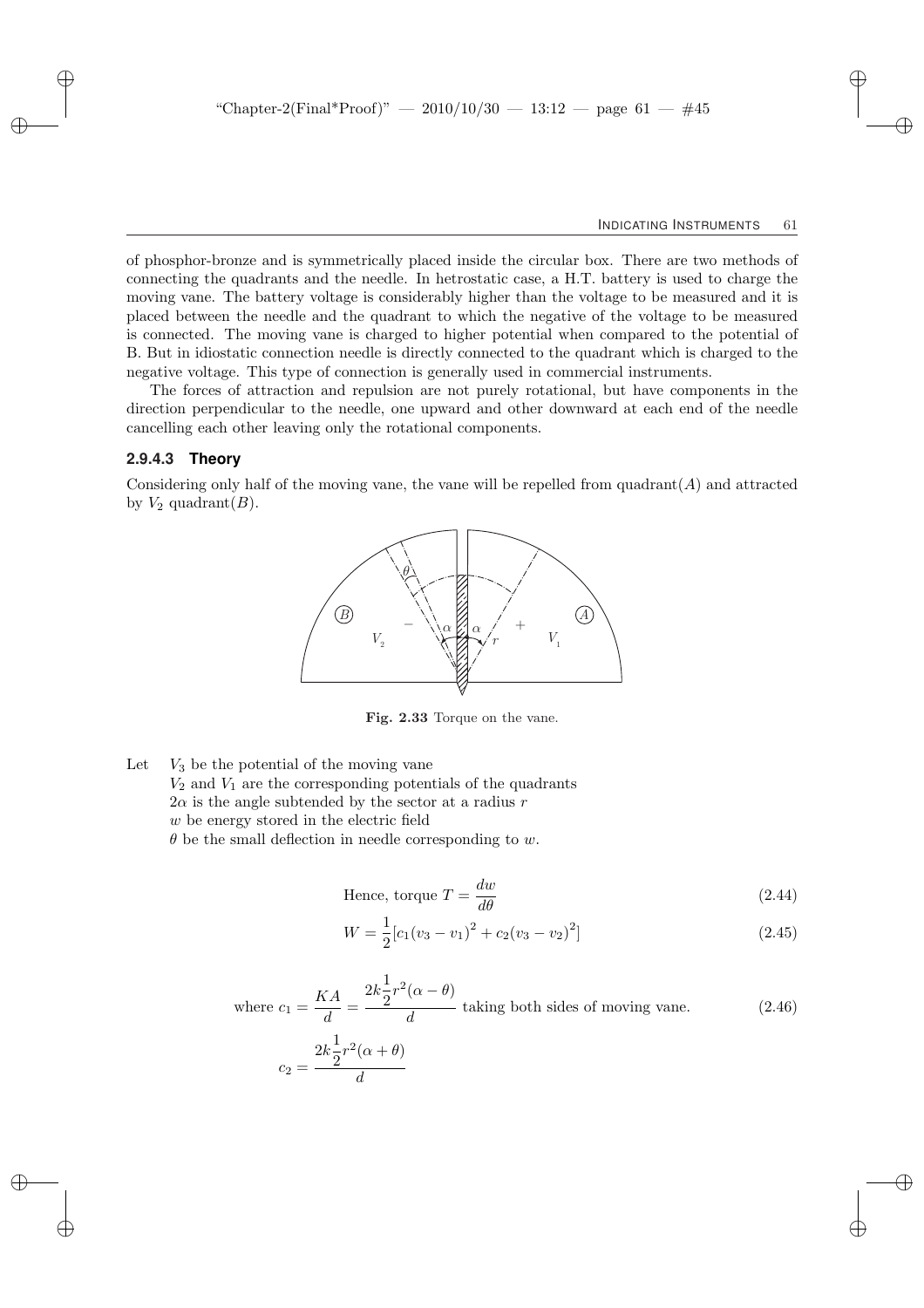### **2.9.4.4 Attraction type**

From the parallel plate capacitor shown in Fig. 2.34 the capacitance  $c'$  is given by

$$
c = \frac{Ak}{d} \tag{2.51}
$$

Stored energy = 
$$
\frac{1}{2}cv^2 = \frac{Ak}{2d}v^2 = \frac{Akv^2d}{2d^2}
$$

\n(2.52)

where A is the area of the plates.



Fig. 2.34 Parallel plate capacitor.

Stored energy/unit volume = 
$$
\frac{kv^2}{2d^2}
$$

Let  $F$  be the force acting between the plates. Work done in moving plates through ' $dx$ '

$$
F \times dx = \text{change in energy stored.}
$$
  
\n
$$
F dx = \frac{Akv^2 dx}{2d^2}
$$
  
\n
$$
F = \frac{Ak}{2d^2}v^2 = \frac{Ak^2}{2}\overline{E^2}
$$
\n(2.53)

where  $E = \frac{v}{v}$ d

Force between parallel condenser  $=$   $\frac{Ak}{2d^2}v^2$ 



Fig. 2.35 Attraction type electrostatic voltmeter.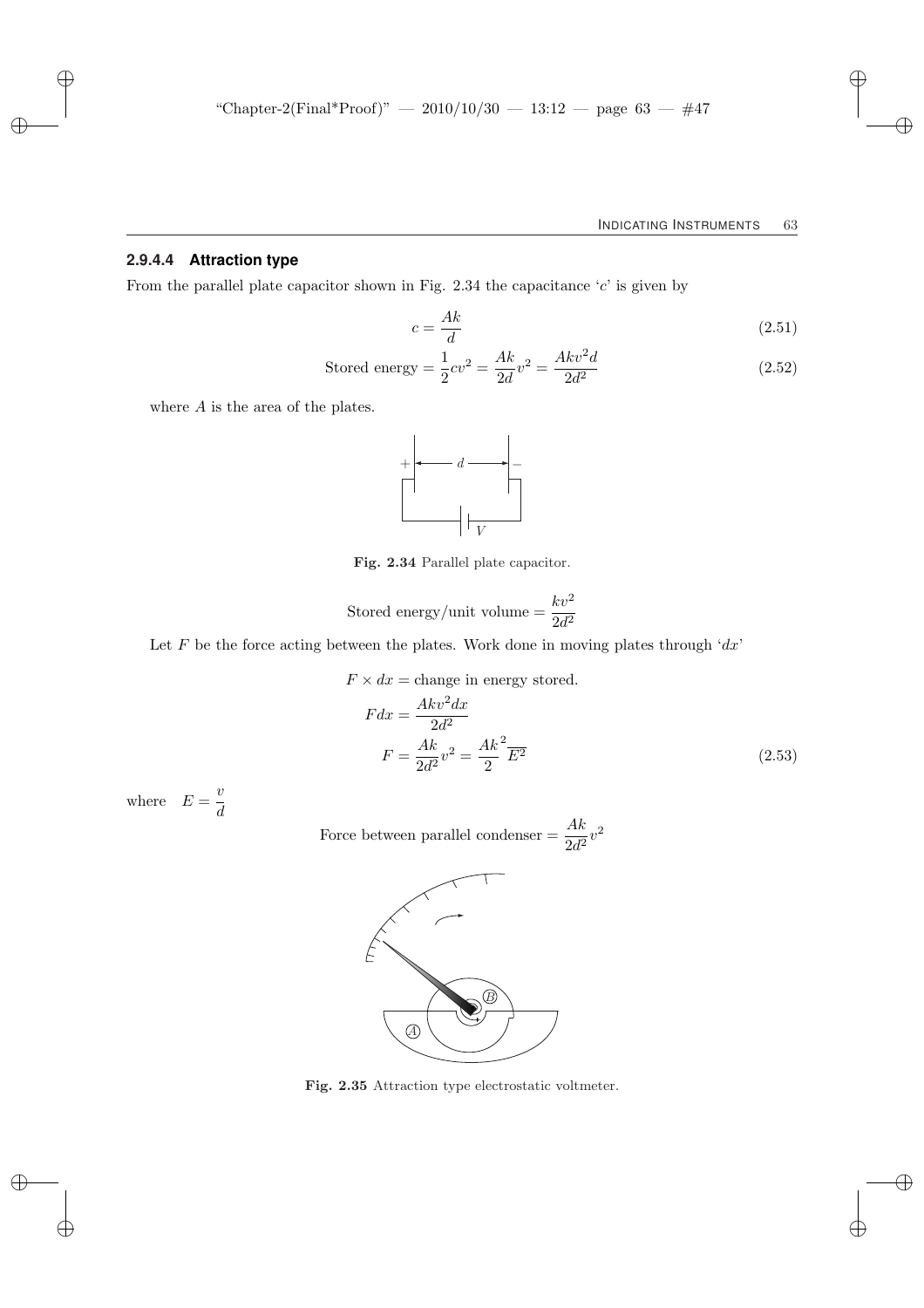Electrostatic voltmeter is shown in Fig.  $2.35$  which is based on the principle of attraction, A is a fixed plate and B is a movable plate. Voltage is applied between them. Deflection is proportional to  $v^2$ .

#### Second type:

Modified and commercial version of the above instrument is shown in Fig. 2.36. Let c be the capacitance between the fixed plate and moving vane. Capacitance varies between two plates with deflection.



Fig. 2.36 Modified electrometer.

$$
W = energy stored = \frac{1}{2}cv^2
$$
  

$$
T_D = \text{deflecting torque} = \frac{dw}{d\theta} = \frac{1}{2}v^2\frac{dc}{d\theta}
$$
(2.54)

$$
T_c = k\theta
$$
  
\n
$$
\frac{1}{2}v^2 \frac{dc}{d\theta} = k\theta
$$
  
\n
$$
v^2 \propto \theta
$$
 (2.55)

It is a square law scale. But  $dc/d\theta$  can be made proportional to  $1/v$  by modifying the shape of the plates; in which case we can get uniform scale. This type of instrument can be used upto 50 kV.

### **2.9.5 Kelvin Absolute Electrometer**

This was one of the earliest instruments employing attracted disc principle. The moving disc is carried by a spring and is suspended from a micrometer head. Surrounding the moving disc a guard ring is used to make the field between moving and fixed plates uniform. Guard ring is electrically connected to the moving disc. Effective area of the moving disc  $=$  actual area of the disc  $+$  half area of the air gap. A fine cross hair is carried by the moving disc which is used in conjunction with lenses and two finely pointed rods for zero setting of the disc more accurately. When potential is applied between the two plates, moving disc is attracted downwards. It is brought back to its zero position by means of micrometer head. The spring and micrometer head are calibrated to give the voltage applied directly.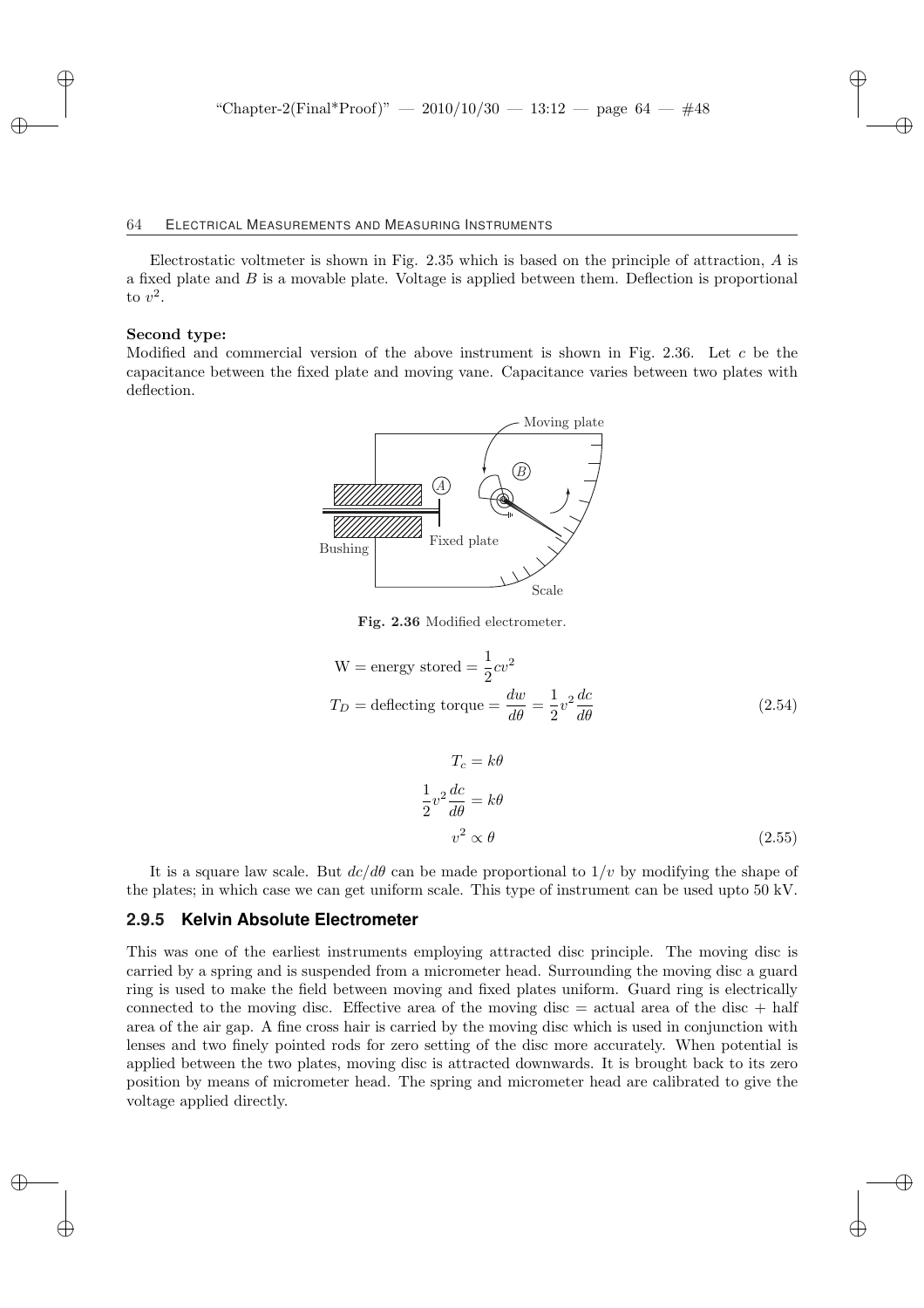

Fig. 2.38 Kelvin multicellular voltmeter.

### **2.9.7.1 Resistance potential divider**

- (a) If the capacitance of the voltmeter is neglected  $V/v = R/r$  = multiplying power of the divider.
- (b) The resistance  $R$  is highly non-inductive and usually oil immersed.
- $(c)$  If the capacitance of the voltmeter is not neglected. Impedance of the parallel combination r and  $c = Z = \frac{r}{1+r}$  $\frac{1}{1+j\omega c r}$ . Total impedance Z is

$$
(R-r) + \frac{r}{1+j\omega cr} = \frac{R+j\omega cr(R-r)}{1+j\omega cr}
$$

$$
\frac{V}{v} = \frac{Z_r}{Z} = \frac{R + j\omega cr(R - r)}{r} = \frac{R}{r} + j\omega c(R - r)
$$

$$
\frac{V}{v} = \sqrt{\left(\frac{R}{r}\right)^2 + \left[\omega c(R - r)\right]^2}
$$

$$
\frac{V}{v} = \frac{R}{r} \sqrt{1 + \left[\frac{\omega cr}{R}\right]^2 (R - r)^2}
$$
\n
$$
\frac{V}{v} = \frac{R}{r} \text{ if } [\omega cr]^2 \ll 1
$$
\n(2.56)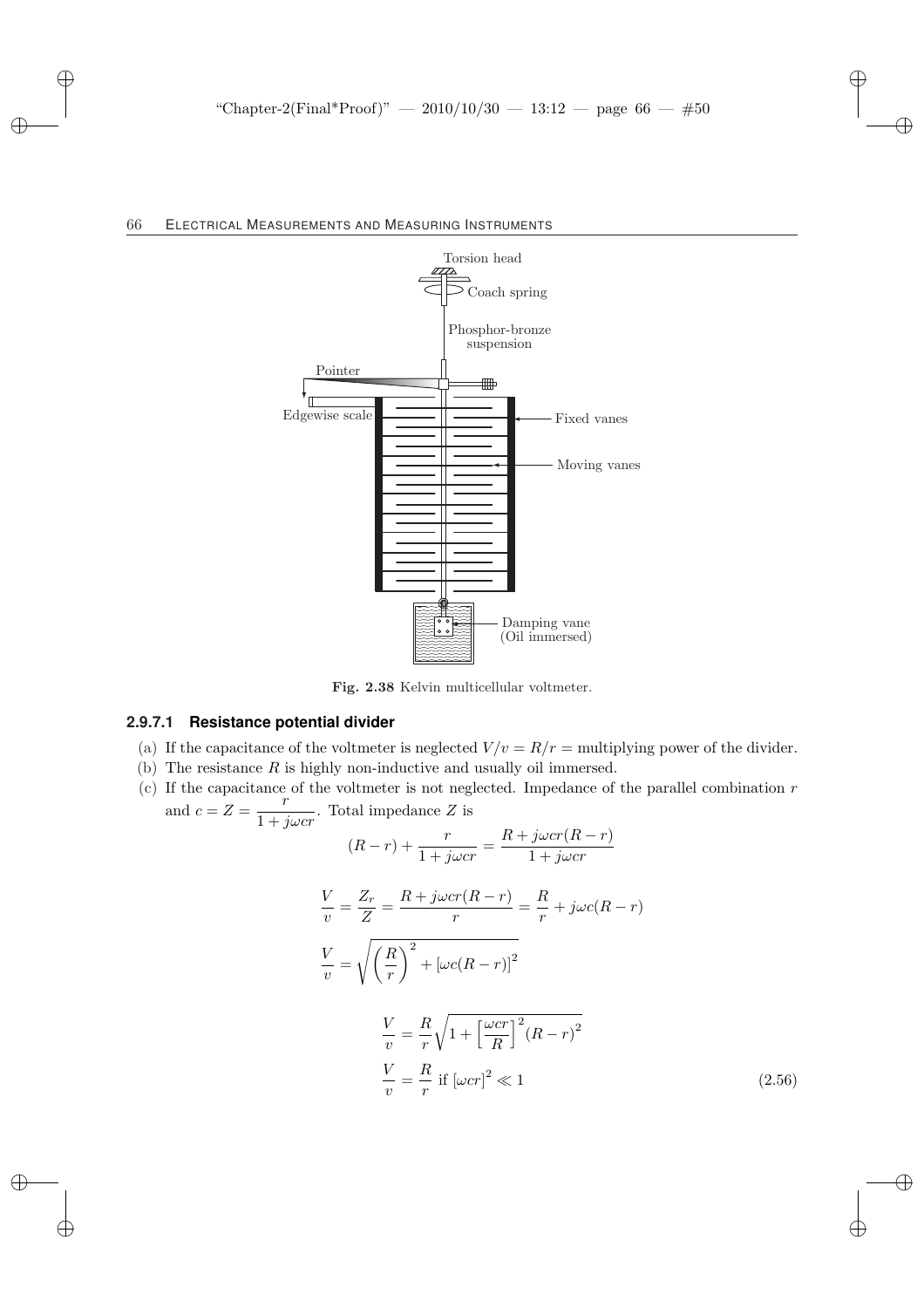

Fig. 2.39 Extension of range of electrostatic voltmeter by potential divider.

#### Disadvantages:

- 1. It is useful only for few thousand volts.
- 2. At high voltages power loss in the resistor will be more.
- 3. It is difficult to design the resistor for high voltage with no inductance.
- 4. Extra apparatus for oil immersion is necessary.

For above reasons capacitor multipliers are used for higher voltages.

#### **2.9.7.2 Capacitor multipliers**

$$
N = \frac{V}{v} = \frac{c_v(c_v + c)}{c \times c_v} = 1 + \frac{c_v}{c}
$$
 (2.57)

Multiplying power =  $1 + \frac{c_v}{c}$  ( $c_v$  >>  $c$ )



Fig. 2.40 Extension of range of instrument using capacitor multiplier.

The value of  $c_v$  will be changing with the deflection of the voltmeter. If it reads correctly on full range, it cannot read correctly on some other range because of change of  $c_v$  to limit errors due to change in multiplying power of the capacitor the capacitance  $c$  connected external to the voltmeter must be small compared to  $c_v$ .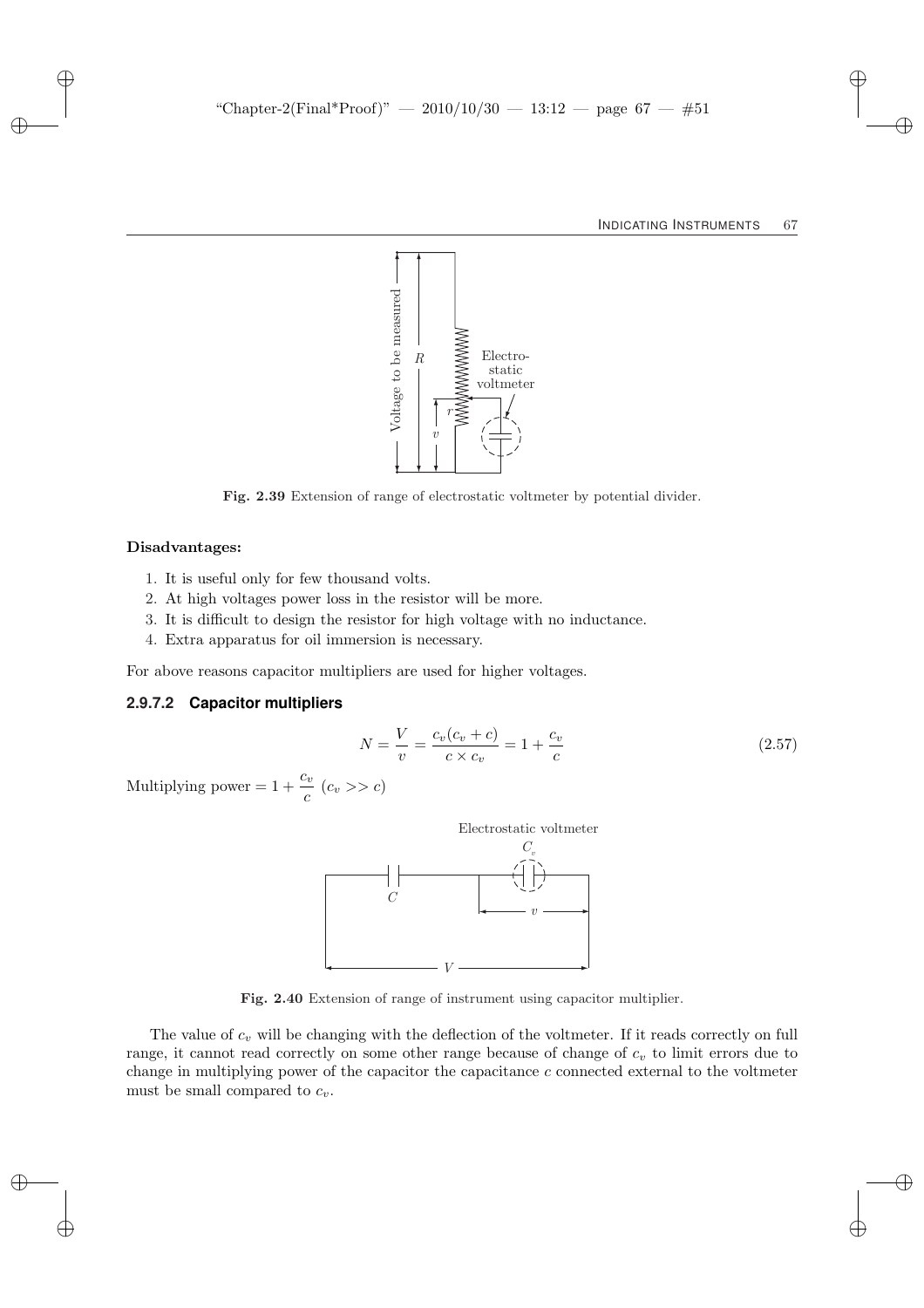$I_1^*, I_2^*, I_0^*$  corresponding conjugate phasor, then

$$
P + jQ = 3E_1I_1^* + 3E_2I_2^* + 3E_0I_0^*
$$
\n
$$
= 3[(E_1I_1\cos\theta_1 + E_2I_2\cos\theta_2 + 3E_0I_0\cos\theta_0) + j[(E_1I_1\sin\theta_1 + E_2I_2\sin\theta_2 + 3E_0I_0\sin\theta_0)]
$$
\n(2.59)

Vector power factor = 
$$
\frac{P}{\sqrt{P^2 + Q^2}}
$$
 =  $\frac{\text{Actual power}}{\text{Vector power}}$  (2.60)

Power factor meters are classified under two types

- 1. Dynamometer type
- 2. Moving iron type.

### **2.10.2 Principle of Power Factor Meter**

#### **2.10.2.1 Force between two magnets**

Before actually studying the principle of dynamometer type it is better to understand the behaviour of two magnets placed in the horizontal plane as shown in the Fig. 2.42. Let us assume that the magnet 1 produces uniform magnetic field intensity  $(H)$ . Let the pole strength of a small magnet (2) is m. Then the force acting on the two poles is  $F = mH$ , when the axis of the magnet 1 is at an angle  $\theta$  with the axis of the main magnet. The force F can be resolved along and perpendicular to the axis of the second magnet. The components  $F \cos \theta$  gets cancelled and other component  $F \sin \theta$ constitute a couple.



Fig. 2.42 Force between two magnets.

Hence, couple acting on the small magnet  $= F \sin \theta \times l = mH \sin \theta \times l$ . It can be seen that couple acting on the magnet is proportional to  $\sin \theta$  and it is free to rotate, it will rotate such that the torque acting on the small magnet is zero. This is true only when the axis of the two magnets coincide each other (i.e.  $\theta = 0$ ).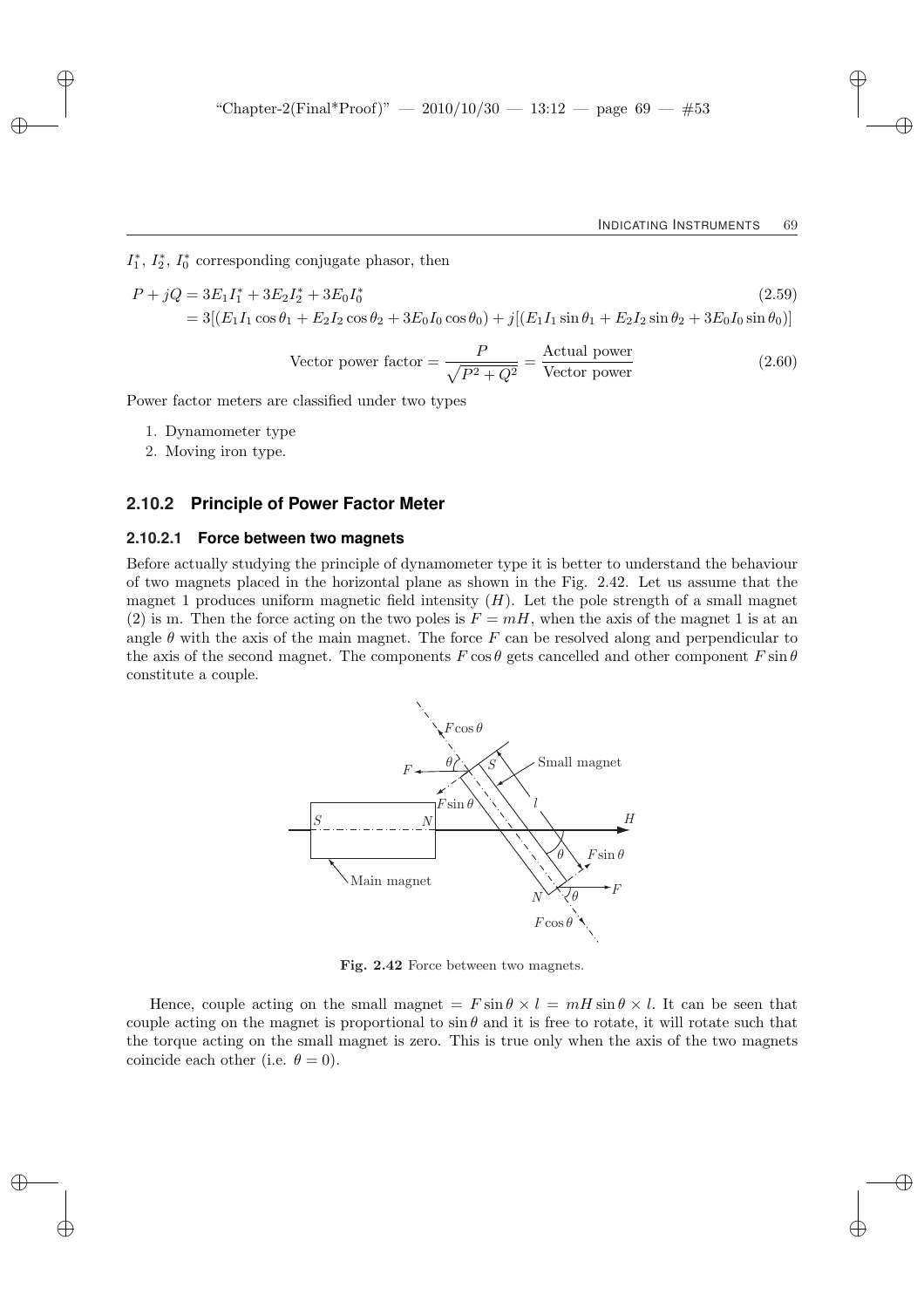#### **2.10.2.2 Force between two coils carrying currents**



Fig. 2.43 Coils carrying currents.

Now let us consider two coils A, B carrying currents  $I_A$  and  $I_B$ . The two coils are placed in the same horizontal plane such that they are coaxial as shown in Fig. 2.43. If the two coils are energised represent two magnets because the two coils establish their own magnetic field along the axis of the coil. The force between the two coils is proportional to the product of the two current. If  $\phi$  be the phase angle difference between  $I_A$  and  $I_B$ , then the instantaneous force on the coils =  $kI_A \times I_B$ , where  $i_A = I_{A \max} \sin \alpha$  and  $i_B = I_{B \max} \sin(\alpha - \phi)$ 

$$
F(t) = K I_{A \max} \sin \alpha \times I_{B \max} \sin(\alpha - \phi)
$$
  
The average force over a cycle = 
$$
\frac{K I_{A \max} I_{B \max}}{2\pi} \int_{0}^{2\pi} \sin \alpha \times \sin(\alpha - \phi) d\alpha
$$

$$
= \frac{K I_{A \max} I_{B \max}}{2\pi} \times \frac{1}{2} \times [\cos \phi \times 2\pi]
$$

$$
F_{av} = K I_{A \max} I_{B \max} \cos \phi
$$
(2.61)





Fig. 2.44(a) Currents are in phase (force is non-zero).

Fig. 2.44(b) Currents are out of phase by 90° (force is zero).

It can be seen from the expression that the force between the two coils is maximum when the currents are in phase and the force is zero when the two currents are out of phase by 90°. If the coil B is free to rotate and the axis is making angle  $\theta$  with the axis of the coil A. Then the torque acting on the coil will be proportional to  $I_A I_B \sin \theta \cos \phi$ . The torque acting on the coil B is zero when the axis of the coil B coincides with the axis of the coil A.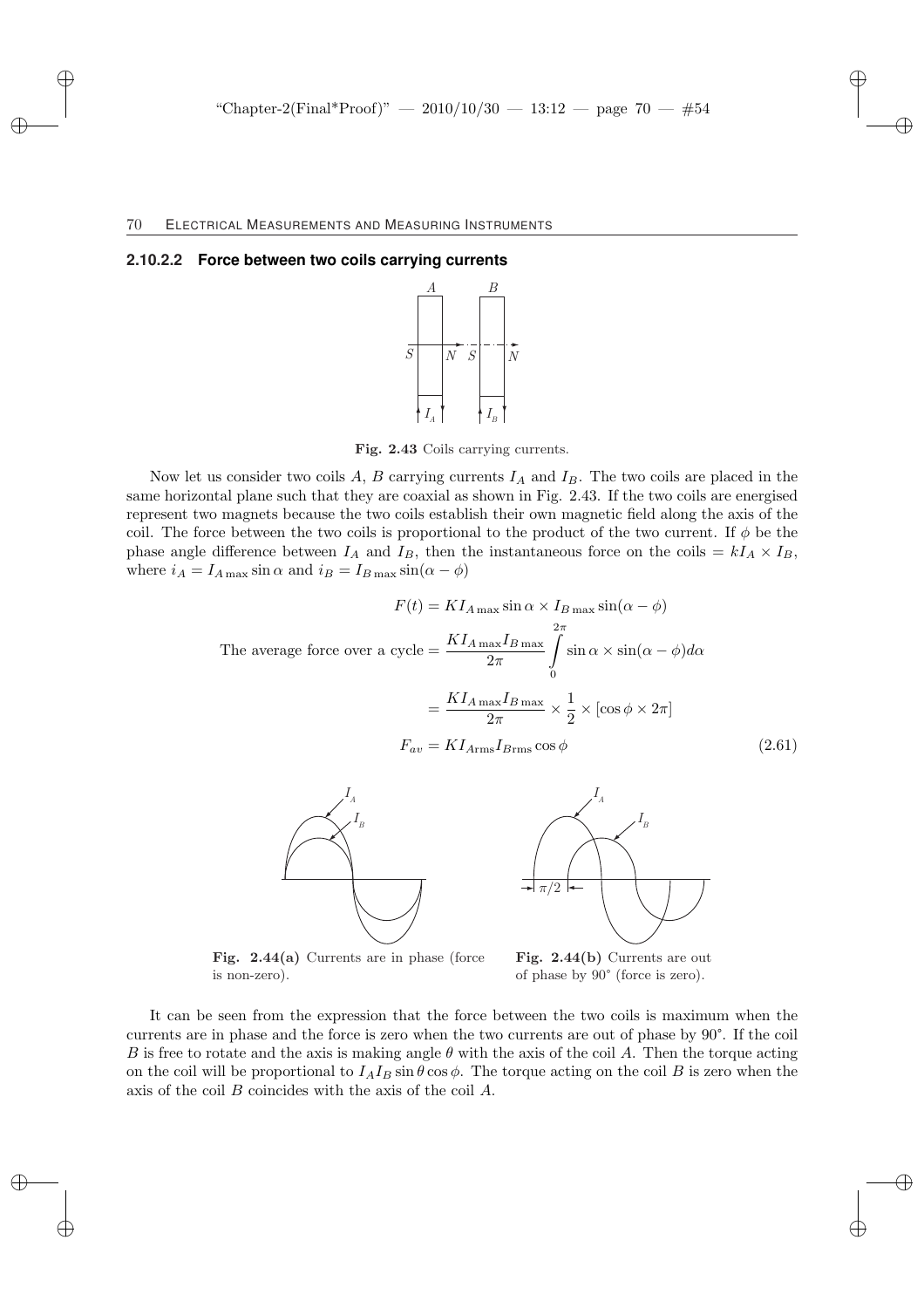### **2.10.3 Single Phase Dynamometer Type Power Factor Meter**

In a dynamometer  $1-\phi$  type two coils A, A carry the current in the circuit under test. The two coils are arranged in such a way the magnetic field established by the two coils are aiding each other as shown in Fig. 2.45. In between these two coils a third coil composed of two coils  $L$  and  $R$  is pivoted and the two coils L and R are rigidly fixed at  $90^{\circ}$  apart. The two coils are energised by the supply voltage. In series with the two coils  $L$  and  $R$  an inductance and a resistance are connected respectively.



Fig. 2.45 Single phase dynamometer type P.F. meter.

The values of L and R are adjusted in such a way that the magnitude of the current  $I_L$  and  $I_R$ flowing through the coils is equal in value. In this meter no controlling torque is necessary because the coil will occupy such a position depending upon  $P.F$ , that the average torque on the coil is zero.

#### Case-1:

Phasor diagram is shown in Fig. 2.46 when the P.F. of the load is U.P.F.

- $I$  : Load current
- $V$ : Supply voltage
- $I_L$ : Current through coil L
- $I_R$ : Current through R

 $|I_R| = |I_L|$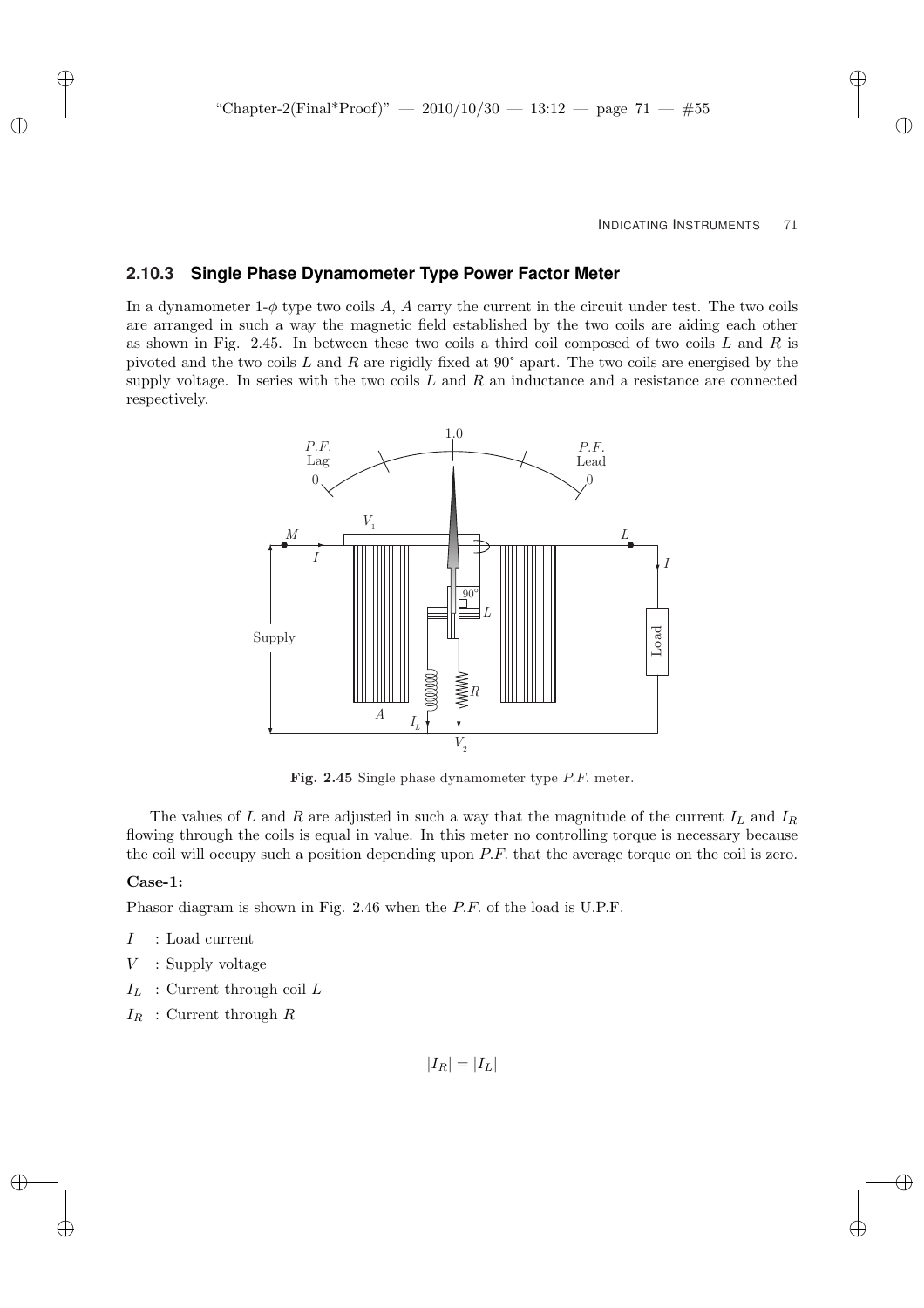

Coil *R* Coil *L* Axis of *L* Axis of *R* Axis of *L* Axis of *R* Axis of *θ* the coil *A*  $\alpha = 90^\circ - \theta$   $\cancel{\cancel{\quad}}$   $\cancel{\cancel{\quad}}$   $\cancel{\quad}$   $\cancel{\theta} = 90^\circ - \alpha$ *α*

Fig. 2.48(b) Position of the coils

Fig. 2.48(a) Phasor diagram when P.F. is  $\cos \phi$ .

Torque acting on the coil  $R$  due to  $A$ 

$$
= K \times I \times I_R \cos \phi \sin \theta \qquad (\theta = \alpha)
$$
  

$$
= K \times I \times I_R \cos \phi \sin \alpha \qquad (2.64)
$$

when  $P.F.$  is  $\cos \phi$ .

Torque acting on the coil  $L$  due to  $A$ 

$$
= -K I IL cos (90o - \alpha) sin(90o - \alpha)
$$
  
= -K I I<sub>L</sub> cos \alpha sin \phi  
= -K I I<sub>L</sub> sin \phi sin (90<sup>o</sup> - \alpha) (2.64a)

The negative sign in the above expression is due to the negative angle  $(90° - \alpha)$ . Under these conditions total torque on the system is zero.

Adding equations 2.64 and 2.64a.

$$
K I IR cos \phi sin \alpha - K I IL sin \phi cos \alpha = 0
$$
  
\n
$$
K I IR cos \phi sin \alpha = K I IL sin \phi cos \alpha
$$
  
\n
$$
tan \phi = tan \alpha
$$
 (2.65)

This is true when  $\phi = \theta$ 



Fig. 2.49 Scale of four quadrant P.F. meter.

From this, we can conclude that the angle through which the system moves is equal to the P.F. angle and the instrument can be directly calibrated in terms of P.F. of the load. The voltage range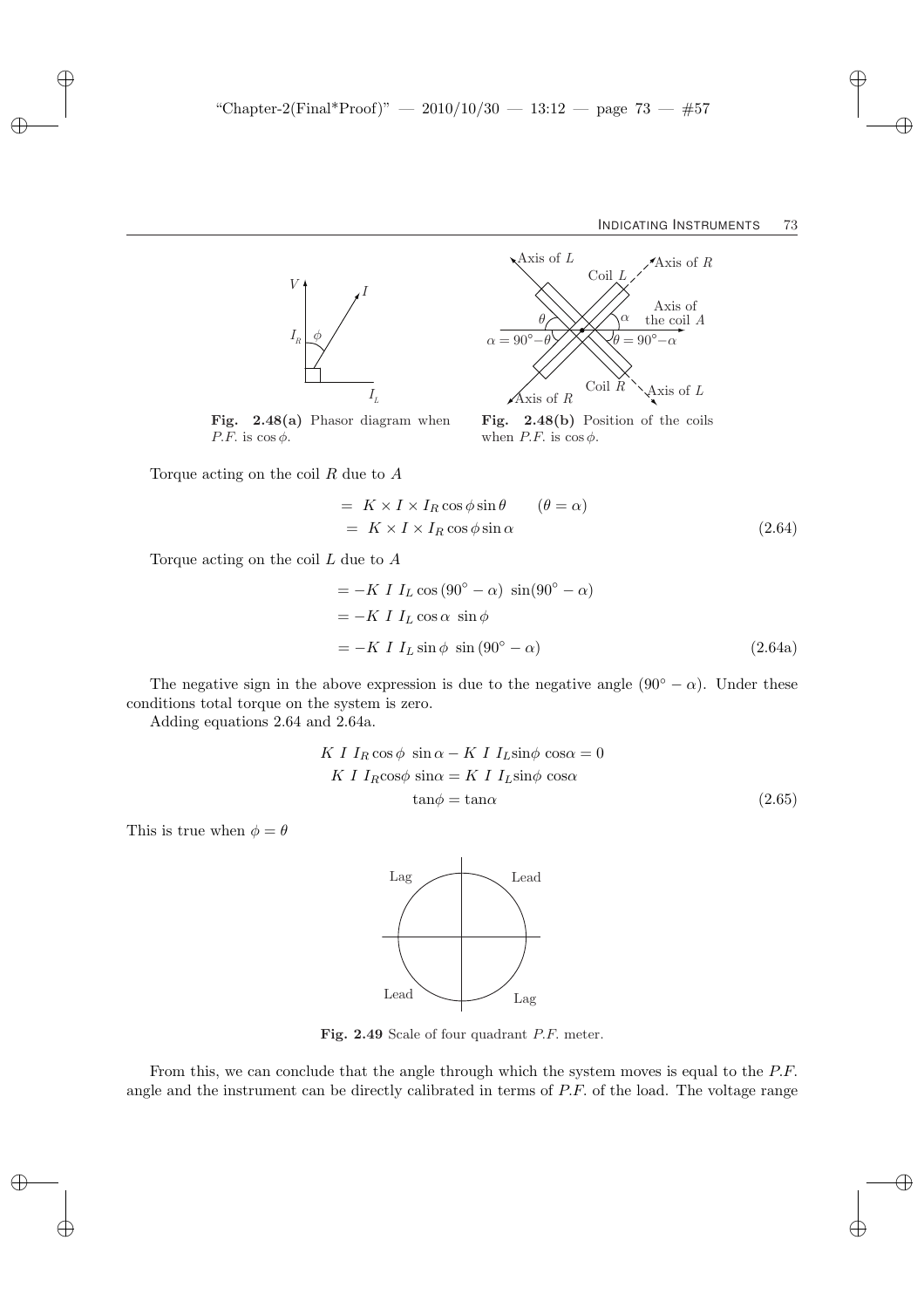of the  $P.F.$  meter can be increased by changing the values of  $L$  and  $R$  suitable. In actual practice the phase angle between  $I_L$  and  $I_R$  will not be 90°. In case say the phase angle is 87°, the two coils L and R must be set so that axis of the two are at  $87^{\circ}$  (mechanical). In certain meters  $360^{\circ}$  are used for  $P.F$ . calibration as shown in Fig. 2.49. In this case, we get double range for reading  $P.F.'s$ . When the current or voltage coils is reversed, the meters still can read on the other two quadrants and thus avoiding the risk of reconnecting the system when the meter reading is negative.

#### **2.10.3.1 Disadvantages**

- 1. This is sensitive to frequency variations and results error in the reading with change of frequency because the phase angle between  $I_L$  and  $I_R$  will be changed.
- 2. Ligaments are used as leads in directing the current through the moving coils. The use of ligaments prevents the scale to cover 360° and also exert a little constraint on the moving system.
- 3. The scale covers usually less than two quadrants and represents a limited range of P.F. for lead and log for only one direction of current flow (connection to the current coil to be reverse connected for reading on the dial if the current is reversed in direction).

### **2.10.4 Three-phase** P.F**. Meters: Dynamometer Type for Balanced Loads**



Fig. 2.50 Dynamometer type three-phase P.F. meter.

Three-phase P.F. meter is shown in Fig. 2.50. In this instrument, the two moving coils are fixed with their axis at 120° apart and are connected across two different phases of the supply circuit, the fixed coils A. A are connected in series in the third phase R and carry line current. There is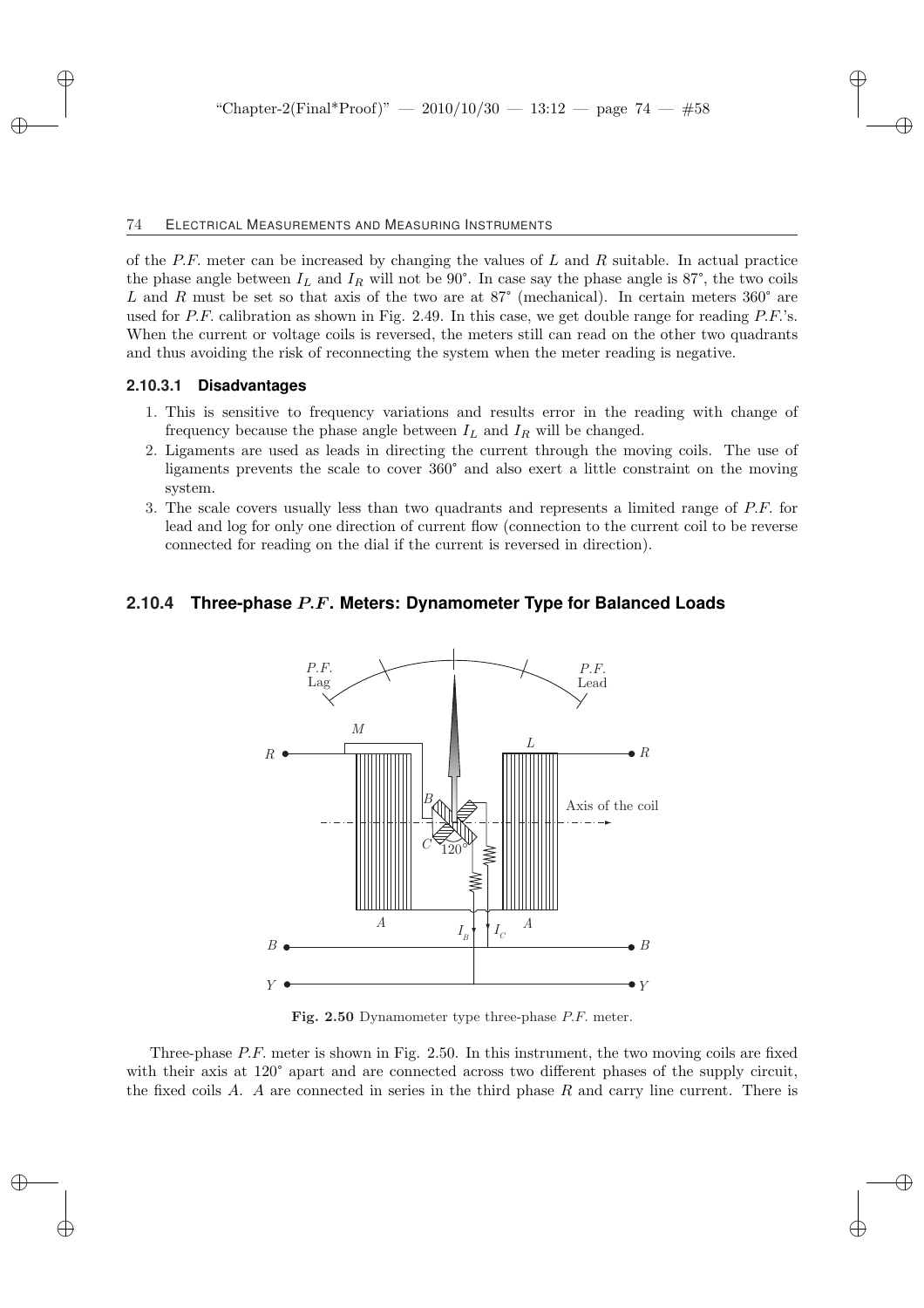This portion is already shown in the Fig. 2.51(b) corresponding to the vertical position of the pointer, i.e., the angle BOC is bisected by the axis of the coil A.

**Case (b):** Phasor diagram is shown in Fig. 2.52(a), when the P.F. is 90° lag and the position of the coil in Fig.  $2.52(b)$ .



Direction of measurement of angle



Fig. 2.52(a) Phasor diagram.

Fig. 2.52(b) Position of the moving coil.

Torque on the coil 
$$
B
$$
 due to  $A$ 

$$
= K I I_B \sin \theta \cos 120 \tag{2.68}
$$

Torque on the coil  $C$  due to  $A$ 

$$
= K I I_C \sin - (120\theta) \cos(60) \tag{2.69}
$$

Total torque on the system

$$
-K I IB \cos 60 \sin \theta - K I IC \cos 60 \sin (120\theta) = 0
$$
  

$$
\sin \theta + \sin (120\theta) = 0
$$
 (2.70)

This equation is satisfied for values of

 $\theta = 150^{\circ}, -30^{\circ}$ 

 $\theta = 150^{\circ}$  corresponds to P.F. 90 lag  $\theta = -30^{\circ}$  corresponds to P.F. 90 lead.

The position of the coils for  $P.F. 90^\circ$  lag is shown in the figure when the axis of the coil B makes angle of 150° with the axis of coil A.

### **2.10.5 Three-Phase Dynamometer** P.F. **Meter**

We know a rotating magnetic field can be produced by displacing three coils in the same plane spaced at 120° and carrying balanced  $3 - \phi$  currents. P.F. meters can be constructed utilising this principle for balanced 3-phase loads and such instruments may have three current coils and a single voltage coil or three voltage coil and a single current coil.

But for unbalanced loads  $3 - \phi$  dynamometer type can be constructed by using 6 coils as shown in Fig. 2.53. In this instrument three fixed coils carry the line currents and three moving coils star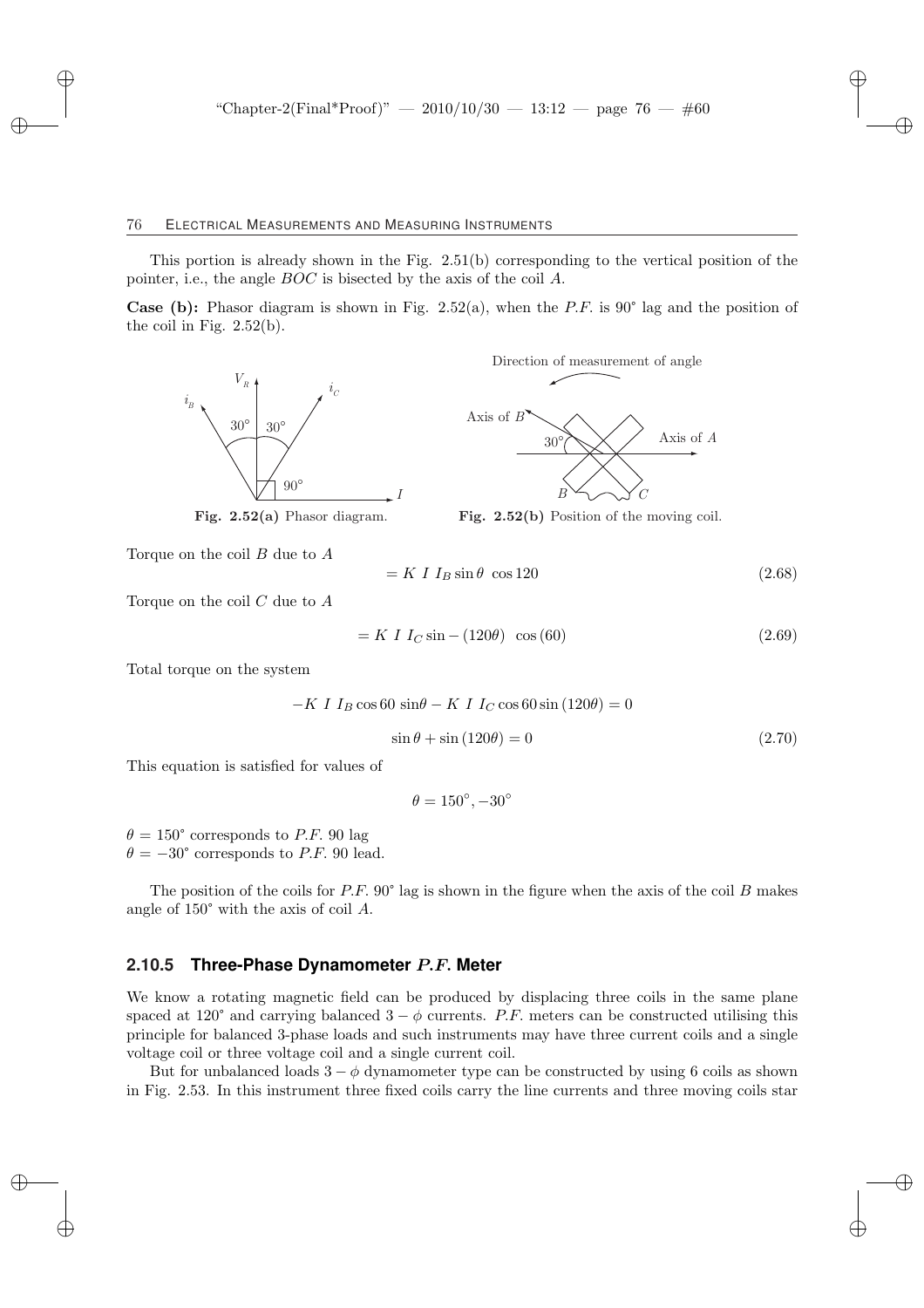

Fig. 2.53 Three-phase dynamometer type P.F. meter.

connected on one side through non-inductive resistances are energised by voltages across the lines. Assuming balanced voltage system (for simplicity of analysis) the currents drawn by the voltage coils (moving system) will produce a rotating field.

Assuming currents are not balanced, the resultant field produced by them will not be a uniformly rotating one, but can be expressed in terms of positive sequence and negative sequence components. With proper connection to current coils we can adjust such that the field produced by positive sequence currents will rotate in the same direction as the field produced by voltage coils and the field due to negative sequence of currents will obviously rotate in the opposite sense to the field produced by the voltage coils. The field due to negative sequence cannot produce torque with the interaction of the field produced by voltage coils. But the field due to positive sequence currents will produce torque on the moving system with the interaction of the field due to voltage coils. It can be proved that the moving system will move in the direction of the positive sequence field due to voltage coils. It can be proved that the moving system will move in the direction of the positive sequence field and takes a mean position given by  $\phi_0$ , where



Fig. 2.54 Phasor diagram.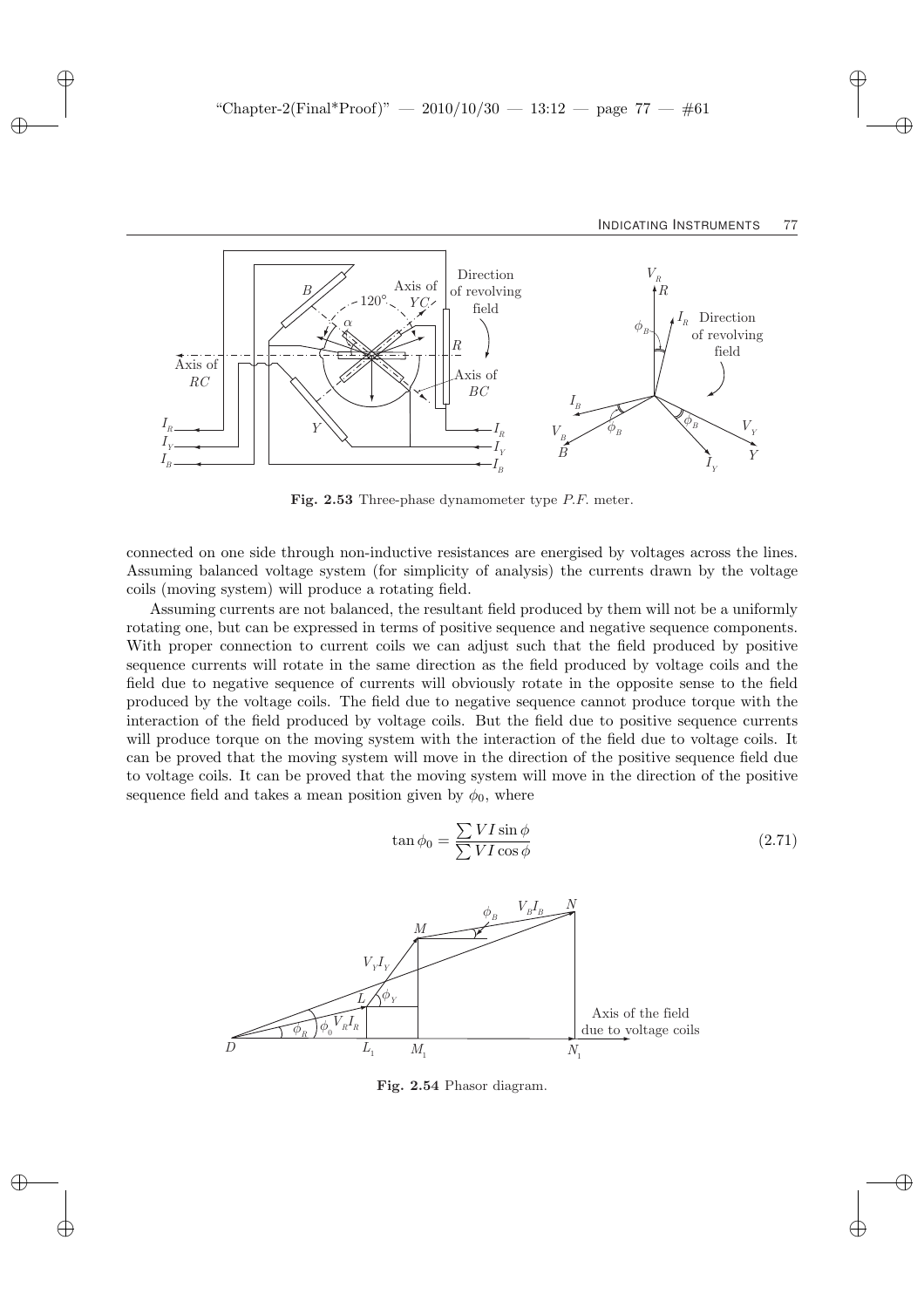Rearranging the terms

$$
= \frac{3}{2} [I_R \sin(\phi_R + \alpha) + I_B \sin(\phi_B + \alpha) + I_y \sin(\phi_y + \alpha)]
$$
  
\n
$$
- \frac{I_R}{2} [\sin(\phi_R - \alpha) + \sin(240 + \phi_R - \alpha) + \sin(480 + \phi_R - \alpha)]
$$
  
\n
$$
- \frac{I_y}{2} [\sin(\phi_y - \alpha) + \sin(240 + \phi_y - \alpha) + \sin(480 + \phi_y - \alpha)]
$$
  
\n
$$
- \frac{I_B}{2} [\sin(\phi_B - \alpha) + \sin(240 + \phi_B - \alpha) + \sin(480 + \phi_B - \alpha)] = 0
$$
  
\n
$$
\equiv I_R \sin(\phi_R + \alpha) + I_B \sin(\phi_R + \alpha) + I_y \sin(\phi_y + \alpha) = 0
$$

 $\cos \alpha [I_R \sin \phi_R + I_B \sin \phi_B + I_y \sin \phi_y] + \sin \alpha [I_R \cos \phi_R + I_B \cos \phi_B + I_y \cos \phi_y] = 0$ 

$$
-\tan \alpha = \frac{\sum I_R \sin \phi_R}{\sum I_R \cos \phi_R} = \frac{\text{sum of reactive volt amperes}}{\text{sum of active volt amperes}} \tag{2.75}
$$

$$
-\tan \alpha = \tan \phi_0
$$

where  $\phi_0$  is the vector power factor. The significance of negative sign is that the making system should deflect in the opposite direction to that it is assumed in the Fig. 2.53.

### Case 2: When the currents are unbalanced



(a) Phasor diagram

(b) Position of the moving coil

Fig. 2.55 Phasor diagram and position of moving coils when the currents are unbalanced.

Assuming the moving system has turned anticlockwise by an angle  $\alpha$  and taking measurement of angle as positive in the anticlockwise direction, the torque on the voltage coil  $R$  is

$$
V[I_R \cos \phi_R \sin(-\alpha) + I_y \cos(120 + \phi_y) \sin(-120 + \alpha) + I_B \cos(240 + \phi_B) \sin(-240 + \alpha) \quad (2.76)
$$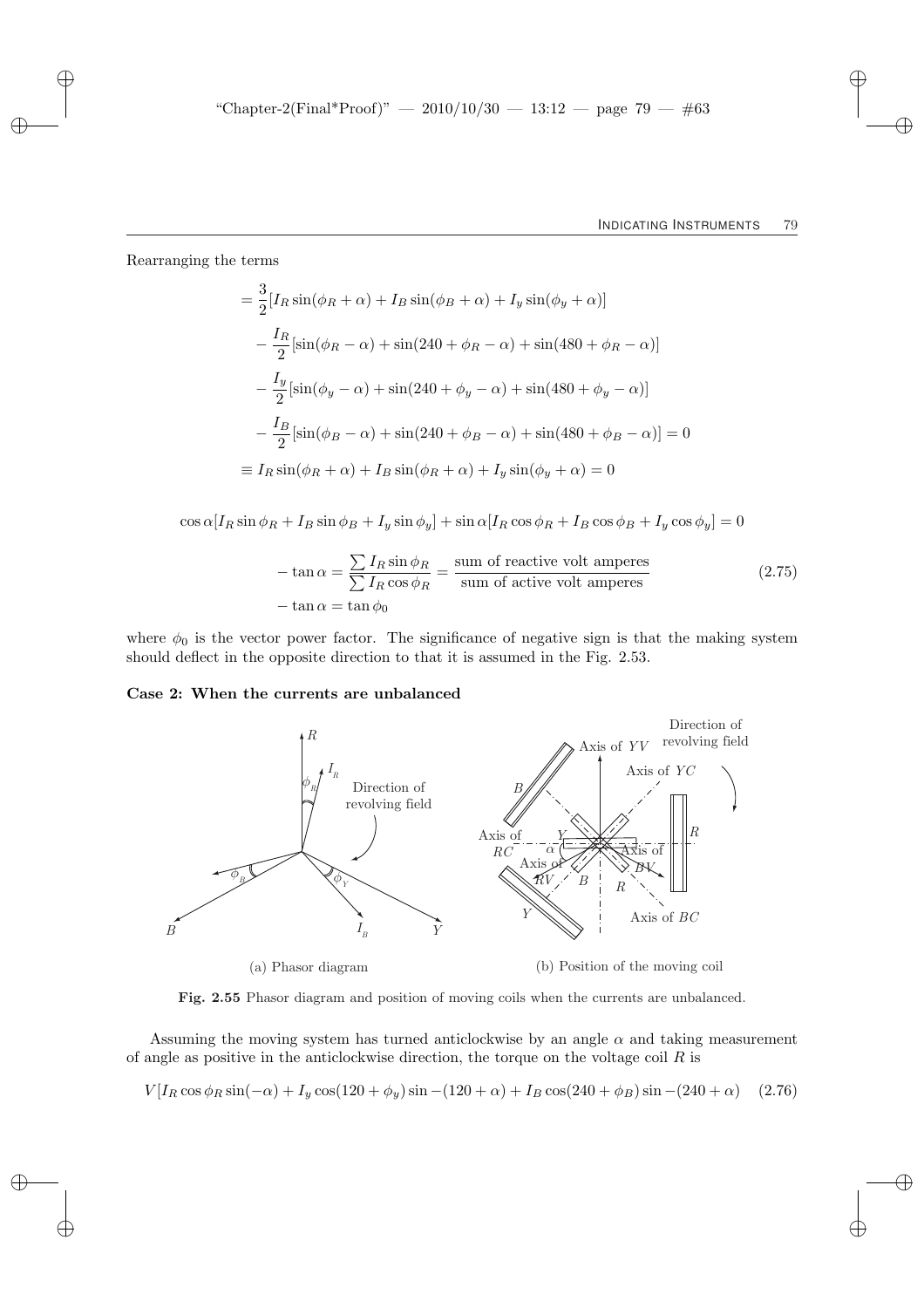Similarly, torque on coil  $Y$  is

$$
V[I_y \cos \phi_y \sin(-\alpha) + I_B \cos(120 + \phi_B) \sin(-120 + \alpha) + I_R \cos(240 + \phi_R) \sin(-240 + \alpha)] \quad (2.77)
$$

Similarly, torque on the coil  $B$  is

$$
V[I_B \cos \phi_B \sin(-\alpha) + I_R \cos(120 + \phi_R) \sin(-120 + \alpha) + I_y \cos(240 + \phi_y) \sin(-240 + \alpha)] \quad (2.78)
$$

If the system is stable total torque on the moving system must be zero. The total torque expression is

$$
I_R \cos \phi_R \sin \alpha + I_y \cos(120 + \phi_y) \sin(120 + \alpha) + I_B \cos(240 + \phi_B) \sin(240 + \alpha) +
$$
  
\n
$$
I_y \cos \phi_y \sin \alpha + I_B \cos(240 + \phi_B) \sin(120 + \alpha) + I_R \cos(240 + \phi_R) \sin(240 + \alpha) +
$$
  
\n
$$
I_B \cos \phi_B \sin \alpha + I_R \cos(120 + \phi_R) \sin(120 + \alpha) + I_y \cos(240 + \phi_y) \sin(240 + \alpha) \equiv 0
$$
 (2.79)

Rewriting the terms as

$$
\frac{I_R}{2}[\sin(\alpha - \phi_R) + \sin(\phi_R + \alpha)] + \frac{I_y}{2}[\sin(\alpha - \phi_y) + \sin(240 + \phi_y + \alpha)] +
$$
  
\n
$$
\frac{I_B}{2}[\sin(\alpha - \phi_B) + \sin(\alpha + \phi_B)] + \frac{I_B}{2}[\sin(\alpha - \phi_B) + \sin(480 + \phi_B + \alpha)] +
$$
  
\n
$$
\frac{I_R}{2}[\sin(\alpha - \phi_R) + \sin(240 + \phi_R + \alpha)] + \frac{I_v}{2}[\sin(\alpha - \phi_y) + \sin(480 + \phi_y + \alpha)] +
$$
  
\n
$$
\frac{I_y}{2}[\sin(\alpha - \phi_y) + \sin(\alpha + \phi_y)] + \frac{I_B}{2}[\sin(\alpha - \phi_B) + \sin(240 + \alpha + \phi_B)] +
$$
  
\n
$$
\frac{I_R}{2}[\sin(\alpha - \phi_R) + \sin(480 + \phi_R + \alpha)] \equiv 0
$$
\n(2.80)

Rearranging the terms

$$
\frac{1}{2} [I_R \sin(\alpha - \phi_R) + I_B \sin(\alpha - \phi_B) + I_y \sin(\alpha - \phi_y)] +
$$
  

$$
\frac{I_R}{2} [\sin(\alpha + \phi_R) + \sin(240 + \phi_R + \alpha) + \sin(480 + \phi_R + \alpha)] +
$$
  

$$
\frac{I_y}{2} [\sin(\alpha + \phi_y) + \sin(240 + \phi_y + \alpha) + \sin(480 + \phi_y + \alpha)] +
$$
  

$$
\frac{I_B}{2} [\sin(\alpha + \phi_B) + \sin(240 + \phi_B + \alpha) + \sin(480 + \phi_B + \alpha)]
$$
  

$$
\equiv I_R \sin(\alpha - \phi_R) + I_B \sin(\alpha - \phi_B) + I_y \sin(\alpha - \phi_y) = 0
$$

 $\cos \alpha [I_R \sin \phi_R + I_B \sin \phi_B + I_y \sin \phi_y] = \sin \alpha [I_R \cos \phi_R + I_B \cos \phi_B + I_y \cos \phi_y] = 0$ 

$$
\tan \alpha = \frac{\sum I_R \sin \phi_R}{\sum I_R \cos \phi_R} = \frac{KVAR}{Kw} = \tan \phi_0 \tag{2.81}
$$

When the axis of the voltage coil coincides with the axis of corresponding current coil, then for lagging power factor the resultant phasor representing rotating field due to voltage coils lead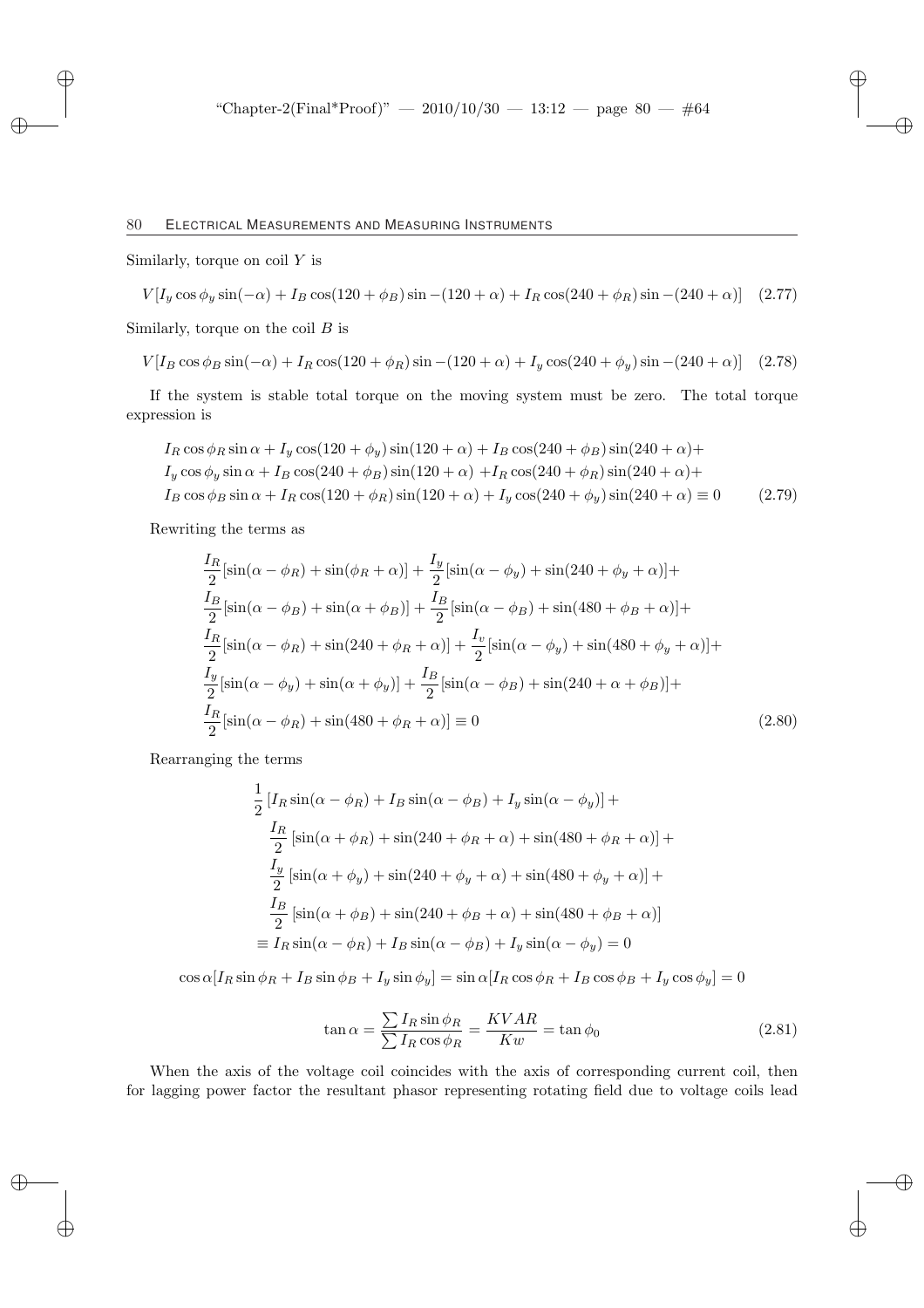coils A, B and C. The spindle of the system carries a pair of moving vanes  $V_1$  and  $V_2$  and are magnetised by the stationary coil  $D$ . When the three coils are energised a rotating field will be setup which deflects the moving vane. The deflection of the moving system is approximately equal to the angle of phase displacement between current and voltage in the  $3 - \phi$  circuit.

Theoretically the moving system reaches equilibrium when the axis of the rotating field coincides with the axis of the moving vanes at the instant of maximum magnetisation (when the current in the stationary coil attains maximum value). In practice, there is a small additional torque set up by the voltage system alone due to hysteretic drag which makes the rotor try to follow the rotating field. The error introduced from this cause is greatest at low current values when the torque due to hysteretic may represent a large fraction of the whole. This effect can be reduced considerably by constructing the moving vanes from nickel-iron low loss alloy and by suitable shaping of vanes. This gives satisfactory performance when the load current is above 20% of the normal rating.

#### Mathematical analysis:

Let the supply voltage be  $V = V_m \sin \alpha$ .

Rotating field will be proportional to 
$$
V_m \sin(\alpha - \beta)
$$
 (2.82)

where  $\beta$  is the phase angle between the line voltage and rotating field.

The field seen by the moving vane is

$$
B_1 = K_1 V_m \sin(\alpha - \beta - \theta) \tag{2.83}
$$

where  $\theta$  is the angle between the moving element and the reference position. The magnitude of the field of the moving element at any instant is given by

$$
B_2 = K_2 I_m \sin(\alpha + \phi) = K V_m \sin(\alpha + \phi)
$$
\n(2.84)

 $T_i$  = Instantaneous torque on the vane is

$$
T_i = KE_m I_m \sin(\alpha - \beta - \phi) \sin(\alpha + \phi)
$$
\n(2.85)

$$
T_{av} = \frac{KE_m I_m}{2\pi} \int_{0}^{2\pi} \sin(\alpha - \beta - \phi) \sin(\alpha + \phi) d\alpha
$$
 (2.86)

$$
= \frac{KE_m I_m}{2\pi} \times \frac{1}{2} \left[ \int_0^{2\pi} \cos(\beta + \theta + \phi) \, d\alpha - \int_0^{2\pi} \cos(2\alpha - \beta - \theta + \phi) \, d\alpha \right]
$$

$$
T_{av} = \frac{KE_m I_m}{2\pi} \times \frac{1}{2} \cos(\beta + \theta + \phi) \times 2\pi = 0
$$

$$
i.e., \ \beta + \theta + \phi = 90^0
$$
(2.87)

$$
\therefore \theta = (90^0 - \beta) - \phi
$$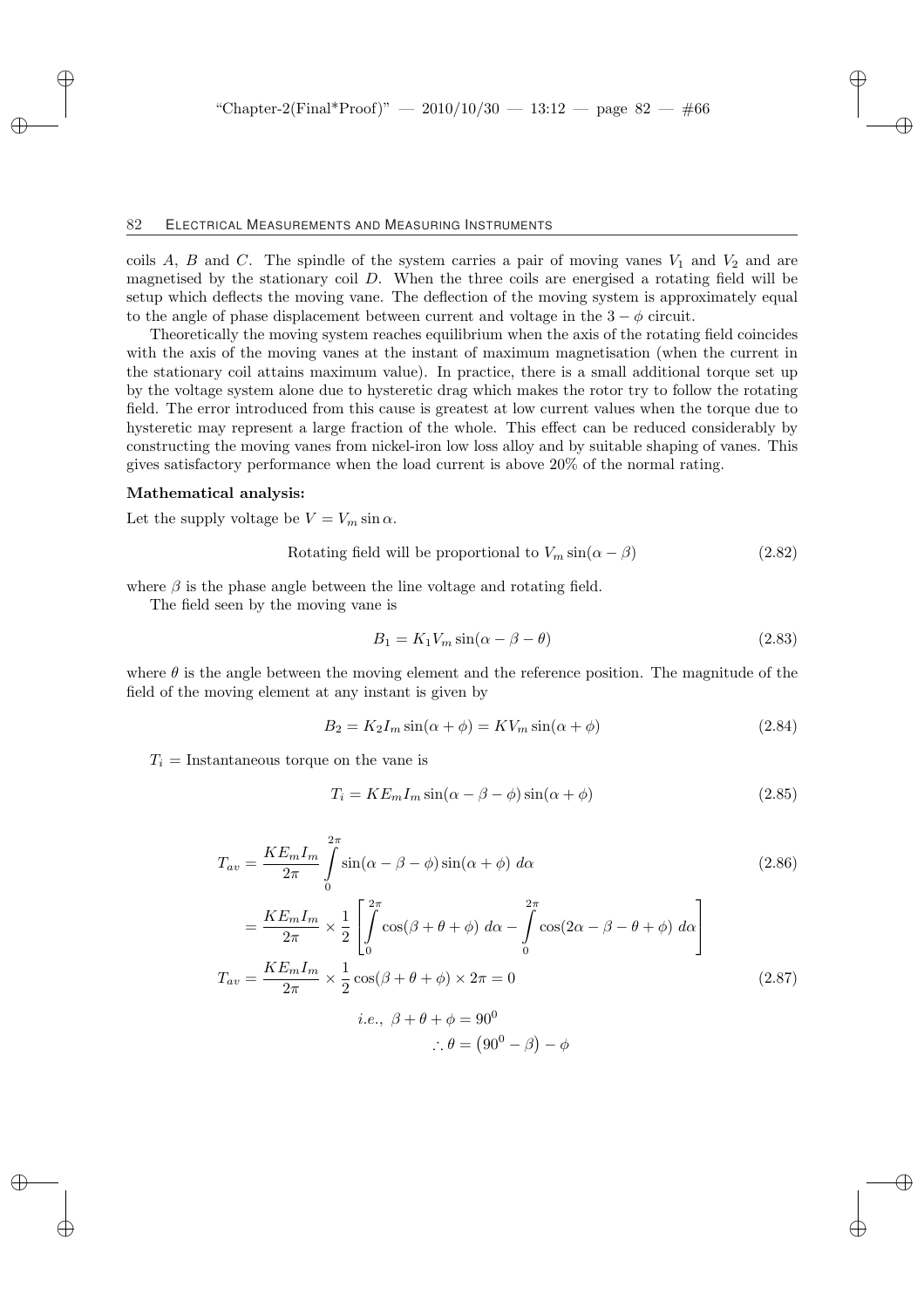

Fig. 2.57(a) Arrangement of connection to the coils.

### **2.10.6.2 Mathematical proof**



Fig. 2.57(b) Phasor diagram.

The flux produced by  $D'$  can be reduced into the components one along and other perpendicular to axis of the spindle. The former one cannot produce torque and the latter one is adjusted to coincide with the axis of the moving vane.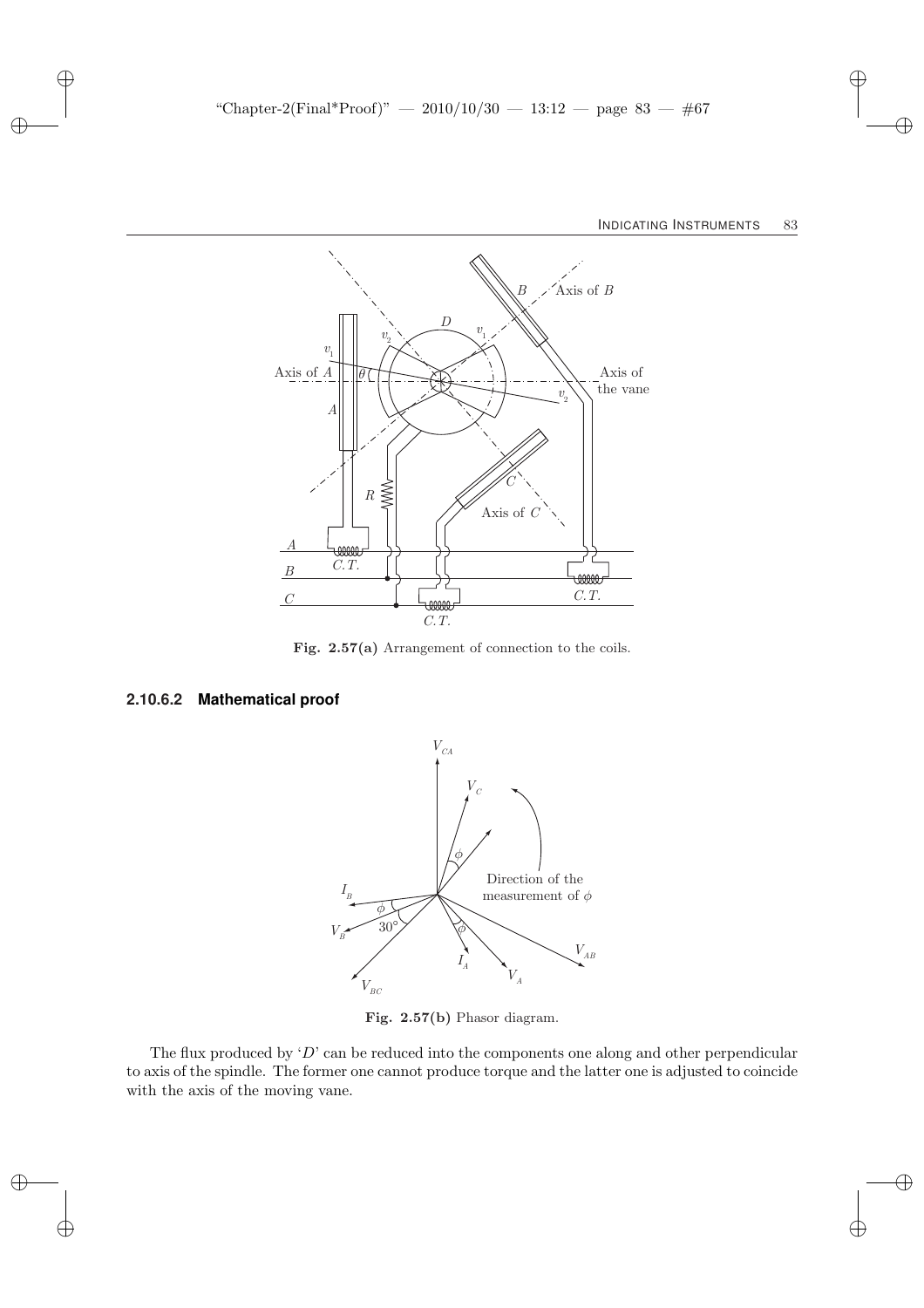#### Advantages and disadvantages of moving iron type instrument:

- 1. It has large working force.
- 2. Absence of ligaments (current lead is spirals) eliminate the influence of small control torque
- 3. A scale extending over 3600 may be used and is advantageous in applications where energy may flow in either direction.
- 4. But it is less accurate than dynamometer type.

#### **2.10.6.3 Nalder and Lipman** *P.F.* **meter (for balanced loads):**

This instrument carries three moving vanes which are mounted on a spindle and are separated by non magnetic pieces as shown in the Fig. 2.58. The three vanes are displaced by 120° apart. Each iron vane is magnetised by the coil it carries and is connected to supply in series with a suitable resistors. The current coil A is split into two parts which establish magnetic field in the same direction. The entire moving mechanism with damping vanes is symmetrically placed between the two parts of the current oil. No controlling torque is provided because the system will be stable and hence the total torque is zero. The current coil is connected in series with one of the lines.



Fig. 2.58 Nalder and Lipman P.F. meter.

This instrument can be used for balanced loads and for unbalanced loads it can be modified. When the voltage coils are energised there can be no rotating field because the coils are not in the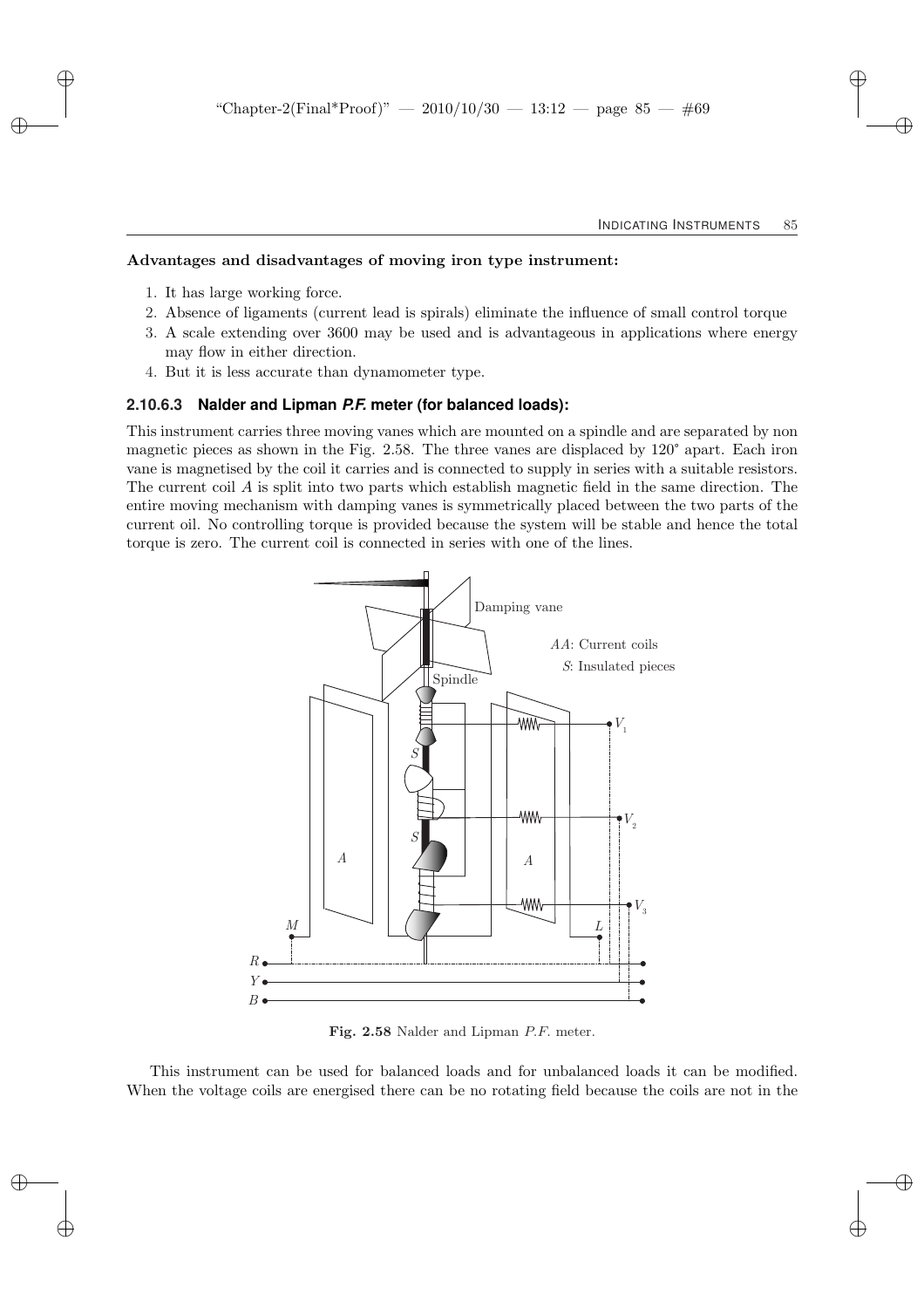same plane. The moving system is equivalent to three coils on the spindle separated by 120° in the same plane but without producing rotating field. When the instrument is used for measurement of P.F's the moving system turns to such a position that the mean torque on one of the iron pieces is neutralised by other two torques so that the resultant torque is zero. In the study position, the deflection of the iron piece which is magnetised by the same phase as the current coil is equal to the phase angle between the currents and voltages of the  $3 - \phi$  circuit, provided the effect of iron loss and inductance of the pressure coils are neglected.

The meter is free from the tendency of the moving system to rotate continuously following the drag of rotating field as in case of Westing house type.

The meter is not affected appreciably due to variations of frequency voltage and waveform. For unbalanced loads three current coils are arranged in tiers at the levels of the moving vanes.

## **2.11 SYNCHROSCOPES**

Synchroscopes are the instruments used for synchronising two alternators. Before two alternators are synchronised, they should satisfy the following conditions.

- 1. Voltages of the two alternators must be equal in magnitude.
- 2. Polarity of the voltages must be same.
- 3. Frequency of the two voltages must be same.
- 4. Phase difference between the two voltages must be zero.

If the conditions are satisfied, synchronising switch can be closed without imposing transient conditions. The first condition is verified by a voltmeter connected to the switchboard. The function of the synchroscopes is to indicate the phase difference and therefore the principle of any  $P.F.$  meter may be applied to the design of a synchroscope.

### **2.11.1 Type of Synchroscopes**

- 1. Dynamometer type
- 2. Moving iron type.

### **2.11.2 Linwin Type Synchroscope (Dynamometer Type)**

The diagram of a dynamometer type synchroscope is shown in Fig. 2.68. It consists of a fixed coil  $C$ energised by the incoming source  $E_2$  through a high non-inductive resistor. The moving coil consists of two fixed coils A and B rigidly fixed at right angle. The moving system carries the spindle with three slip rings. A resistance is connected in series with the coil B. Both the coils are energised by the source  $E_2$ .  $E_1$  and  $E_2$  are the supply voltages from the two alternators which are to be synchronised. The value of R and L are choose such that  $I_R$  and  $I_L$  are equal in magnitude but differ in phase by 90°. For correct synchronisation  $E_1 = E_2$  and they must be in phase.

Let  $\theta$  be the angle between the axis of the coil A with the axis of the electromagnet when  $E_1$ and  $E_2$  are in phase.

 $T_{DB}$  = Torque on the coil B

$$
T_{DB} \propto I I_L \cos 90 \sin(90^\circ - \theta) \tag{2.94}
$$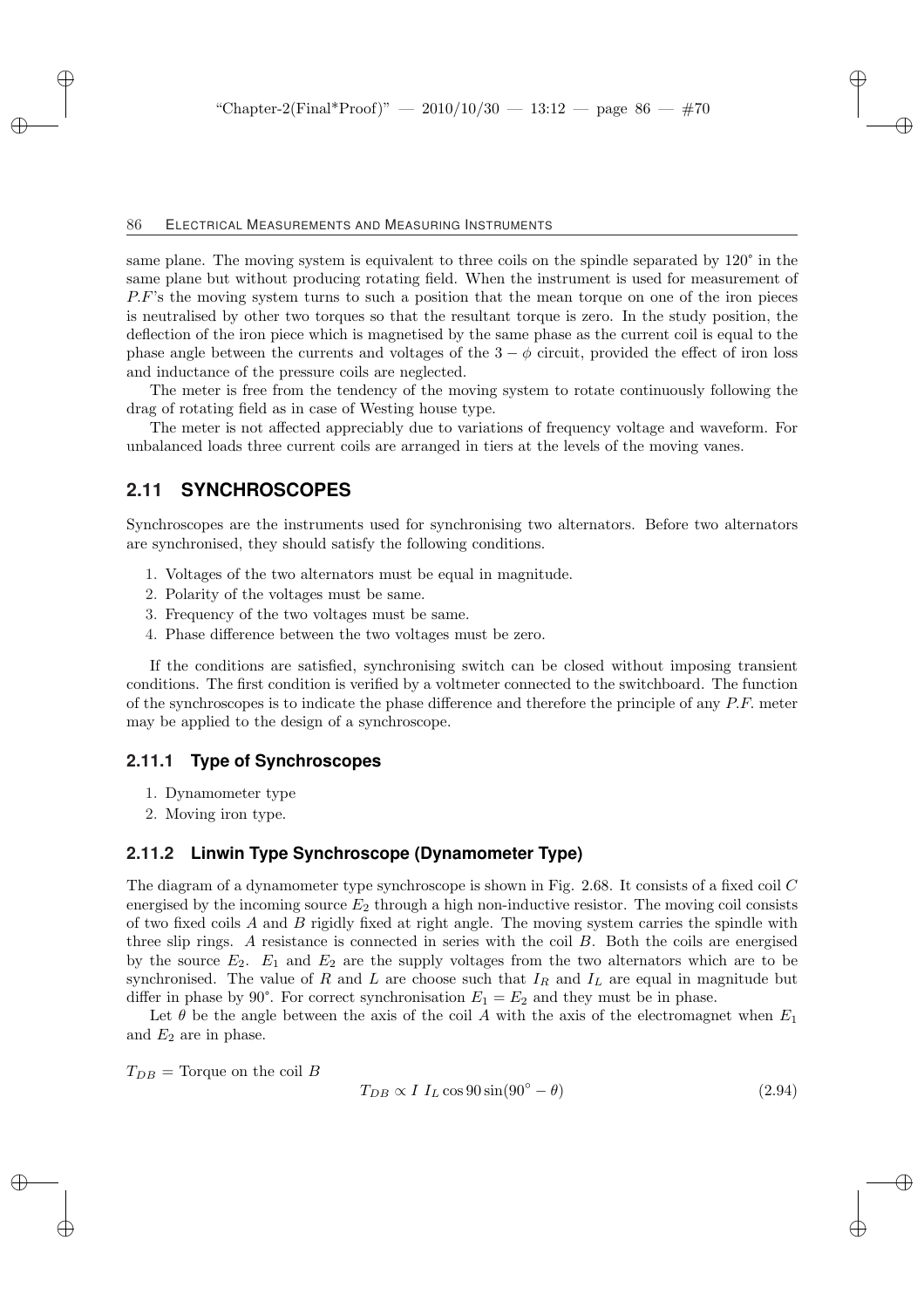Let us consider at any instant phase diagram is  $T_{DB}$  = Torque on the coil B

$$
T_{DB} = K I I_L \cos - (90^\circ - \phi) \sin (90^\circ - \theta) \tag{2.96}
$$

 $T_{DA}$  = Torque on the coil A

$$
T_{DA} = K \ I \ I_L \cos \phi \ \sin \theta \tag{2.97}
$$

For steady readings  $T_{DB} + T_{DB} = 0$ 

$$
-\cos(90^\circ - \phi)\sin(90^\circ - \theta) + \cos\phi\sin\theta = 0
$$
\n(2.98)

$$
-\cos\theta \sin\phi + \sin\theta \cos\phi = 0\n\tan\phi = \tan\theta\n\phi = \theta
$$
\n(2.99)



Fig. 2.61 Phasor diagram and position of moving coil.

If the incoming alternator is faster the pointer will rotate in one direction but if the incoming alternator is slower then the pointer will rotate in opposite direction. But, on the other hand, if the pointer is steady and is not vertical, it indicates the frequencies are the same but there is a phase difference. When the pointer is passing through the vertical position, synchronising switch can be closed. This instrument cannot take into account the magnitude of  $E_1$  and  $E_2$ , therefore, fails to indicate whether they are equal or not.

For  $3 - \phi$  alternator we can use the same meter but corresponding voltages from a single line with proper sequence must be taken.

### **2.11.3 Westing House Type**

The principle is same as Lincoln type but moving coils are made to be stationary and fixed coils are free to rotate.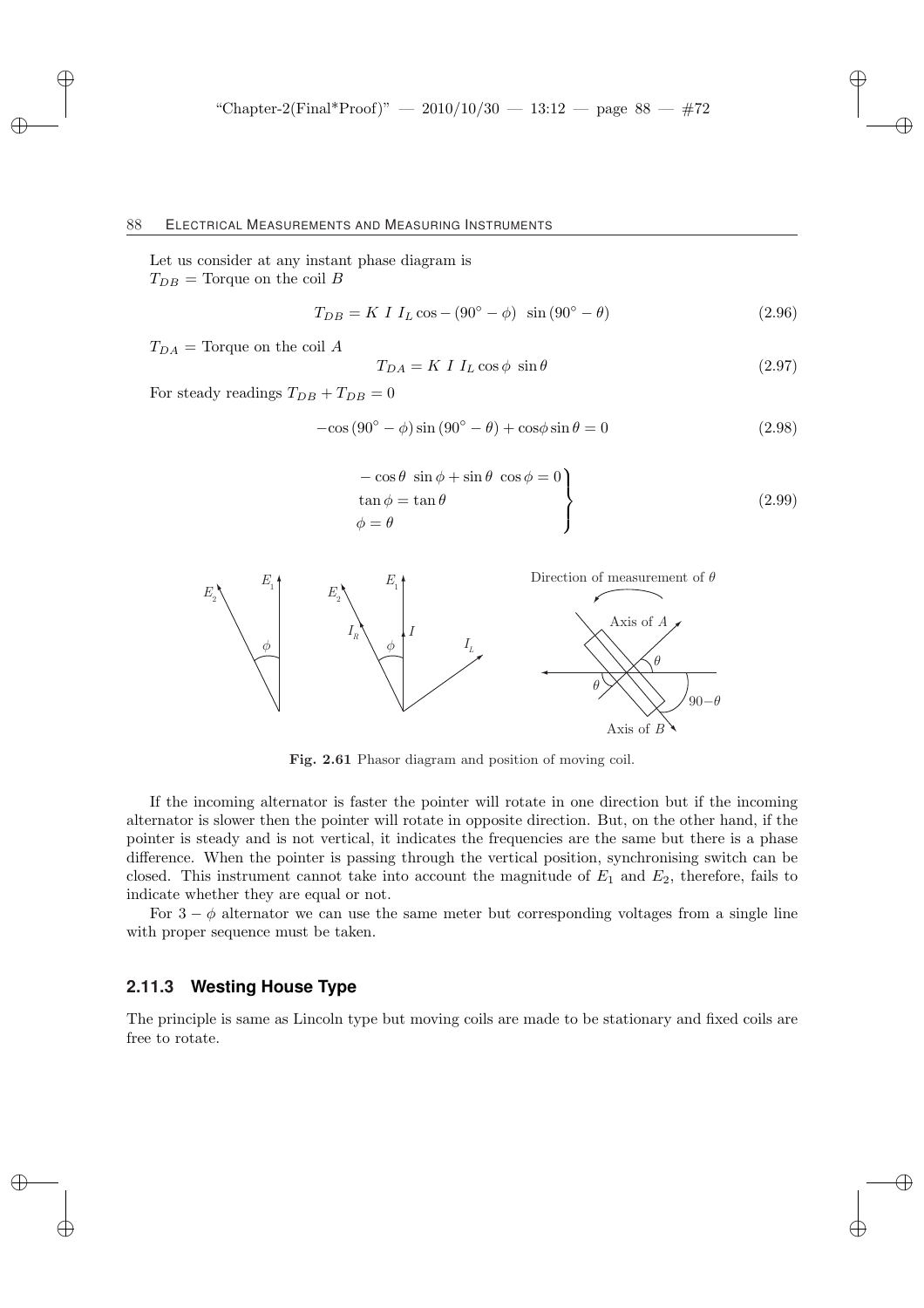

Fig. 2.62 Westing house synchroscope.

# **2.11.4 Weston Type**



Fig. 2.63 Weston synchroscope.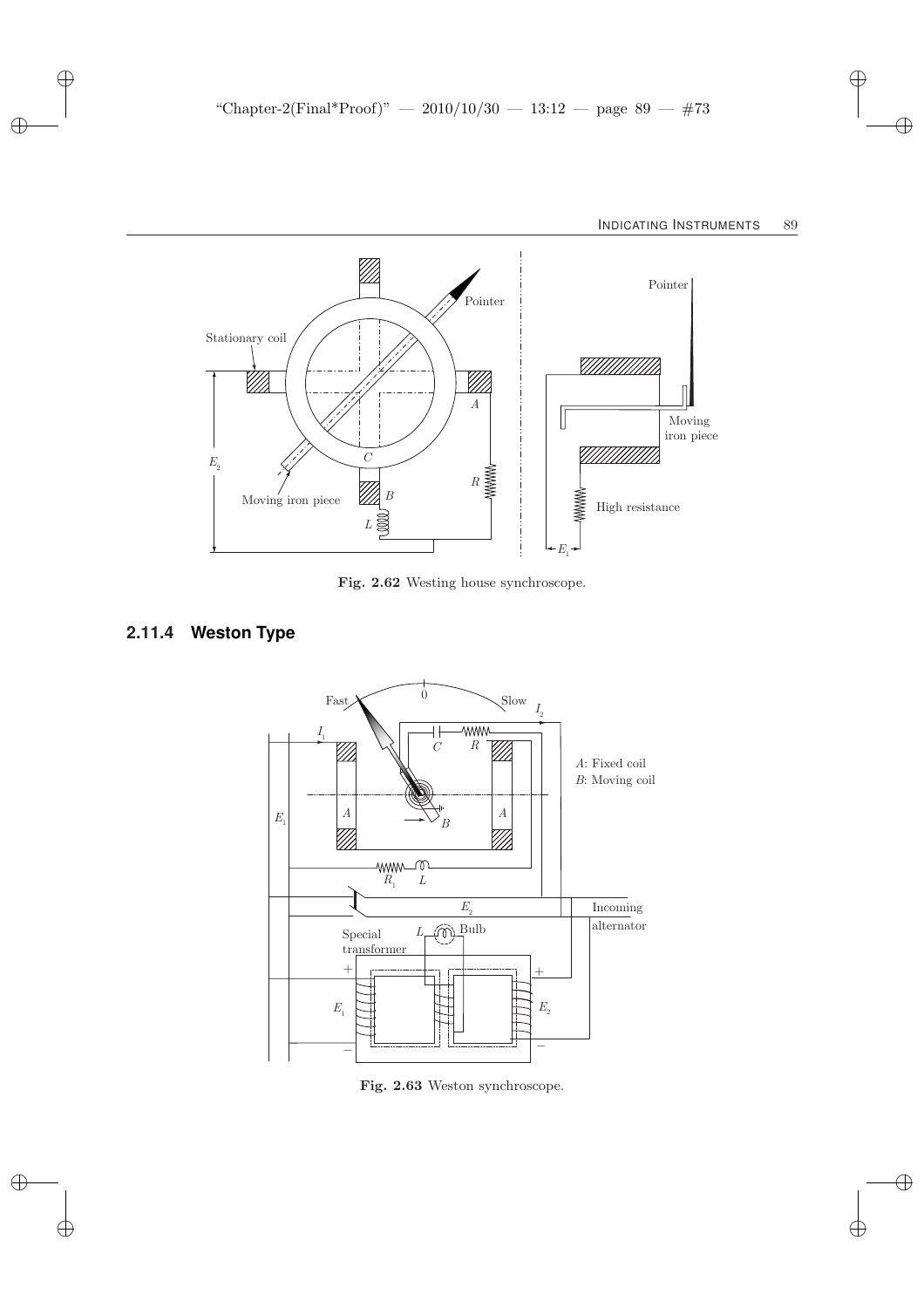The force on the coil  $B \propto I_1 I_2 \cos(90^\circ + \phi) - K I_1 I_2 \sin \phi$  (2.101)

Assuming  $E_2$  is slower than  $E_1$ ; *i.e.*,  $f_2 < f_1$ Angle between  $I_1$  and  $I_2 = 90^\circ - \alpha - \phi + \alpha = 90 - \phi$ 

The force on the coil  $B \propto I_1 I_2 \cos(90^\circ - \phi) = K I_1 I_2 \sin \phi$  (2.102)

It can be seen that the force on the coil will change its sign depending upon  $E_2$  is faster or slower than  $E_1$ . Therefore, the dial can be marked faster and slower on the two sides. If  $E_1$  and  $E_2$ are out of phase still the pointer will be in the vertical position but it is the worst instant for synchronisation. But the bulb will be dark corresponding to this instant. Therefore, the correct time for closing the switch is the pointer should be in the vertical position and simultaneously the bulb will glow with a maximum brightness.



**Fig. 2.64(b)** Phasor diagram when  $f_2 < f_1$ .

The shadow of the point is thrown on an open glass dial and is therefore visible when the lamp is bright.



**Fig. 2.64(c)** Approximate phasor diagram.

### **2.12 MEASUREMENT OF FREQUENCY**

Fundamental standard for frequency is the rotation of earth. The frequency of earth rotation can be determined very accurately by astronomical methods. All the meters which are intended for frequency measurement are calibrated against the frequency of earth rotation and are checked periodically.

But the quartz frequency standard has reached a degree of precision that is far ahead of any other electrical standard. Therefore, quartz oscillator operating at 100 kHz with a low temperature coefficient of frequency with thermostatic control of temperature has been considered as primary standard. We can obtain an accuracy part in 102 over a period of several months.

Very stable oscillators used as secondary standards and are checked against the primary standards. Measurement of frequency can be done by:

- 1. Bridge methods
- 2. Frequency meters.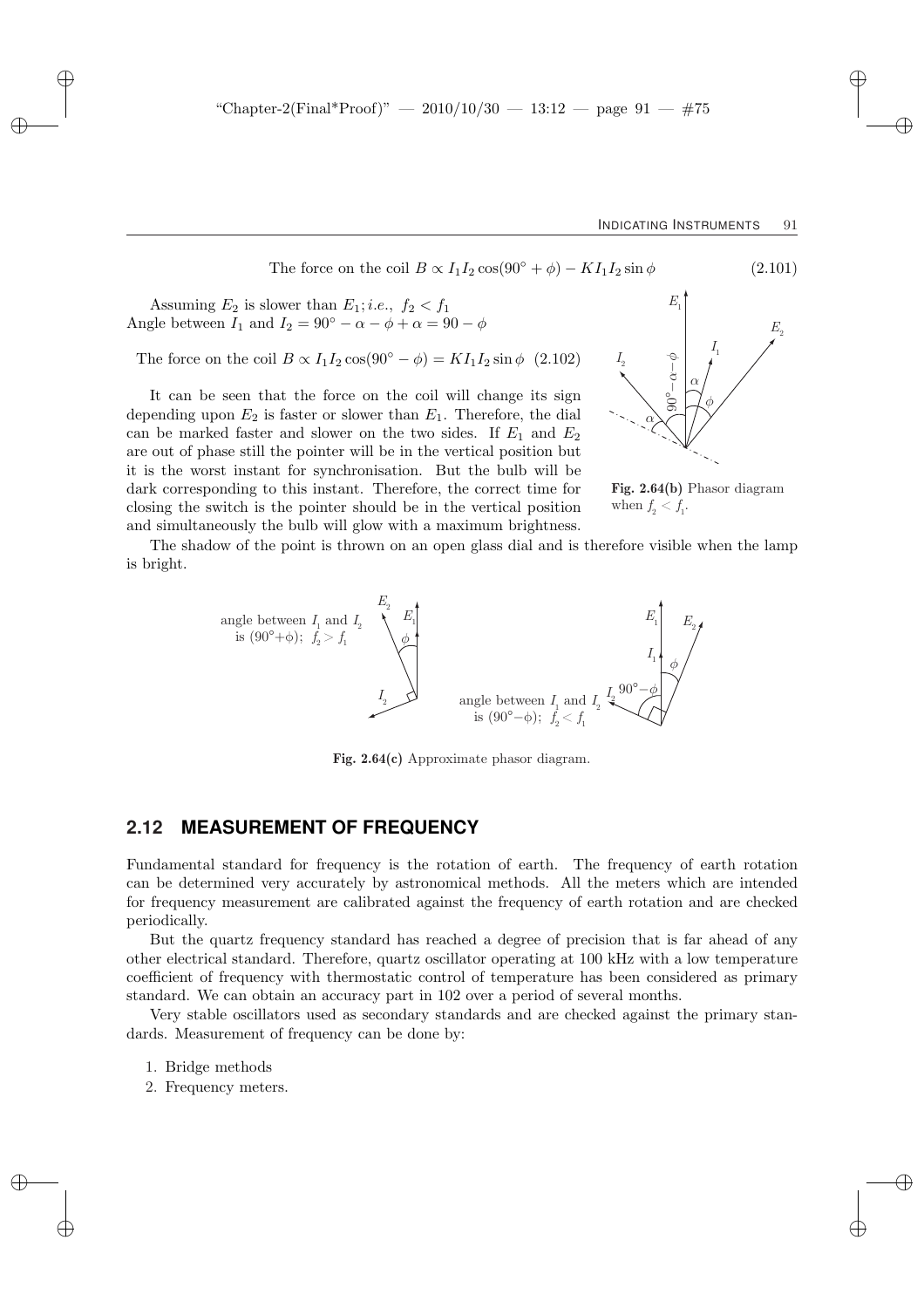# **2.12.1 Campbell's Frequency Bridge**



Fig. 2.65 Frequency meter.

The bridge which is commonly used has the advantage of simplicity and of a fairly large range of frequency provided the capacitor employed is loss free and the mutual inductance is free from impurity. The connections are shown in the figure and the detector  $(D)$  may be either telephones or a vibrating galvanometer according to the frequency under test. Assuming no impurities in the inductor and capacitor the current in the detector can be made zero by varying mutual inductance (M). This can be achieved by reverse connecting the secondary of the mutual inductance. Under perfect balance conditions

$$
j\omega M I - \frac{-jI}{\omega c} = 0
$$
  
\n
$$
\omega M = \frac{1}{\omega c}
$$
  
\n
$$
\omega^2 = \frac{1}{Mc}
$$
  
\n
$$
f = \frac{1}{2\pi} \sqrt{\frac{1}{Mc}}
$$
 (2.103)

Perfect balance is possible only when M and C are free from impurity and also the waveform shall be free from harmonics. In this bridge mica condenser is used. For low frequencies below 250 Hz large values of M and C are required. If M and C are not free from impurity, either the impurities must be known and taken into account, or modification to the simple circuit as shown in the figure must be made.

A second form of frequency meter also due to Campbell can be made to cover a range of frequencies down to power frequencies and avoid the necessity for low condensers. It requires a second mutual inductance which must be known but need not be variable. The emf in the detector circuit is the sum of following

- 1. The p.d. across 'r' due to  $I_1$
- 2. The p.d. across 's' due to  $I_2$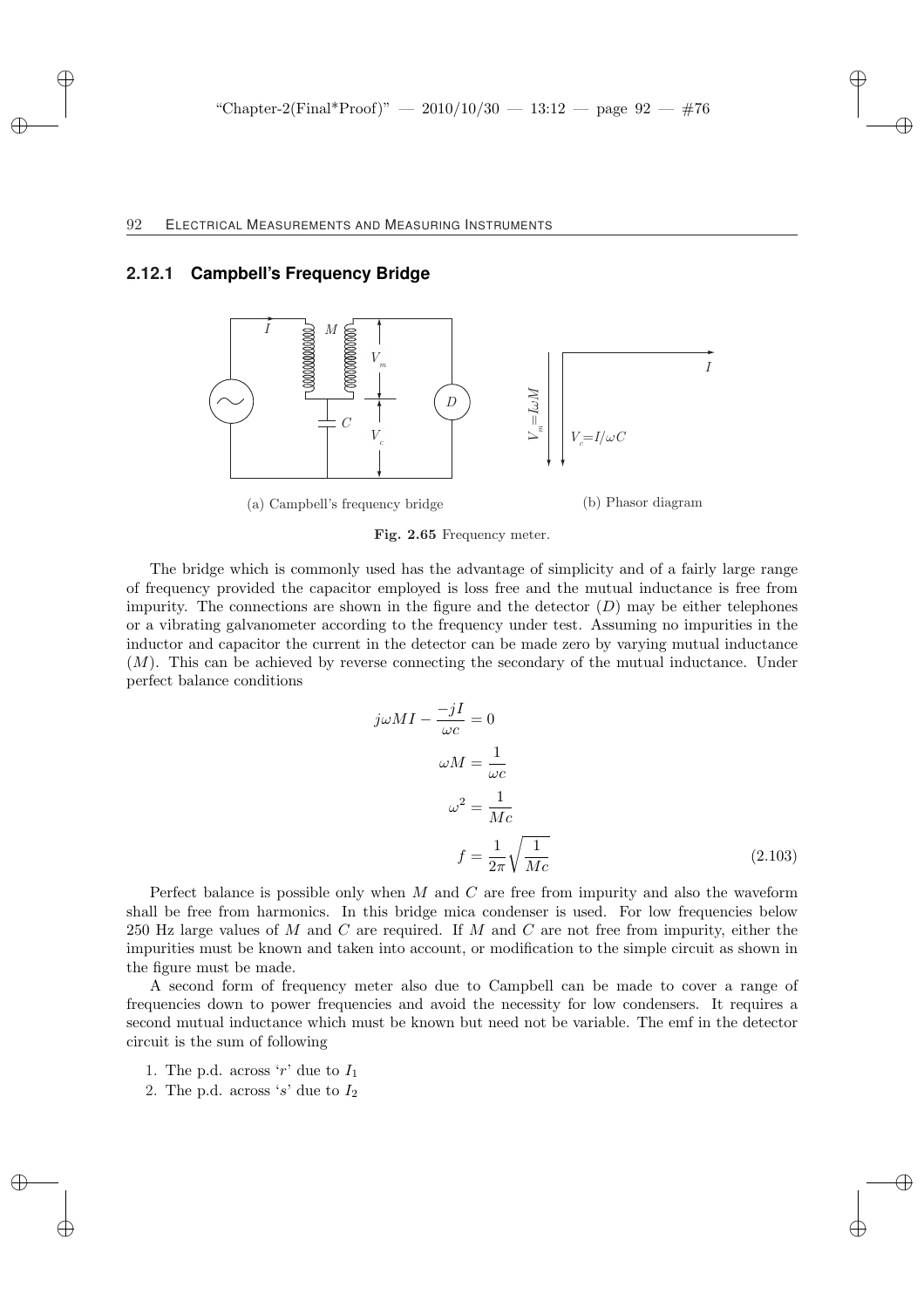### **2.12.2 Frequency Meters**

These meters indicate the supply frequency of a circuit directly and are thus more convenient for most practical purposes than bridge methods. These meters use one of the following principles:

- 1. Mechanical resonance
- 2. Electrical resonance
- 3. Variation of impedance of an inductive circuit with frequency.

#### **2.12.2.1 Vibrating reed frequency meter**



Fig. 2.67 Vibration reed frequency meter.

The principle of this meter depends upon mechanical resonance. It consists of number of thin steel strips or reeds arranged both side and close to an electromagnet. The electromagnet is laminated and its winding is connected in series with a resistance across the supply whose frequency is to be measured. The terminals of the meter can be connected across the supply as a voltmeter. The reeds, which are about 4 mm wide and 1/2 mm thick are not exactly similar to each other but are either slightly different lengths or breadths or carry slightly different loads or flags at their upper ends. These differences cause the natural frequencies of vibration of the reeds to differ and they are arranged in ascending order of natural frequency. The natural frequency of a reed can be determined from the formula s

$$
f = \frac{10^{-3}}{2\pi l^2} \sqrt{\frac{E_k}{\Delta_k (1 + 4.1k)}}
$$
\n(2.111)

where  $l =$  length of the reed in metres

 $x =$  breadth of the reed in metres

 $E_k$  = modulus of elasticity of the material of the reed in  $\text{Nw/m}^2$ 

 $k =$  density of the material in kg/m<sup>3</sup>

 $K =$  ratio of mass of load or flag to the mass of the reed itself

$$
E_k = 1.98 \times 1011 \text{ Nw/m}^2
$$

$$
\Delta k = 7.8 \times 103 \text{ kg/m}^3
$$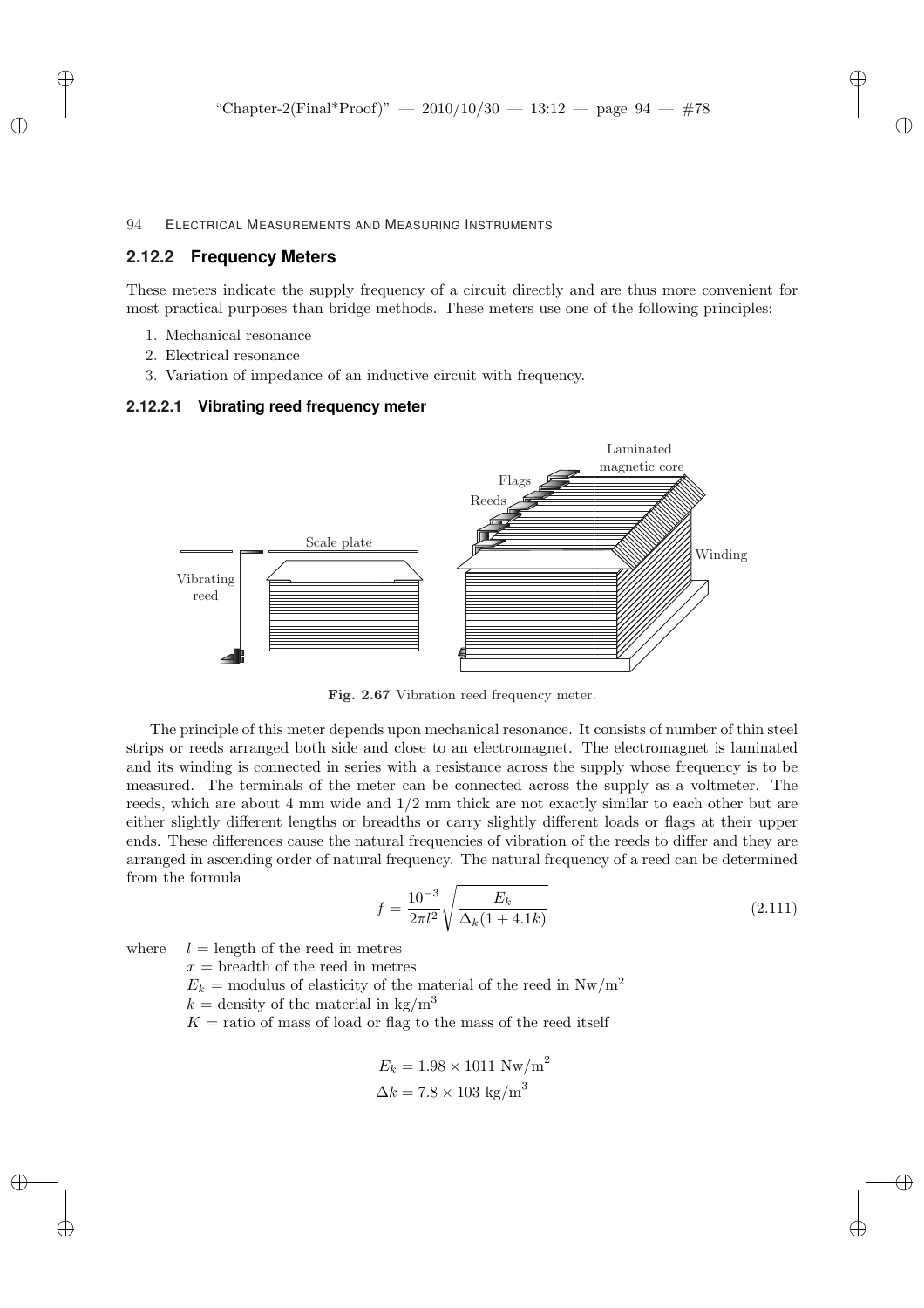When the frequency meter is in use the poles of the electromagnet alternate with the frequency of the supply and exerts an attractive force upon the reeds once in every half cycle. All the reeds tend to vibrate but only the one whose natural frequency is double that of the supply will vibrate appreciably due to mechanical resonance.

The flags at the top of the reeds are painted white and the frequency is reed directly from the instrument by observing the scale mark opposite to the reed which is vibrating. Most of the supply frequency lies halfway between the natural frequencies of two adjacent reeds, both of these vibrate equally. The range of this instrument is 47 to 53 Hz.

The range of such an instrument may be doubled by polarising the reeds. This is done by superimposing D.C. over A.C. whose frequency is to be measured. The reeds are then attracted to the core only once per cycle instead of twice. For example, a 50 cycle reed now has 100 attractive impulses per second when the supply frequency is 100 Hz and therefore vibrates.

#### Advantages:

Indications are independent of the applied voltage (magnitude) and waveform provided the voltage is not so low.

### **2.12.3 B.T.H. Resonance Frequency Meter**

The principle of this meter depends upon electrical resonance. A magnetising coil is connected across the supply whose frequency is to be measured. It is wound on a laminated iron core. A moving coil is also wound on the laminated iron core but pivoted as shown in Fig. 2.68 but a pointer attached to it. The ends of the moving coil is connected across a capacitor C. The principle of operation can be understood from the three phasor diagrams given in Fig. 2.69.



Fig. 2.68 Resonance frequency meter.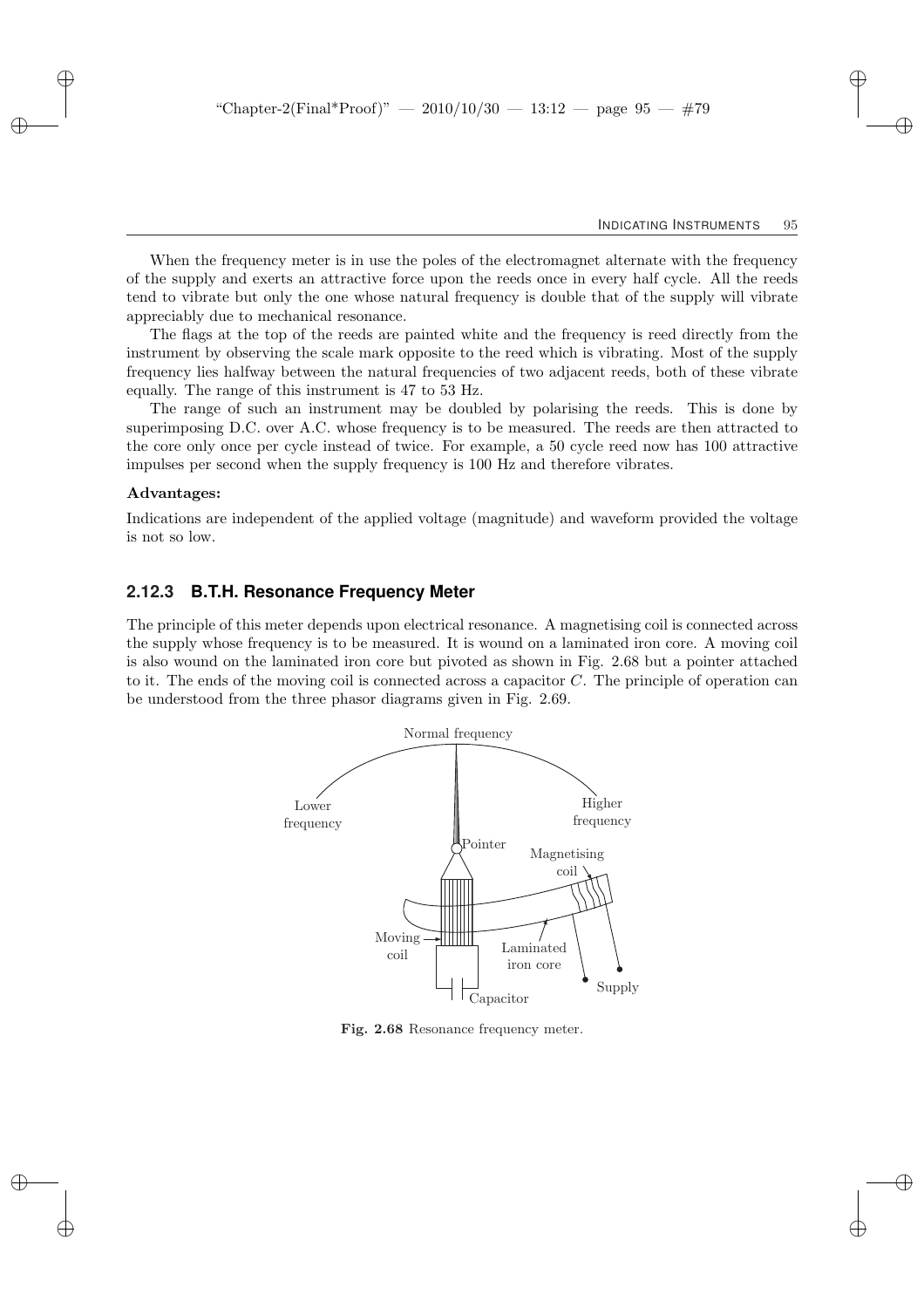Two coils A and B are arranged so that the magnetic axes are perpendicular to each other as shown in Fig. 2.69. At the centre of the coils, a pivoted soft iron needle is placed which is long and thin. The spindle bearing the needle also carries a pointer and damping vanes but there is no controlling device.

Coil A is connected in series with an inductance  $L_A$ , across a non-inductive resistance  $R_A$ . But the coil B is connected in series with a resistance  $R_{B+}$ . The inductance L is for purpose of damping out harmonics in the waveform of the current through the instrument and so eliminating errors due to such harmonics.



Fig. 2.70 Weston frequency meter.

The soft iron needle takes up a definite position which is dependent upon the currents through the coils A and B. If the frequency is increased the current through the coil A is reduced, since the reactance of  $L_A$  increases current in the coil  $B$  increases leading to increased voltage drop across  $L_B$ . The net result is the pivoted needle orients itself more nearly parallel to the axis of the coil B. But decrease of frequency makes the needle to orient more nearly parallel to the axis of coil A. Therefore, variations in frequency are followed by the pointer.

### **SOLVED EXAMPLES**

**Example 2.12** An electrostatic voltmeter reading up to 1000 V is controlled by a spring with a torsion constant of  $9.807 \times 10^{-8}$  Nw.m per degree, and has a full-scale deflection of 80°. The capacitance at zero is 10  $\mu$ µF. What is the capacitance when the pointer indicates 1000 V?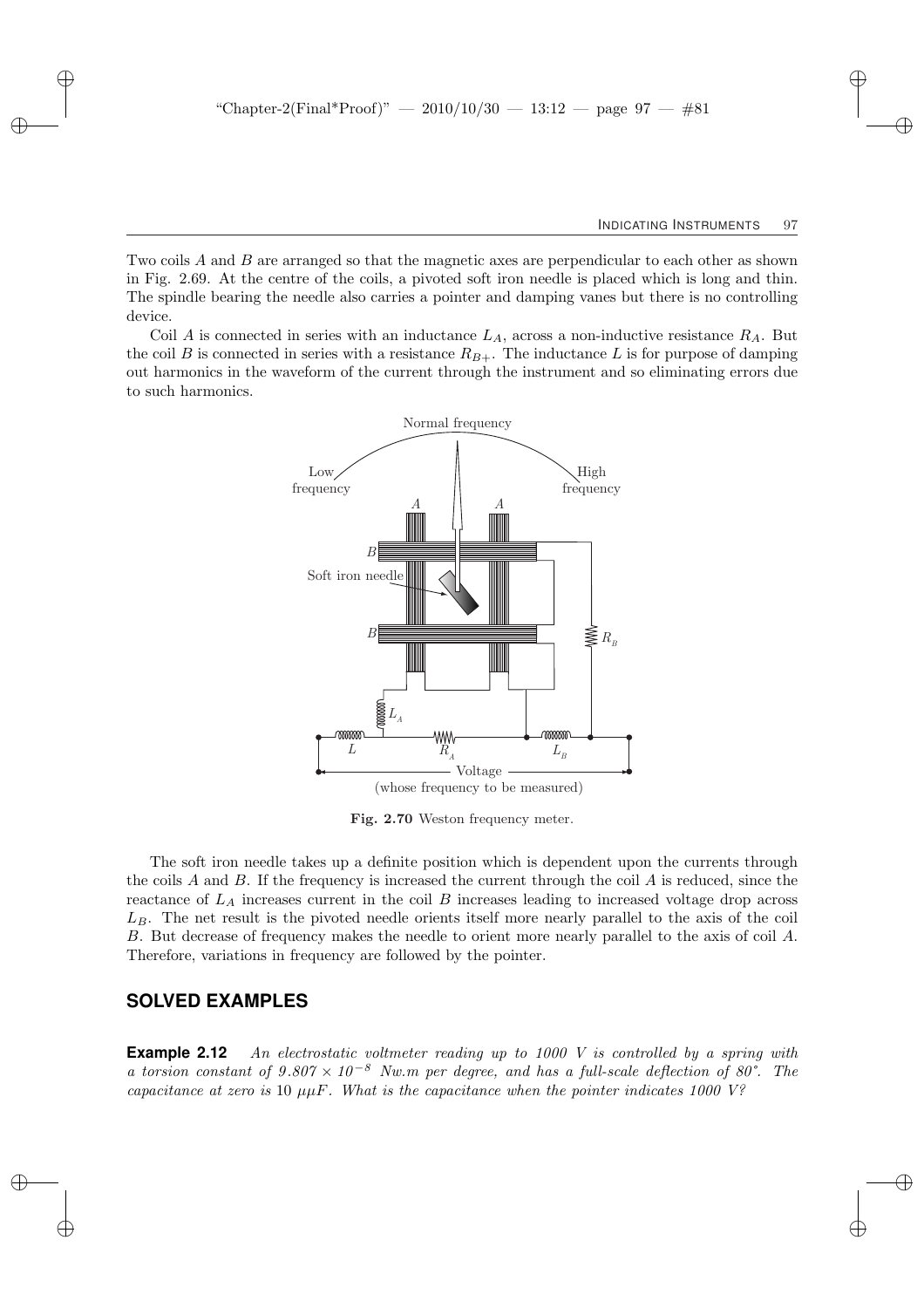#### Solution

Work done in moving the pointer  $=$  Change in energy stored

$$
9.807 \times 10^{-8} \times 80 \times \frac{80}{180} \times \pi = \frac{1}{2}CV^2
$$
  

$$
C = 9.807 \times \frac{128}{1.8} \times \pi \times 10^{-14} = \frac{9.807 \times \pi \times 1.28}{1.8} \text{ µF} = 2.19 \text{ µF}
$$

**Example 2.13** A moving coil voltmeter with a resistance of 10  $\Omega$  gives full-scale deflection with a potential difference of  $\mu$ 5 mV. The coil has 100 turns, an effective depth of 3 cm and width of 2.5 cm. The controlling torque exerted by the spring is  $4.9 \times 10^{-5}$  Nw.m for full-scale deflection. Calculate the flux density in the air gap.

#### Solution

Torque = 
$$
2bB_dI \times N
$$
 Nw.m

 $b = 2.5$  cm  $d = 3$  cm  $N = 100$   $T = 4.9 \times 10^{-5}$  Nw.m  $I = 4.5$  m.A

$$
4.9 \times 10^{-5} = \frac{2.5}{100} \times \frac{3}{100} \times B \times 4.9 \times 10^{-3} \times 100
$$
  

$$
\frac{4.9}{4.5 \times 25 \times 3} = B = \frac{4.9}{4.5 \times 7.5} = 0.145 \text{ web/m}^2
$$

**Example 2.14** A sinusoidal alternating voltage of amplitude 100 V is applied to a circuit containing a rectifier device which entirely prevents current flowing in one direction and offers a non-inductive resistance of 10  $\Omega$  to the flow of current in the other direction. Find the readings on (a) hot-wire (b) a moving coil ammeter in the circuit.

#### Solution

Hot-wire instruments reads r.m.s. value

$$
i = 10 \sin \theta
$$
  

$$
I_{r.m.s.} = \sqrt{\frac{1}{2\pi} \int_{0}^{2\pi} 10^{2} \sin^{2} \theta \, d\theta} = \sqrt{\frac{1}{2\pi} \int_{0}^{2\pi} 100 \sin^{2} \theta \, d\theta + \int_{\pi}^{2\pi} 0}
$$
  

$$
I_{r.m.s.} = \sqrt{\frac{1}{2\pi} \times 100 \times 2 \times \frac{1}{2} \times \frac{\pi}{2}} = 5 \text{ A}
$$

Hot-wire instrument reads 5 A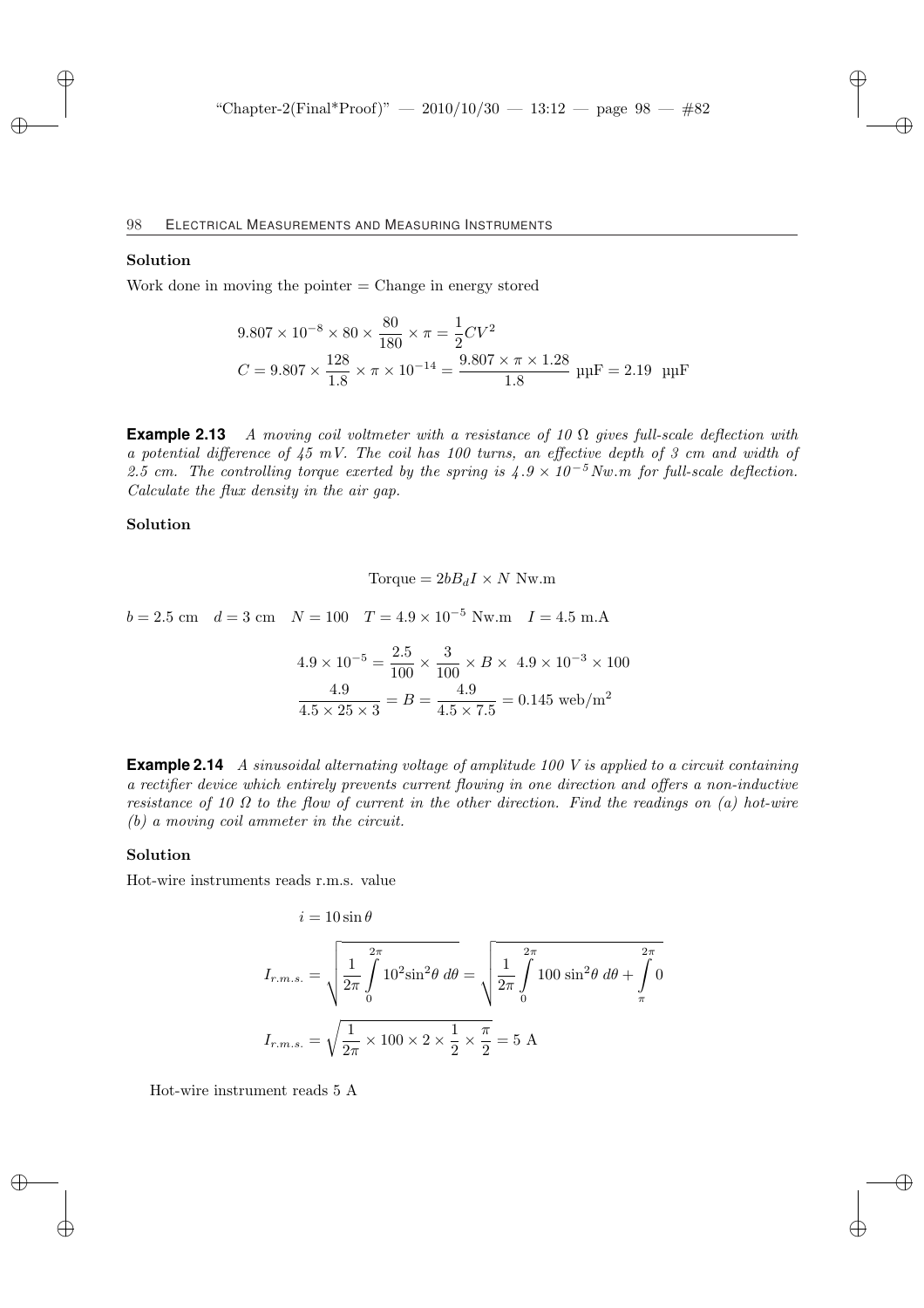Impedance of the meter on A.C. on 100 Hz

$$
= 3000 + j100 \times 2\pi \times 0.75 = 3000 + j471
$$

$$
|Z| = 1000\sqrt{9 + 0.222} = 3040 \Omega
$$

Hence, current drawn by the meter  $=$   $\frac{150}{3040} = 0.494$  A

0.05 A corresponds to 150 V

0.0494 A corresponds to  $150 \times \frac{0.0494}{0.05}$  $\frac{0.051}{0.05} = 148.25 \text{ V}$ Hence, percentage error  $=$   $\frac{1.75}{150} \times 100 = 1.170\%$ 

Frequency compensation can be achieved by shunting the swamping resistance 2600 A. By a capacitor C

$$
\omega L = \frac{\omega c r^2}{1 + (\omega c R)^2} \qquad \omega c r^2 \ll 1
$$

$$
c = \frac{L}{r^2} = \frac{0.75}{(2600)^2} = \frac{0.75}{6.76} \times 10^{-6} = 0.111 \text{ pF}
$$

Taking an error of 0.1% for change in temperature

$$
\alpha + \frac{R_c}{R_{sp} + R_c} = \frac{0.001}{0.999} \qquad t = 1
$$

$$
\alpha = \frac{0.001}{0.999} \times \frac{3000}{400} = 0.001 \times 7.5 = 0.0075
$$

Hence, temperature coefficient  $= 0.0075$ .

**Example 2.17** A soft iron voltmeter for a maximum reading of 120 V has an inductance of 0.6 H and a total resistance of  $2400 \Omega$ . It is calibrated to read correctly at 60 cHz. What series resistance would be necessary to increase the range to 600 V?

#### Solution

Impedance of the meter on 60 Hz

$$
Z = 2400 + j \times 6 \times 2\pi \times 60 = 2400 + j72 \times \pi
$$

$$
= 2400 + j226 = 1000\sqrt{(2.4)^{2} + (2.26)^{2}}
$$

$$
|Z| = 100\sqrt{5.75 + 0.051} = 2410 \Omega
$$

Hence, current drawn by the meter for full-scale deflection  $=$   $\frac{120}{2410}$  A When it is connected on 600 V it requires  $\frac{120}{2410}$  A for full-scale deflection. Hence, impedance  $=$   $\frac{600}{120} \times 2410 = 12{,}050 \Omega$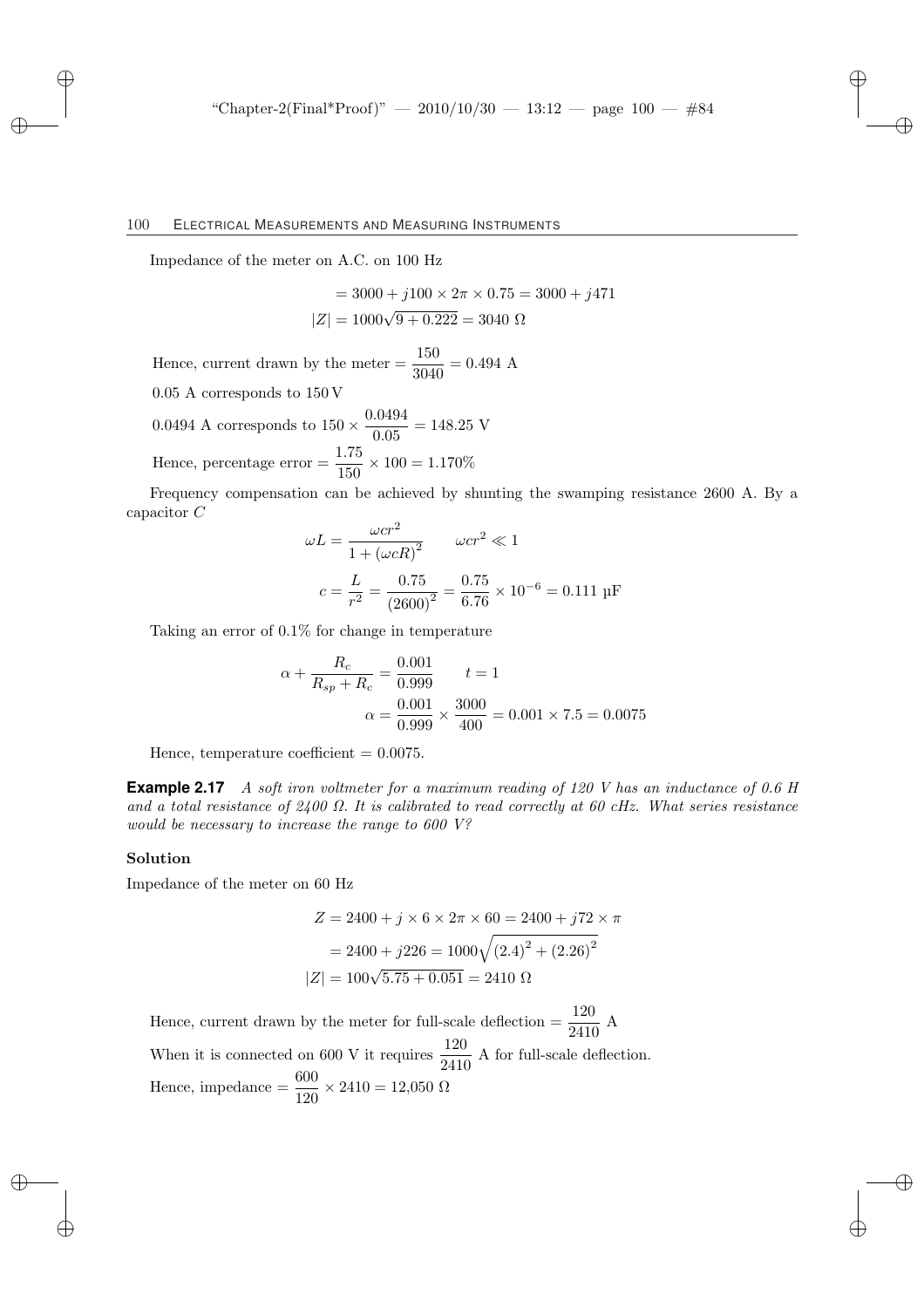Hence, resistance of the meter =  $\sqrt{(12,050)^2 - (226)^2} = 12,040$ 

Hence, the resistance to be inserted to increase the range to 600 V = 12,040 – 2400 = 9640  $\Omega$ 

**Example 2.18** The moving coil of a galvanometer has 60 turns a width of 2 cm and a depth of 3 cm. It hangs in a uniform radial field of 50 m web/ $m^2$ . Find the turning moment of the coil when it is carrying a current 1 mA.

### Solution

Force  $= B l I \times N N w.m$ Torque =  $2r B l I \times N$  Nw.m  $L = 3$  cm  $2r = 2$  cm  $B = 50$  m web/m<sup>2</sup>  $I = 1 \times 10^{-3}$  A

Torque = 
$$
\frac{2}{100} \times 50 \times 10^{-3} \times \frac{3}{100} \times 10^{-3} \times 60
$$
  
= 1.8 × 10<sup>-6</sup> Nw.m  
= 1.8 µNw.m

**Example 2.19** A moving coil voltmeter with a resistance of 10  $\Omega$  gives full-scale deflection with a potential difference of  $45 \text{ mV}$ . The coil has 100 turns, an effective depth of 3 cm and width of 2.5 cm. The controlling torque exerted by the spring is  $4.9 \times 10^{-5}$  Nw.m for full-scale deflection. Calculate the flux density in the air gap.

### Solution

Torque = 2b  $B_d I \times N$  Nw.m  $b = 2.5$  cm  $d = 3$  cm  $N = 100$   $T = 4.9 \times 10^{-5}$  Nw.m  $I = 4.5$  m.A

$$
4.9 \times 10^{-5} = \frac{2.5}{100} \times \frac{3}{100} \times B \times 4.9 \times 10^{-3} \times 100
$$
  

$$
\frac{4.9}{4.5 \times 25 \times 3} = B = \frac{4.9}{4.5 \times 7.5}
$$
  
= 0.145 web/m<sup>2</sup>

**Example 2.20** A voltmeter gives a full-scale reading of 300 mV. The moving coils wound with 20 turns of copper wire each 0.274 mm diameter. The mean length per turn is 13 cm and the mean depth of the coil is  $\lambda$  cm. There is a resistance of  $\lambda$ .  $2\lambda$   $\Omega$  in series with the coil and the gap density is 0.15 wb/ $m^2$ . Calculate the controlling torque in Nw.m exerted by the springs when the reading is 300 mV.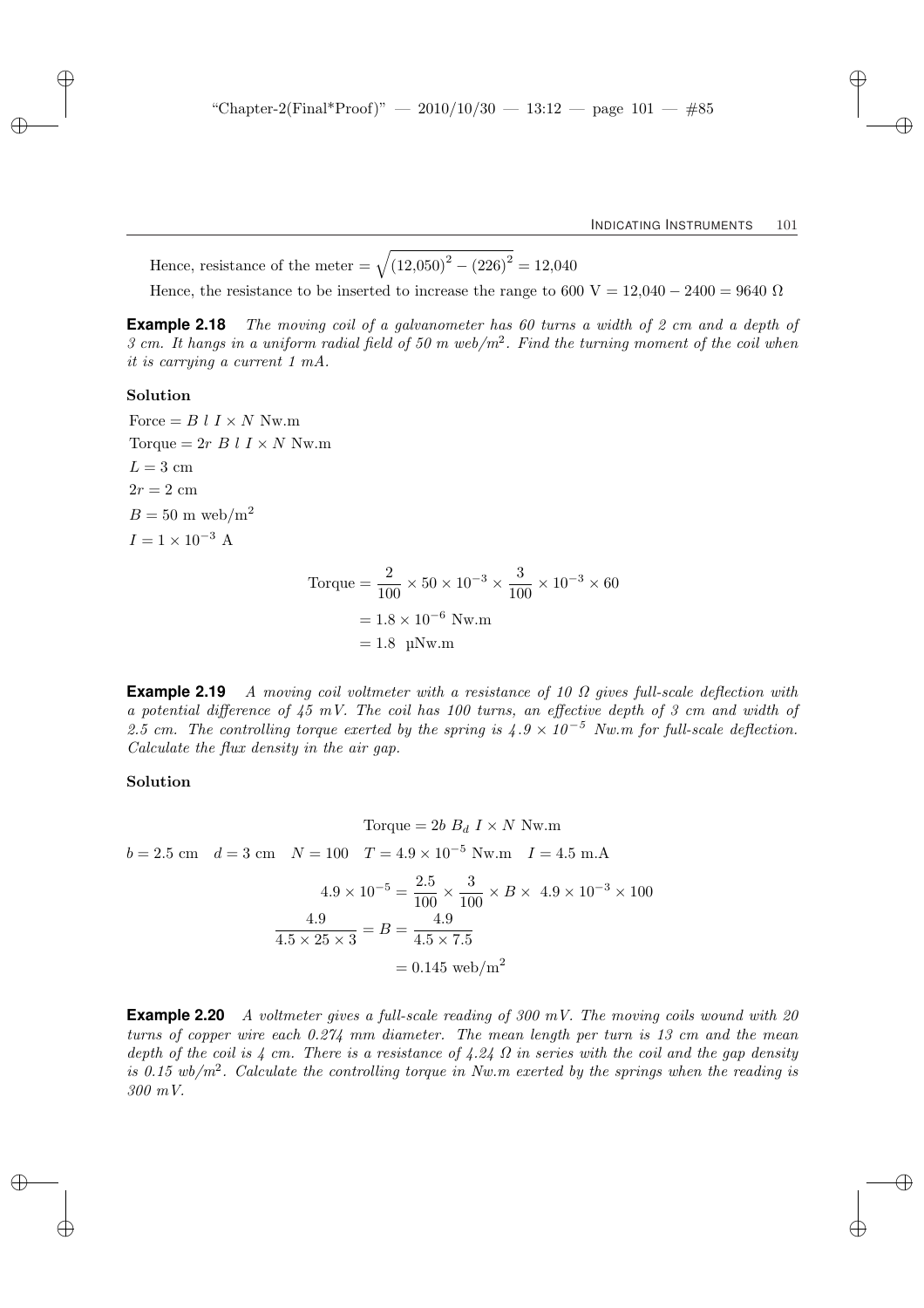$$
I_F = \frac{V}{4.82} \text{ amp}
$$

$$
T_{D_1} \propto \frac{V^2}{31.8 \times 4.82}
$$

V  $V^2$  $\frac{6}{90}$  corresponds to V  $\,V^2$  $\frac{1}{31.8 \times 4.82}$  corresponds to  $V \times$  $\left[\frac{90}{31.4 \times 4.82}\right] = 0.624 \times \frac{30}{31.4}$  $\frac{30}{31.4} = 0.597 V$ Hence, error in reading  $= V - 0.597V = 0.403$ Hence, percentage error  $= 40.3\%$  low.

b) When a resistance of 3  $\Omega$  is connected in series with fixed coil on A.C.

$$
I_c = \frac{V}{31.4} \text{A}
$$
\n
$$
|Z_F| = 6 + j \times 3.7 = 7.06 \text{ }\Omega
$$
\n
$$
I_F = \frac{V}{7.06}
$$
\n
$$
T_{D_1} \propto \frac{V}{31.4 \times 7.06}
$$
\n
$$
= \frac{V \times 6 \times 30}{31.4 \times 7.06} = 0.812V
$$
\nHence, error =  $V - 0.812V = 0.188V$ \n
$$
V = 2.71(b)
$$

Hence, percentage error  $= 18.8\%$  low

#### Case(b):

When the moving coil is shunted across a resistance 3  $\Omega$ When D.C. supplied the circuit will be reduced

$$
R = 3 + \frac{3v30}{33} = 3 + 2.72 = 5.72 \ \Omega
$$

$$
I_F = \frac{V}{5.72}
$$

$$
I_C = \frac{V}{5.72} \times \frac{3}{33} = \frac{V}{11 \times 5.72}
$$

Hence,  $T_D$  in D.C. case  $\propto I_F \times I_C$ 

$$
T_D \propto \frac{V^2}{\left(5.72\right)^2 \times 11}
$$

On A.C./D.C. supply: Impedance of the fixed coil =  $3 + j37.7$ 



**Fig. 2.71(c)**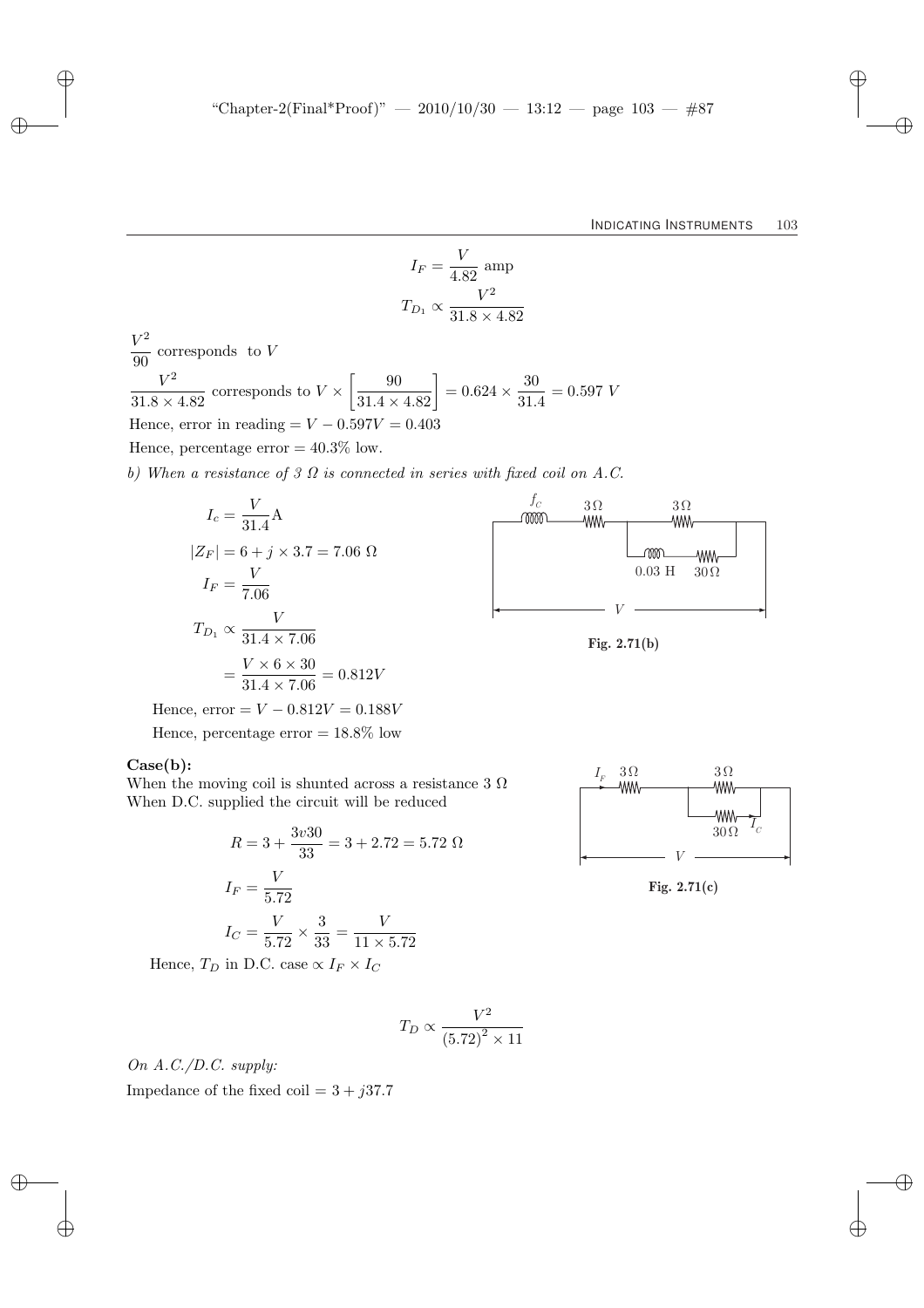Impedance of the moving coil  $= 30 + j9.42$ Hence, impedance of the parallel combination

$$
= \frac{3[30+j9.42]}{33+j9.42}
$$
  
= 
$$
\frac{[90+j28.26](33-j9.42)}{33^2+9.42^2}
$$
  
= 
$$
\frac{[90+j28.26](33-j9.42)}{11.79}
$$
  
= 
$$
[32.36+j1.0]\frac{1}{11.79}
$$
  
= 2.75 + j.0848

Hence, total impedance  $= 3 + j3.77 + 2.75 + j0.08 + 8$ 

$$
|Z| = [5.75 + j3.855]
$$
  
\n
$$
|Z| = \sqrt{(5.75)^2 + (3.855)^2}
$$
  
\n
$$
= \sqrt{33 + 14.8} = \sqrt{47.8} = 6.92
$$
  
\n
$$
I_F \propto \frac{V}{6.92}
$$
  
\n
$$
I_C = \frac{3}{33 + j9.42} I_F = \frac{3}{|3.42|} \frac{V}{6.92}
$$

 $T_D =$ Deflecting torque  $\propto I_F I_C$ 

$$
T_D \propto \frac{V^2}{\left(6.92\right)^2} \times \frac{3}{34.2}
$$

Hence, reading on A.C. = 
$$
V \times \frac{(5.72)^2 \times 11 \times 3}{34.2 \times (6.92)^2}
$$
  
=  $\frac{33}{34.2} \left(\frac{5.72}{6.92}\right)^2 V$   
= 0.965 × 0.69V = 0.665V

Hence, error in reading  $= V - 0.665V = 0.335V$ Hence, percentage error  $= 33.5$ 

**Example 2.22** The following data refer to a moving coil voltmeter resistance 10,000 Ω, dimensions of the coil 3 cm  $\times$  3 cm, number of turns on the coil 100; flux density in gap 80 m wb/m<sup>2</sup>; Spring control,  $30 \times 10^{-7}$  Nw.m/degree. Find the deflection produced by 200 V.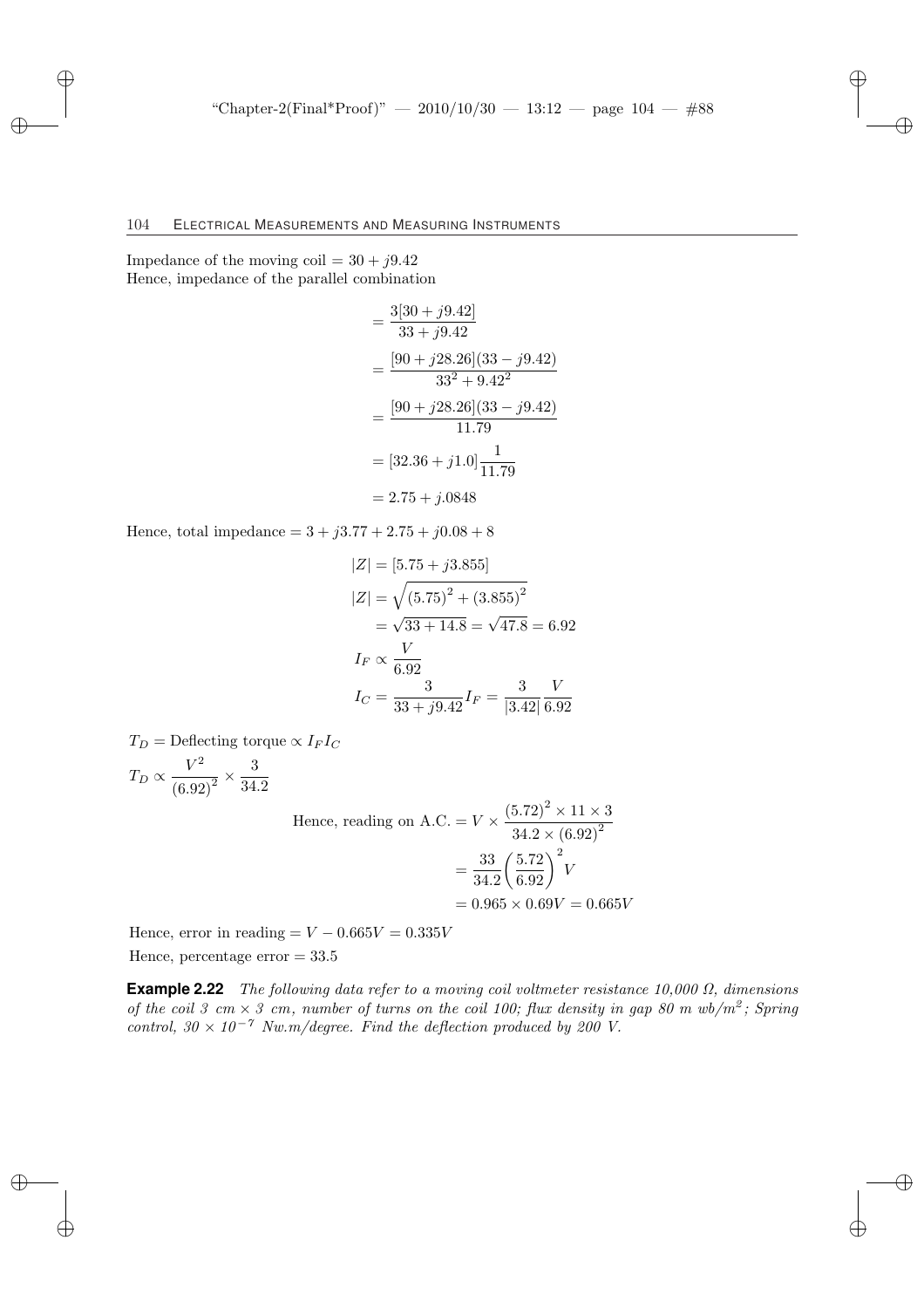Total torque developed =  $0.106 \times 10^{-5} \times 90$  Nw.m

Assuming 9 ℃ corresponds to full scale deflection

Deflecting torque =  $[B \; l \; I \times N \times 2r]$  Nw.m

Assuming the coil is symmetrical B  $l I \times 2r = \phi$ 

When current is changed to  $+I$  to  $-I$ , the flux linkages measured will be  $2N\phi$ . But when it is switched on change in flux linkages  $Nφ$ .

$$
\phi N = \frac{3}{2} \times 10^{-3}
$$
  
\n
$$
I = \frac{0.196 \times 90 \times 10^{-5} \text{ Nw.m}}{3 \times 10^{-3}} = \frac{0.196 \times 9}{3} \times 10^{-1}
$$
  
\n
$$
= 2 \times 0.3 \times 0.196 = 0.0588 \times 2 \text{ A} = 0.1175
$$
  
\nResistence in the circuit =  $\frac{0.075}{3} = 0.1275$  Q = 0.0627

$$
R = \text{Resistance in the circuit} = \frac{0.075}{2 \times 0.568} = \frac{0.1275}{2} \ \Omega = 0.0637 \ \Omega
$$
\n
$$
\text{Temperature error} = \frac{R}{R_{sp} + R} dt = 0.001
$$

Taking an error 0.1% for a change of  $\pm$  10 °C R is the resistance of the coil.

$$
t = 1
$$

$$
\frac{0.1}{0.637} \alpha = 0.001
$$

$$
\alpha = 0.00637
$$

Let  $I$  be the current at normal temperature and  $i_1$  be the current at new temperature.

$$
\frac{i_1}{i} = \frac{R}{R^1}
$$

$$
\frac{i}{i^1} = \frac{R^1}{R}
$$

$$
\frac{i}{R^1} = \frac{i_1}{R} = K = \frac{i - i^1}{R^1 - R}
$$

$$
(i - i^1) = (R^1 - R)
$$

$$
\frac{i - i^1}{i} = \frac{K(R^1 - R)}{R^1 K} = \left[1 - \frac{R}{R^1}\right]
$$

·  $1-\frac{R}{R}$  $R<sup>1</sup>$  $\overline{a}$  $=\epsilon$ ;  $\epsilon$  is the error



Fig. 2.72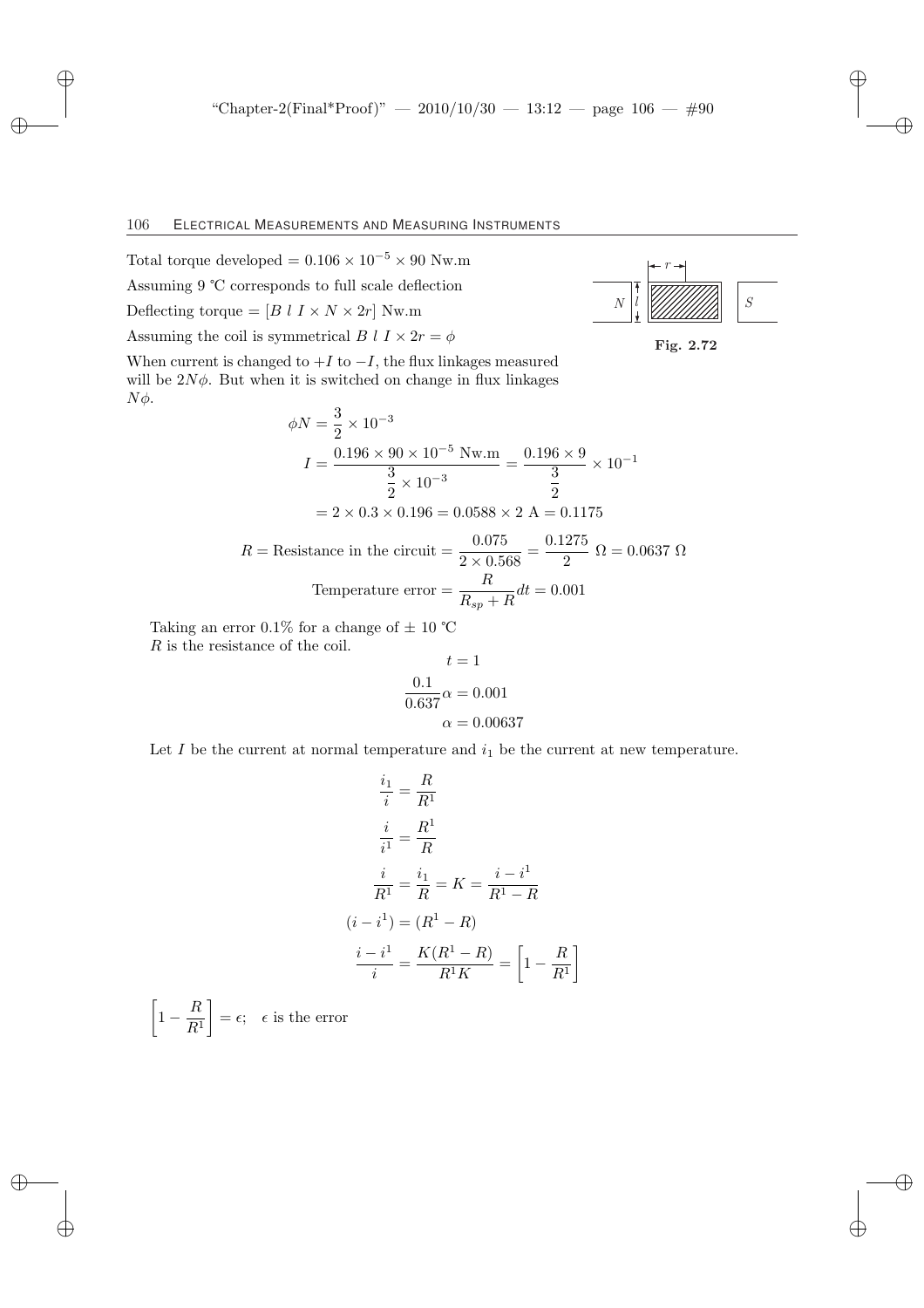$$
1 - \epsilon = \frac{R}{R^1}
$$

$$
\frac{R^1}{R} = \left[\frac{1}{1 - \epsilon}\right]
$$

$$
\frac{R_{sp}(\alpha t + 1)R_C}{R} = \frac{1}{1 - \epsilon}
$$

 $R_{sp}$  = Swamp resistance  $R_C$  = Coil resistance.

$$
R = R_{sp} + R_C
$$

$$
1 + \frac{R_C}{R}\alpha t = \left[\frac{1}{1 - \epsilon}\right]
$$

$$
1 - \left[\frac{1}{1 - \epsilon}\right] = \frac{R_C}{R_{sp} + R_C}\alpha t
$$

$$
\frac{-\epsilon}{1 - \epsilon} = \frac{R_C}{R_{sp} + R_C}\alpha t
$$

for  $\pm 1^{\circ}$  error = 0.001

$$
\frac{0.001}{0.999} = \frac{0.1}{0.637} \alpha
$$

$$
\alpha = 0.0063
$$

Hence, temperature coefficient  $= 0.00639$ .

**Example 2.25** A moving coil permanent magnet, indicating instrument for use with external shunts is to comply with the following conditions: full-scale voltage drop across shunt,  $7.5 \frac{m}{v}$  flux density in the air gap (unshunted) 0.15  $wb/m^2$ , resistance of the instrument between ends of shunt leads, 5 Ω, resistance of moving coil only (copper wire) 0.75 Ω, length and breath of moving coil 2.5 × 2.2 cm; torque/wt ratio  $147 \times 10^{-7}$  Nw.m/ $10^{-3}$  kg.  $(147 \times 10^{-4})$  Nw.m/kg; total weight of movement; 2.5 times copper coil. Calculate the air gap flux density to be diverted through the magnetic shunt to give the maximum (whole) number of turns, the coil section area and the full-scale torque.

#### Solution

Mean length of each turn  $= 5 + 4.4 = 9.4$  cm

 $l =$  length of the coil =  $9.4 \times N$  cm.

Let a be the c.s. of the wire in  $mm<sup>2</sup>$ 

 $R_C$  = Resistance of the coil =  $\frac{9.4N \times 1.74 \times 10^{-6}}{a}$  Ω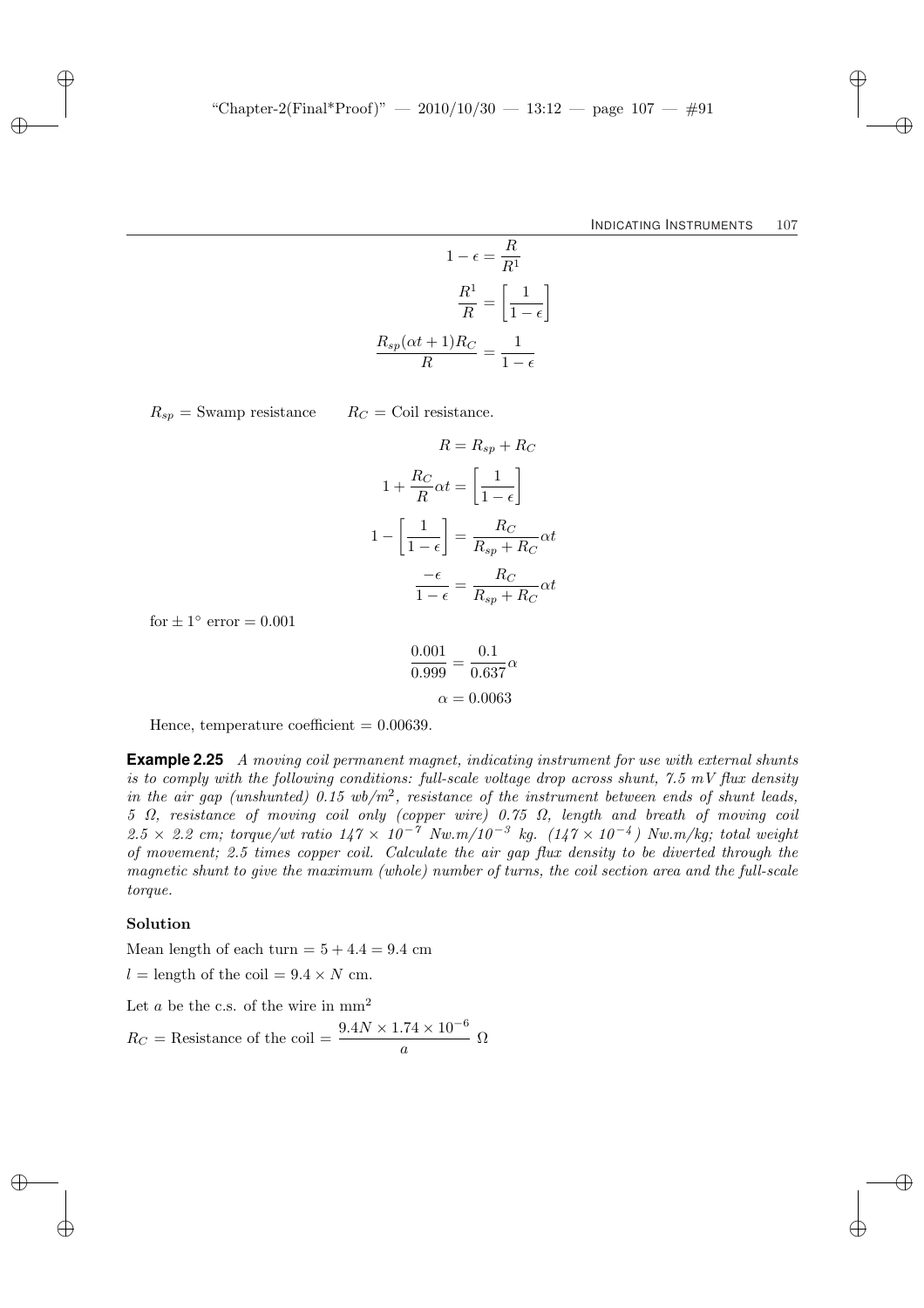Weight of the coil = volume × sp. gravity  
\n
$$
= (l \times a \times 10^{-2} \text{ cm}^3)8.9 \text{ gm}
$$
\n
$$
= 8.9 \times 9.4 \times a \times 10^{-5} \text{ kgm}
$$
\nHence, weight of system = 8.9 × 2.5 × 9.4 × a × 10<sup>-5</sup> kgm

Total torque = 
$$
8.9 \times 1.47 \times 10^{-4} \times 2.5 \times 9.4(N \times a) 10^{-5}
$$
 Nw.m  
=  $8.9 \times 1.47 \times 2.5 \times 9.4(N \times a) 10^{-9}$  Nw.m

Current through the coil = 
$$
\frac{0.075}{5.75}
$$
 = 0.01305 A

Torque developed (without magnetic shunt) = flux  $I N N w.m$ 

$$
= 0.15 \times \frac{2.2 \times 2.5}{10^4} \times 0.01305 \times N
$$

$$
= 8.9 \times 147 \times 2.5 \times 9.4(N \times a)10^{-9}
$$

$$
= 1.5 \times 2.5 \times 2.2 \times 1.305N \times 10^{-7}
$$

$$
a = \frac{1.5 \times 2.2 \times 1.305}{1.47 \times 9.4 \times 8.9} = \frac{4.3}{123} = 0.035 \text{ m.m}^2
$$

$$
R_C = \frac{9.4 \times 1.73 \times N \times 10^{-6}}{a} = 0.75 \text{ }\Omega
$$

$$
N = \frac{0.035 \times 7.5}{9.4 \times 1.73} \times 10^6
$$

$$
= \frac{3.5 \times 7.5}{9.4 \times 1.73} \times 10^3
$$

Taking  $N = 1800$  as whole number

$$
0.75 = \frac{9.4 \times 1.73 \times N}{a} \times 10^{-6}
$$

$$
a = \frac{9.4 \times 1.73 \times 1800}{0.75} \times 10^{-6} = 0.039
$$

c.s. of the coil corresponding to  $N = 1800 = 0.039$  m.m<sup>2</sup>

Weight of the coil = 
$$
8.9 \times 9.4 \times Na \times 10^{-5}
$$
 kgm  
=  $8.9 \times 9.4 \times 1.8 \times 0.39 \times 10^{-3}$  kgm  
=  $58.7 \times 10^{-3}$ 

Total weight of the moving system  $= 2.5 \times 5.87 = 0.1465$  kgm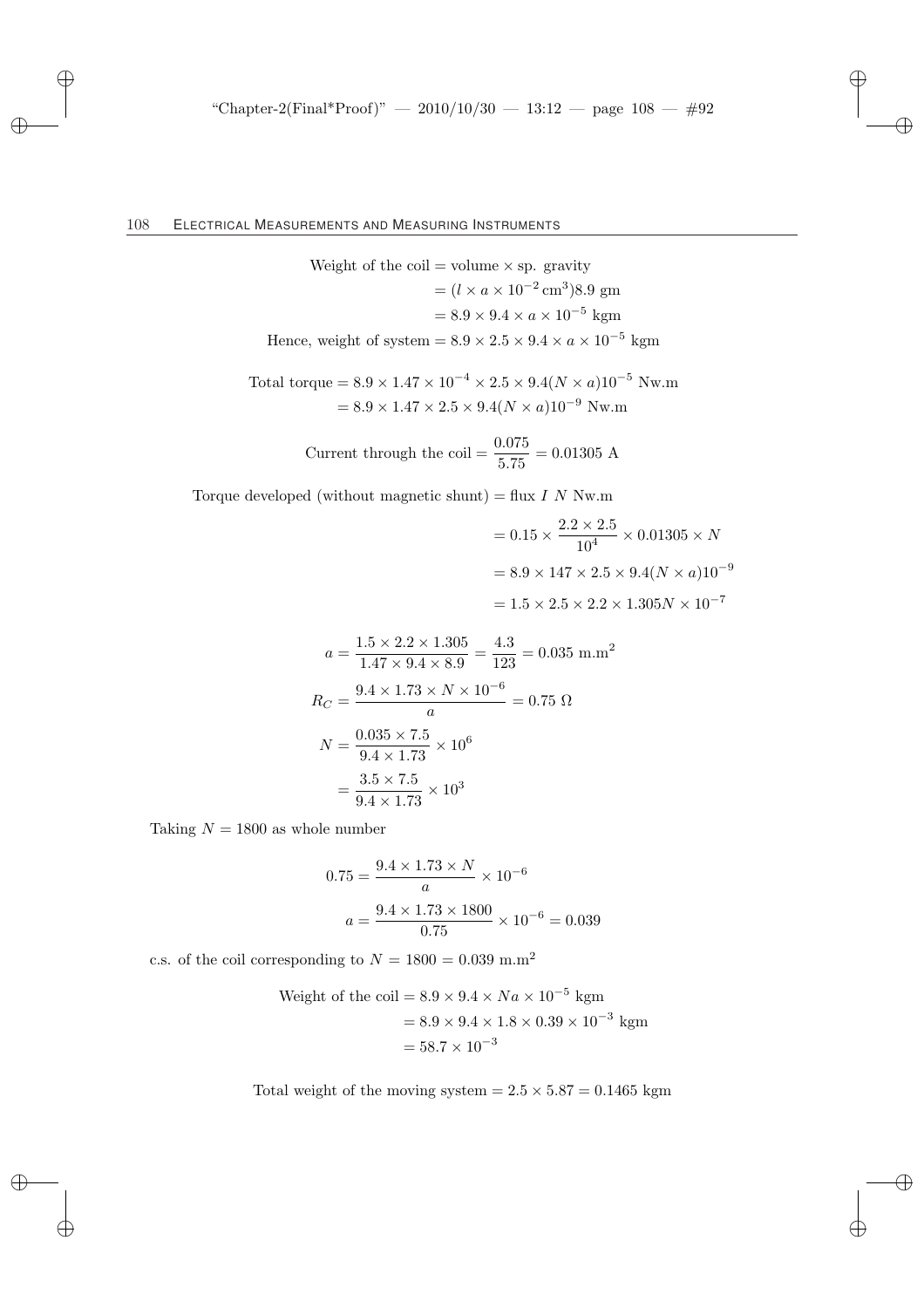$$
\partial M = \frac{10^{-7} \times 110}{10^2} \times \partial \theta
$$
  

$$
\partial \theta = 110 \times \frac{\pi}{180}
$$
  

$$
\partial M = \frac{10^{-7} \times 110}{10^2} \times \frac{\pi}{180}
$$
  

$$
= 10^{-7} \times \frac{121}{180} \pi = 2.11 \times 10^{-7}
$$
  

$$
\partial M = 0.211 \text{ µF}
$$

Final inductance  $-L + \partial M = 2.211 \text{µF}$ 

**Example 2.28** The inductance of a 25 A electrodynamic ammeter changes uniformly at the rate of 0.0035µ H per degree. The torsion constant of the controlling spring is  $10^{-6}$  Nw.m/per degree. Determine the angular deflection for full scale.

#### Solution

Let  $\alpha$  be the deflection in degree

$$
T_C = 10^{-6} \times \alpha
$$

 $T_C = T_D$  = when meter reading is steady

$$
T_D = i_1 i_2 \frac{\partial M}{\partial \theta} \quad i_1 = i_2 = 25 \text{ A}
$$

$$
\frac{\partial M}{\partial \theta} = 0.0035 \times 10^{-6} \times \frac{180}{\pi} \text{ h/radian}
$$

$$
\alpha \times 10^{-6} = 0.0035 \times 10^{-6} \times 25^2 \times \frac{180}{\pi}
$$

$$
\alpha = 0.0035 \times \frac{625 \times 180}{\pi} = 125.4^{\circ}
$$

**Example 2.29** In a torsion head type electro dynamometer, a current of 25 A requires a deflection of 90° in the head to give balance (a) Find the range of the instrument for maximum deflection of  $360^{\circ}$  (b) For what value of current will the deflection be 180°. (c) What will be the deflection for a current of 20 A (d) Find the constant of instrument in amp-degree units.

#### Solution

$$
T_D \propto i^2 \propto T_C \propto \theta
$$

Assuming both the coils are connected in series

$$
25^2 \propto 90
$$
  

$$
50^2 \propto \theta
$$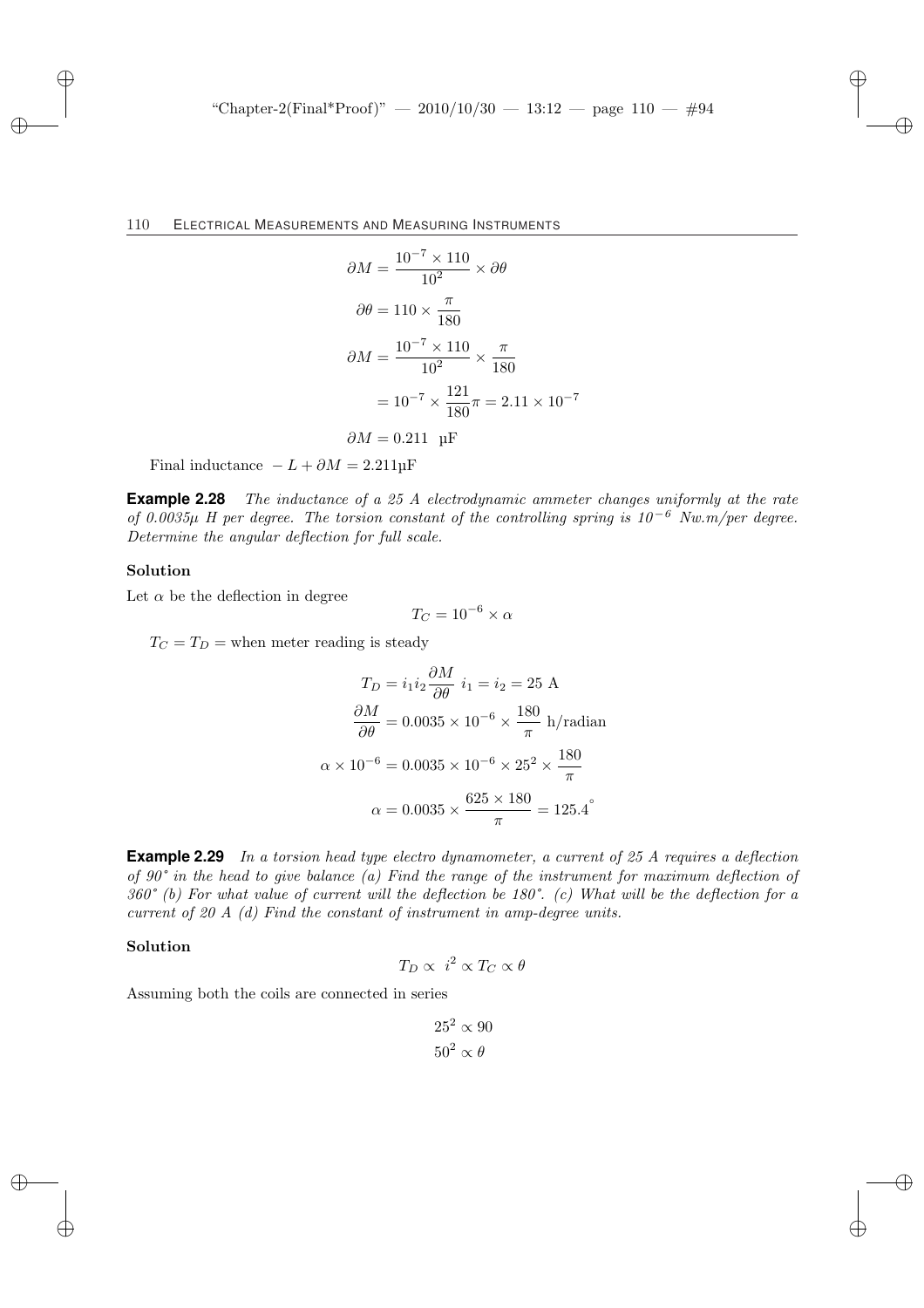$$
\left(\frac{50}{20}\right)^2 = \frac{\theta}{90}
$$

$$
\theta = 4 \times 90 = 360
$$

Hence, 50 A corresponds to the full range.

(b)

$$
252 \propto 90
$$
  

$$
i2 \propto 180
$$
  

$$
\left(\frac{i}{25}\right)^2 = 2
$$
  

$$
i = 25\sqrt{2} = 25 \times 1.415 = 35.4
$$
 A

(c) Deflection corresponding to 20 A

$$
202 \propto \alpha
$$
  
\n
$$
252 \propto 90
$$
  
\n
$$
\frac{\alpha}{90} = \left(\frac{20}{25}\right)^{2}
$$
  
\n
$$
\alpha = 90 \times \frac{1}{1.56} = 57.6^{\circ}
$$

(d) Constant of the meter

$$
I2 \propto \theta
$$
  
\n
$$
I2 = K\theta \quad I = 25 \quad \theta = 90
$$
  
\n
$$
K = \frac{I2}{\theta} = \frac{625}{90} = 6.84 \text{ am}^2/\text{degree}
$$
  
\n
$$
C2 = K \Rightarrow C = \sqrt{K} \text{ am}/\text{degree}
$$
  
\n
$$
C = \sqrt{6.84} = 2.62 \text{ am}/\text{degree}
$$

**Example 2.30** The inductance of a 50 V dynamometer voltmeter increases uniformly over the whole scale of 90°. The initial inductance is 0.25 H, and the torque for full-scale deflection is  $3.92 \times 10^{-5}$ Nw.m, the corresponding D.C. being 0.05 A. Determine the difference between D.C. and 50 c/s readings at  $(a)$  50 V  $(b)$  25 V.

### Solution

$$
T = i_p i_c \frac{dM}{d\theta} \text{ Nw.m}
$$

 $i_p = i_c = 0.05$  for full-scale deflection

$$
3.92 \times 10^{-5} = (0.05)^2 \frac{dM}{d\theta}
$$

$$
\frac{dM}{d\theta} = \frac{3.92 \times 10^{-5}}{25 \times 10^{-4}} = \frac{39.2}{25} \times 10^{-2} = 0.0157
$$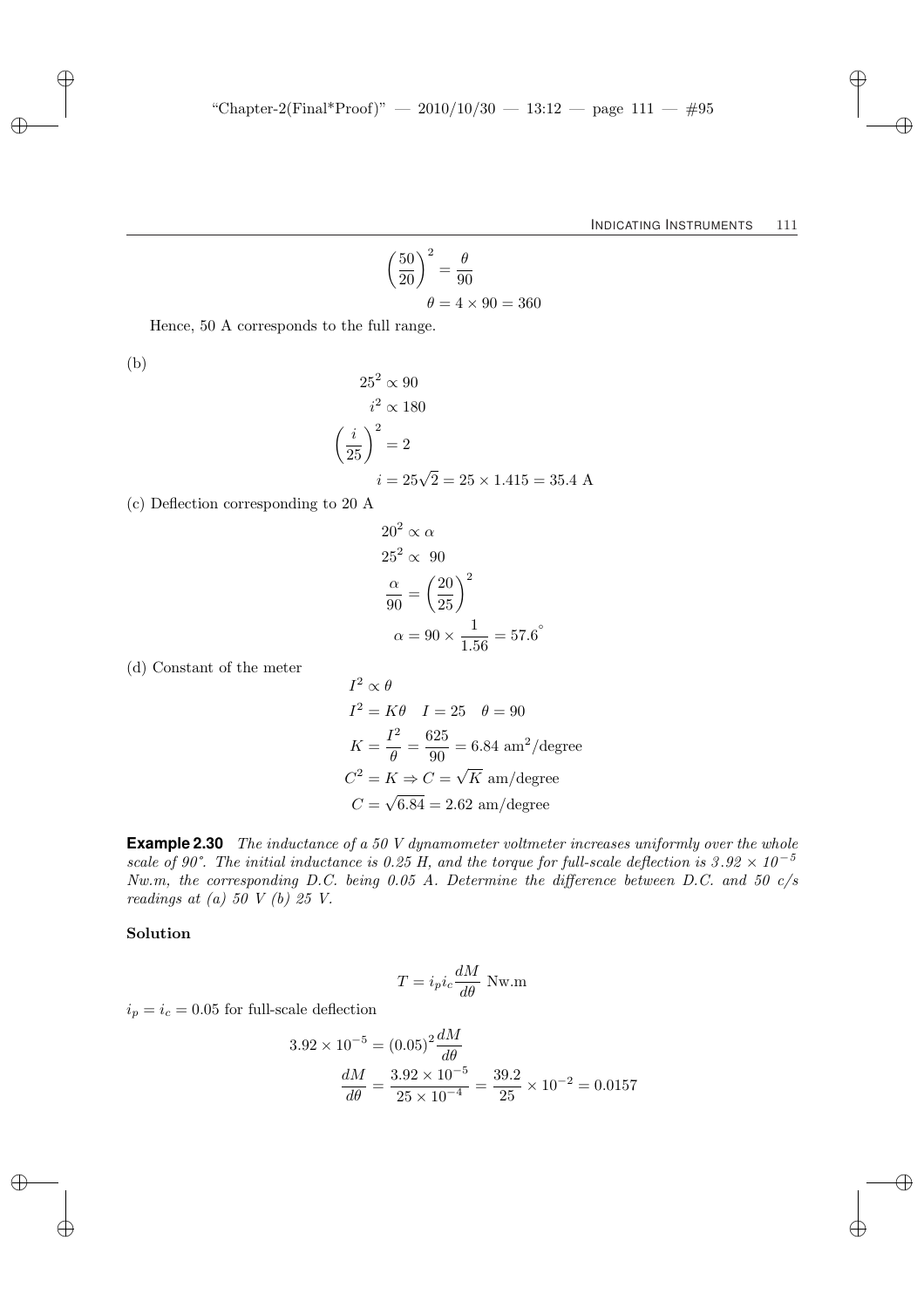When the meter reads half-scale reading the value of

$$
C_v = 45 + \frac{10}{2} = 50 \text{ µF}
$$

Hence, multiplying constant  $= 1 + \frac{50}{6.12} = 1 + 8.17 = 9.17$ If the meter is to read correctly at half full scale the m.c must be 10 Hence, the error in the multiplying factor =  $10 - 9.17 = 0.83$ Hence, percentage error  $=$   $\frac{0.83}{9.17} \times 100 = 9.04\%$ 

**Example 2.32** It is required to construct a resistance of 5 Ω with a resistance temperature coefficient of  $8 \times 10^{-6}$  /0 °C. Platinoid and manganin wire of cross-sectional area 0.4 mm<sup>2</sup> are available and are to be connected in series. Calculate the length required if the resistivity of platinoid is  $34.4 \mu\Omega$ -cm and  $2 \times 10^{-5}$  per 0 °C. Corresponding figures for manganin are  $48 \mu\Omega$ -cm and  $2 \times 10^{-5}$  per °C. All figures are refer to  $0 \text{ } ^\circ\text{C}$ .

#### Solution

 $l_1$  be the length of the platinoid used  $(e_m)$ 

 $l_2$  be the length of the manganin used  $(c_m)$ 

$$
R_p = \text{Resistance of the platinoid} = \frac{34.4 \times 10^{-6} l_1}{0.4 \times 10^{-2}} \text{ }\Omega
$$
  

$$
R_m = \text{Resistance of the manganin} = \frac{48 \times 10^{-6} l_2}{0.4 \times 10^{-2}} \text{ }\Omega
$$

Change in resistance per degree temperature.

$$
5 = R_p + R_m = \frac{10^{-4}}{0.4} [34.4l_1 + 48l_2]
$$
  
\n
$$
5 \times 8 \times 10^{-5} = \frac{34.4 \times 10^{-4}l_1}{0.4} \times 2.5 \times 10^{-4} + \frac{48 \times 10^{-4}l_2}{0.4} \times 0.2 \times 10^{-5}
$$
  
\n
$$
4 = \frac{34.4}{0.4} \times 10^{-4}l_1 \times 2.5 + \frac{48 \times 10^{-4}l_2}{0.4} \times 0.2
$$
  
\n
$$
4 = \frac{10^{-4}}{0.4} [34.4 \times 2.5 + 9.6l_2]
$$
  
\n
$$
= \frac{5 \times 2.5 = \frac{10^{-4}}{0.4} [34.4 \times 2.5 + 48 \times 2.5l_2]
$$
  
\n
$$
8.5 = \frac{10^{-4}}{0.4} [48 \times 2.5 - 9.6]l_2
$$
  
\n
$$
8.5 = \frac{10^{-4}}{0.4} \times 110 \times l_2
$$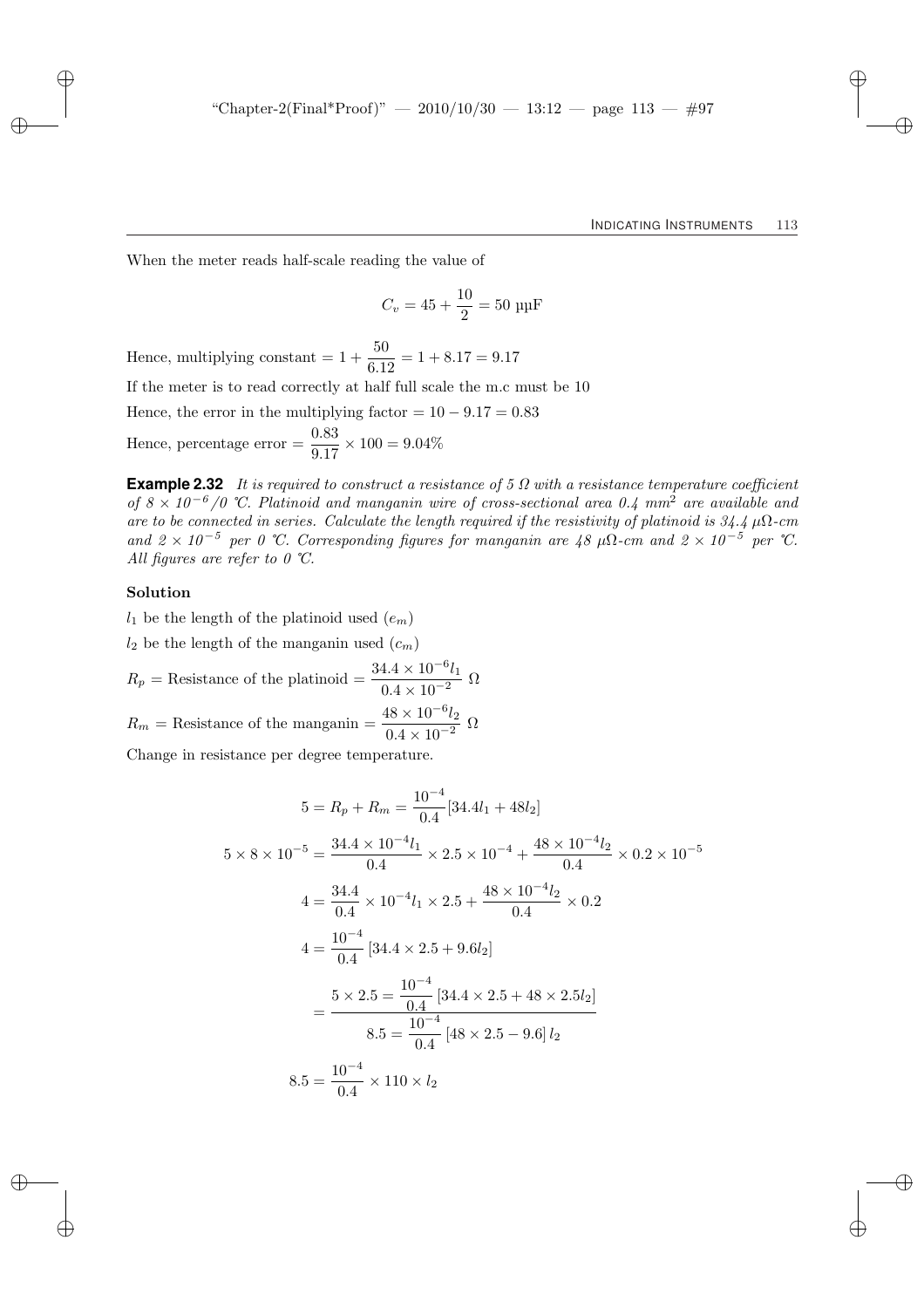$l_2 = \frac{8.5 \times 4 \times 10^3}{110}$  $\frac{11 \times 10}{110}$  = 308 cm  $l_1 = 151.3$  cm Length of platinoid  $= 151.3$  cm Length of manganin  $= 308$  cm

**Example 2.33** An electrometer force  $e = 2000 \sin \omega t + 400 \sin 3\omega t + 100 \sin 5\omega t$  is connected to a circuit consisting of a resistance of 10  $\Omega$ , a variable inductance, and a capacitance of 30  $\mu$ F arranged in series with a hot-wire ammeter. Find the value of inductance which will give resonance with the triple frequency component of the voltage and to estimate the readings on the ammeter and on a hot-wire voltmeter connected across the supply when resonant conditions exist ( $\omega = 300$ ).

#### Solution

Condition for resonance for the third harmonic  $3\omega L + \frac{1}{2}$  $3\omega C$ 

$$
L = \frac{1}{(3\omega)^2 C} = \frac{1}{(3 \times 300)^2 \times 30 \times 10^{-6}} = 0.0411 \text{ H}
$$

Impedance offered to the third harmonic =  $R = 10 \Omega$ 

$$
i_3 = \frac{400}{10} \sin 3\omega t = 40 \sin 3\omega t
$$

Inductance reactance offered to the fundamental =  $0.0411 \times \omega = 300 \times 0.0411 = 12.33 \Omega$ Capacitance reactance offered to the fundamentals

$$
\frac{1}{\omega C} = \frac{1}{300 \times 30 \times 10^{-6}} = \frac{10^3}{9} = 111.2 \text{ }\Omega
$$

Inductance reactance offered to 5th harmonic =  $12.33 \times 5 = 61.65 \Omega$ Capacitive reactance offered to the 5th harmonic =  $\frac{111.2}{5}$  = 22.24  $\Omega$ Impedance offered to the fundamental =  $10 + j(12.33 - 111.2) = 10 - j98.87$ 

$$
|Z| = \sqrt{10^2 + 98.87^2} = 99.4 \text{ }\Omega
$$
  
\n
$$
\alpha_1 = \tan^{-1} 98.87 \quad \tan^{-1} (9.887) = 84.23^{\circ}
$$
  
\n
$$
|Z_5| = \text{Impedance offered to 5th harmonic}
$$
  
\n
$$
= 10 + j(61.65 - 22.24) = 10 + j39.41
$$
  
\n
$$
= \sqrt{10^2 + 39.41^2} = \sqrt{100 + 1555} = \sqrt{1655} = 40.65
$$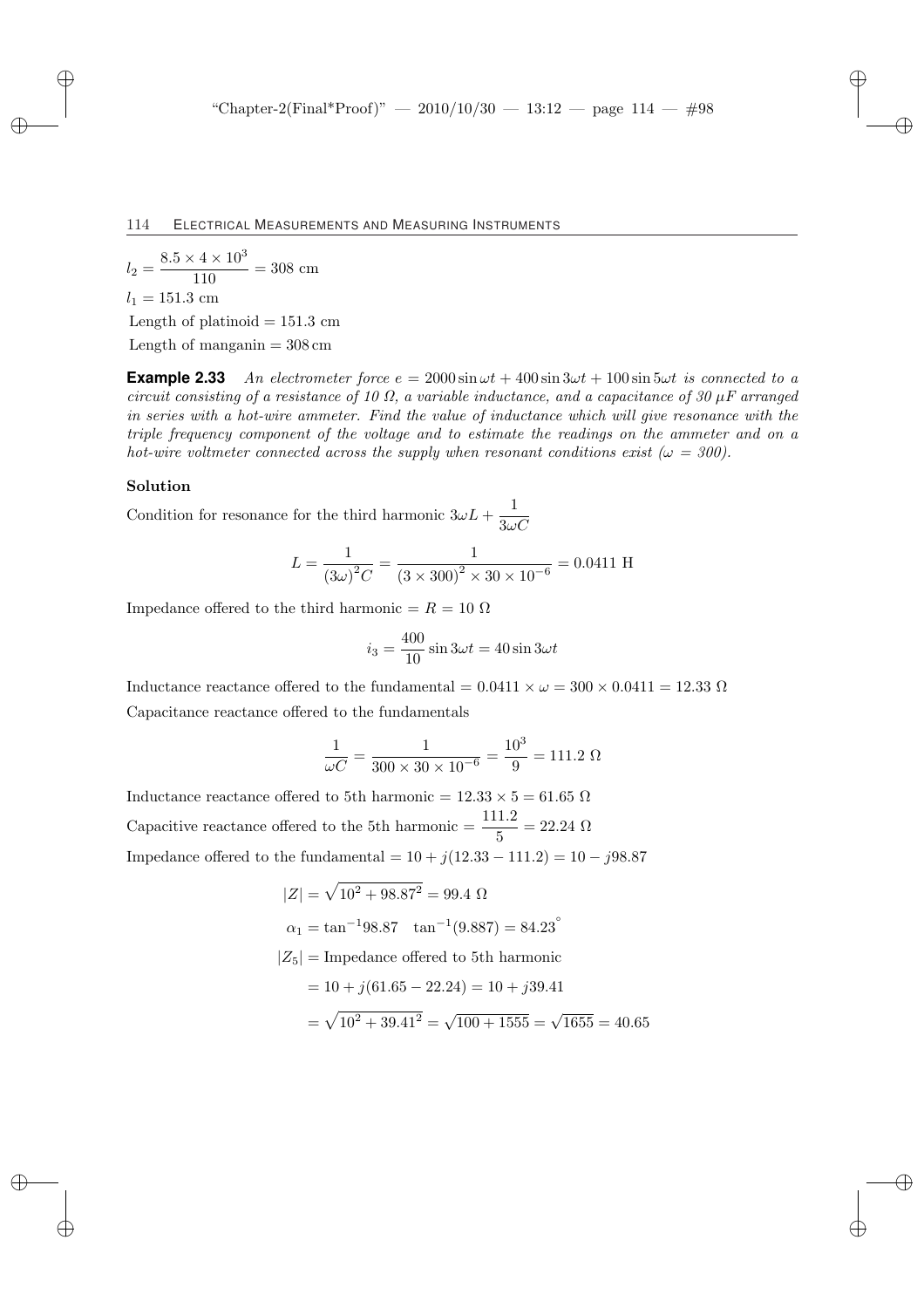$$
E_3 = 0.3E_1 \t E_5 = 0.1E_1
$$
  
\n
$$
e_{r.m.s.} = \frac{1}{\sqrt{2}} [E_1^2 + (0.3E_1)^2 + (0.1E_1)^2]^{1/2}
$$
  
\n
$$
= \frac{E_1}{\sqrt{2}} [1 + 0.09 + 0.01]^{1/2} = \frac{E_1}{\sqrt{2}} [1.1]^{1/2}
$$
  
\n
$$
e_{r.m.s.} = 150 = E_1 \times \frac{1.05}{\sqrt{2}}
$$
  
\n
$$
E_1 = \frac{\sqrt{2} \times 150}{1.05} = 202 \text{ V}
$$
  
\n
$$
E_5 = 20.2 \text{ V}
$$

$$
E = 202 \sin \omega t + 60.6 \sin 3(\omega t - 200) + 20.2 \sin(5\omega t - 10)
$$
  

$$
202 \sin \omega t + 60.6 \sin(3\omega t - \pi/3) + 20.2 \sin(5\omega t - 5\pi/18)
$$

**Example 2.36** The movable vane of a quadrant electrometer turned through 25 scale divisions when idiostatically connected to a potential of 60 V. When used hetrostatically with the quadrants connected to a small voltage v and the hudle to a 900 V, the deflection was 10 scale divisions. Determine v.

#### Solution

$$
T_n \propto \text{(applied voltage)} (2v - v_1 - v_2) \propto v(1800 - v_1 - v_2)
$$
  
\n
$$
T_i \propto \text{(applied voltage)} (v_2 - v_1) \propto 60^2
$$
  
\n
$$
(2v - v_1 - v_2) \times v \propto 25
$$
  
\n
$$
(v_1 - v_2)^2 \propto 10
$$
  
\n
$$
\frac{1800 - (v_1 + v_2) \times v}{60^2} = \frac{25}{10}
$$
  
\n
$$
[1800 - (v_1 + v_2)] \times v = 150 \times 60 = 9000
$$

but  $v = (v_2 - v_1)$ 

Idiostatic case:  $T_i \propto (v_2 - v_1) \propto 25$ Hetrostatic:  $T_n \propto (v_2 - v_1) (2v - v_1 - v_2) \propto 10$ 

But in the given problem  $(v_2 - v_1)^2 = 60^2$ Assuming quadrant (1) is earthed  $V_2 = 0$ 

$$
T_n \propto v(2 \times 300 - v) \propto 10
$$

$$
T_i \propto 60^2 \propto 25
$$

$$
\frac{v(2 \times 900 - v)}{60^2} = \frac{10}{25}
$$

$$
[1800v - v^2] = 1440
$$



**Fig. 2.75(a)**



**Fig. 2.75(b)**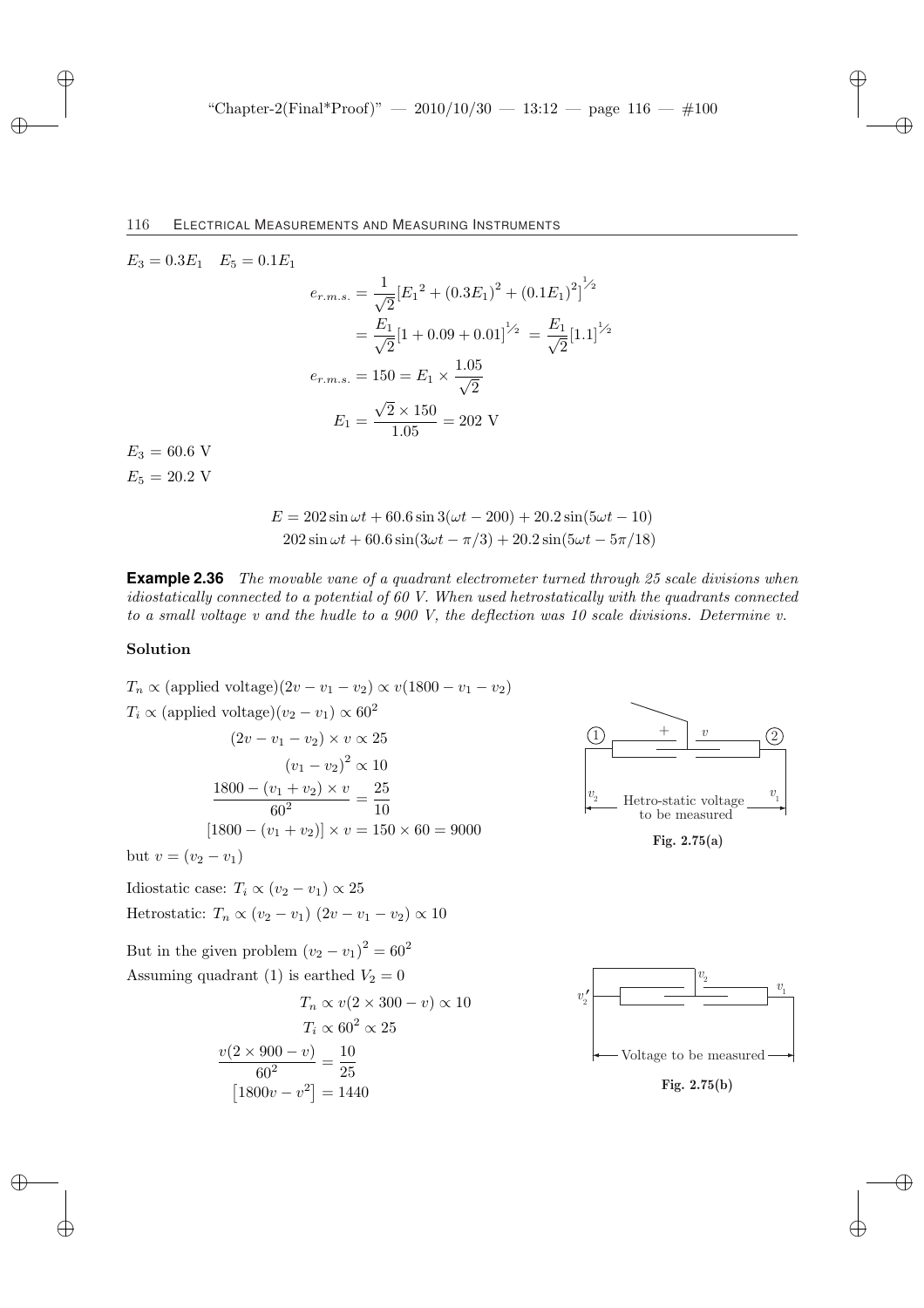It is given v is small (v can be neglected)  $1800v = 1440$ 

$$
v \cong \frac{1440}{1800} = 0.8 \text{ V}
$$

### **Review Questions**

- 1. Define the various sensitivities of galvanometer.
- 2. How are measuring instruments classified? Also explain the basic issues concerned with the measurement of electrical quantities.
- 3. Explain the constructional details of PMMC instrument with neat sketch.
- 4. How is the current range of a PMMC instrument extended with the help of shunts? Explain a method of reducing errors due to temperature changes in the shunt connected instruments with suitable example.
- 5. Explain why PMMC instruments are the most widely used instruments. Explain their advantages and disadvantages.
- 6. Explain the working and constructional details of an attraction type moving iron instrument. Discuss its advantages and disadvantages.
- 7. Explain the working of a universal shunt used for multi range ammeters. Derive expressions for resistances of different sections of a universal shunt used for a 3 range ammeter.
- 8. Explain how a potential divider arrangement is used for multipliers used for multi range voltmeters. Derive the expressions for resistance of different sections for a 4 range voltmeter.

### **Exercise Problems**

- 1. The coil of a ballistic galvanometer has 115 turns of mean area  $25 \times 10$  mm<sup>2</sup>. The flux density in the air gap is 0.12 W/m<sup>2</sup> and the moment of inertia is  $0.5 \times 10^{-6}$  kg-m<sup>2</sup>. The stiffness constant of springs is  $45 \times 10^{-6}$  Nm/rad. What current must be passed to give a deflection of 1000 and what resistance must be added in series with the movement to give critical damping?
- 2. The coil of PMMC voltmeter is 40 mm long and 30 mm wide and has 100 turns on it. The control spring exerts torque of  $240 \times 10^{-6}$  N-m when the deflection is 100 divisions on full scale. If the flux density of the magnetic field in the air gap is  $1d.0 \text{ wb/m}^2$ ; estimate the resistance that must put in series with the coil to give one volt per division. The resistance of the voltmeter coil may be neglected.
- 3. A moving coil instrument whose resistance is 25  $\Omega$  gives a full-scale deflection with a current of 1 mA. The instrument is to be used with a manganin shunt to extend its range to 100 mA. Calculate the error caused by a 10° rise in temperature when;
	- (a) Copper moving coil is connected directly across the manganin shunt.

(b) A 75  $\Omega$  manganin resistance is used in series with the instrument moving coil.

The temperature coefficient of copper is 0.004 per ℃ and that of manganin is 0.00015 per ℃.

4. In a moving coil galvanometer with free periodic time of 4 seconds a current of 1 mA gives a deflection of 15 cm on a scale distant 250 cm. The moving system has moment of inertia